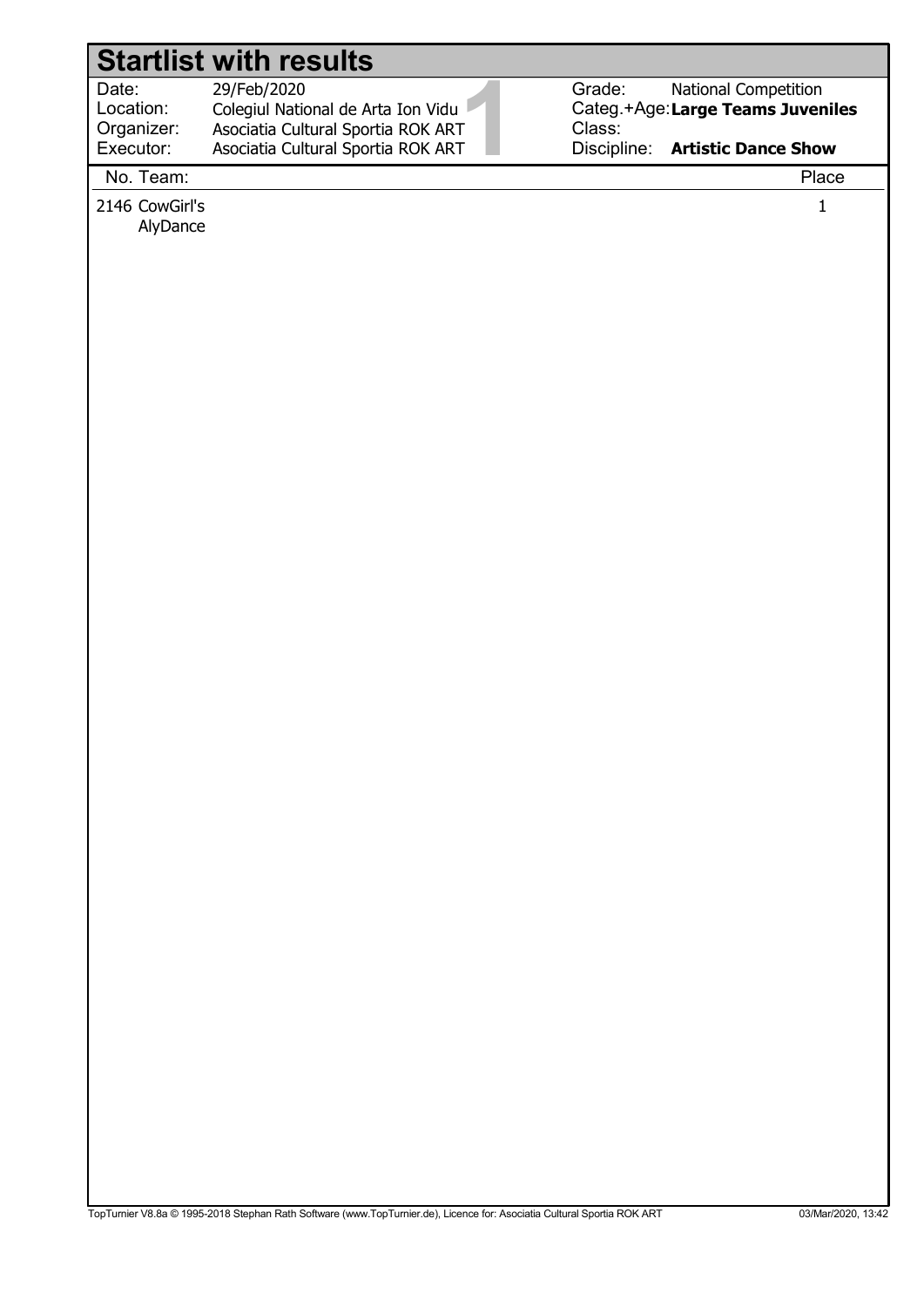#### 2 Date: Location: Grade: Categ.+Age: Large Teams Mini Kids Class: Discipline: 29/Feb/2020 Colegiul National de Arta Ion Vidu National Competition ALL WADF STYLE Chor. Dance Show Organizer: Executor: Asociatia Cultural Sportia ROK ART Asociatia Cultural Sportia ROK ART Startlist with results No. Team: Place 2282 DOLLS 1 The Dancers 2289 dance monkey 2 Extrem Dudestii noi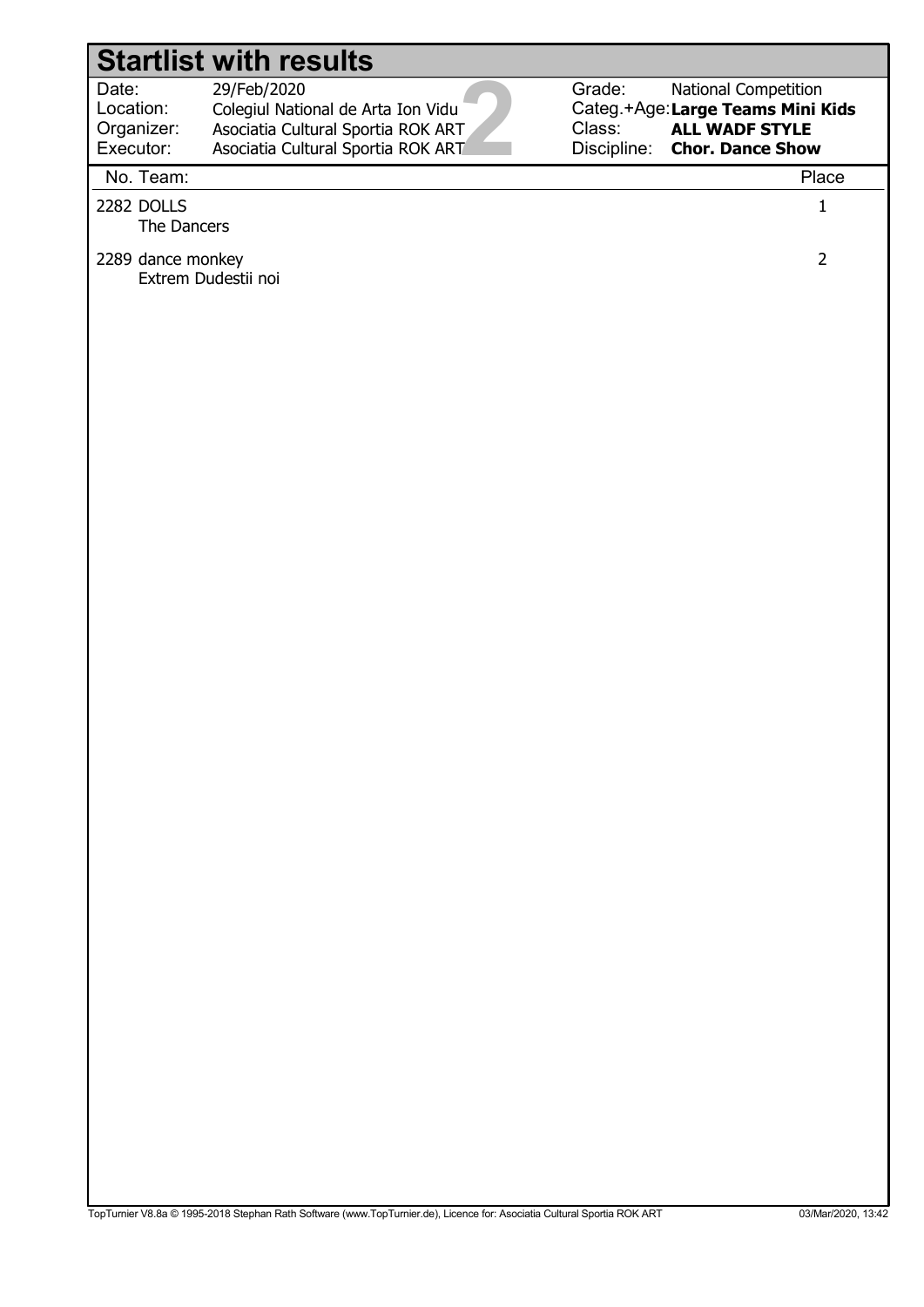Date: Location: 29/Feb/2020 Colegiul National de Arta Ion Vidu Organizer: Asociatia Cultural Sportia ROK ART

3 Executor: Asociatia Cultural Sportia ROK ART No. Team: Place

Grade: Categ.+Age: Large Teams Mini Kids Class: National Championships

Discipline: Artistic Dance Show

2170 LIGHT IT UP 1 Trupa Chic

2284 Lollipop 2 AlyDance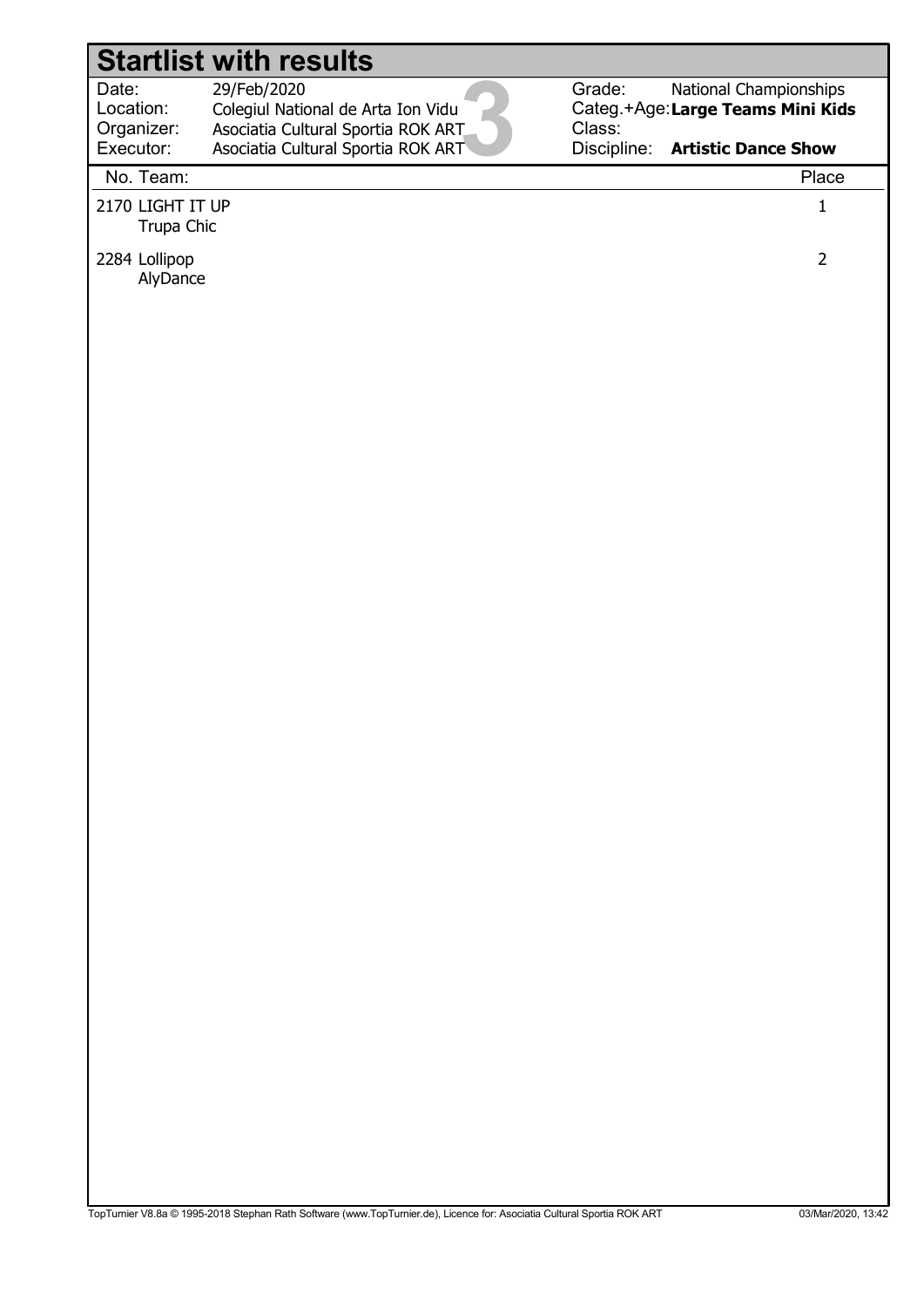4 Date: Location: 29/Feb/2020 Colegiul National de Arta Ion Vidu Organizer: Executor: Asociatia Cultural Sportia ROK ART Asociatia Cultural Sportia ROK ART

Grade: Categ.+Age: Large Teams Mini Kids Class: National Championships

Discipline: Pom-Pon Cheer Dance

No. Team: Place

2172 Follow the leader 1

Trupa Chic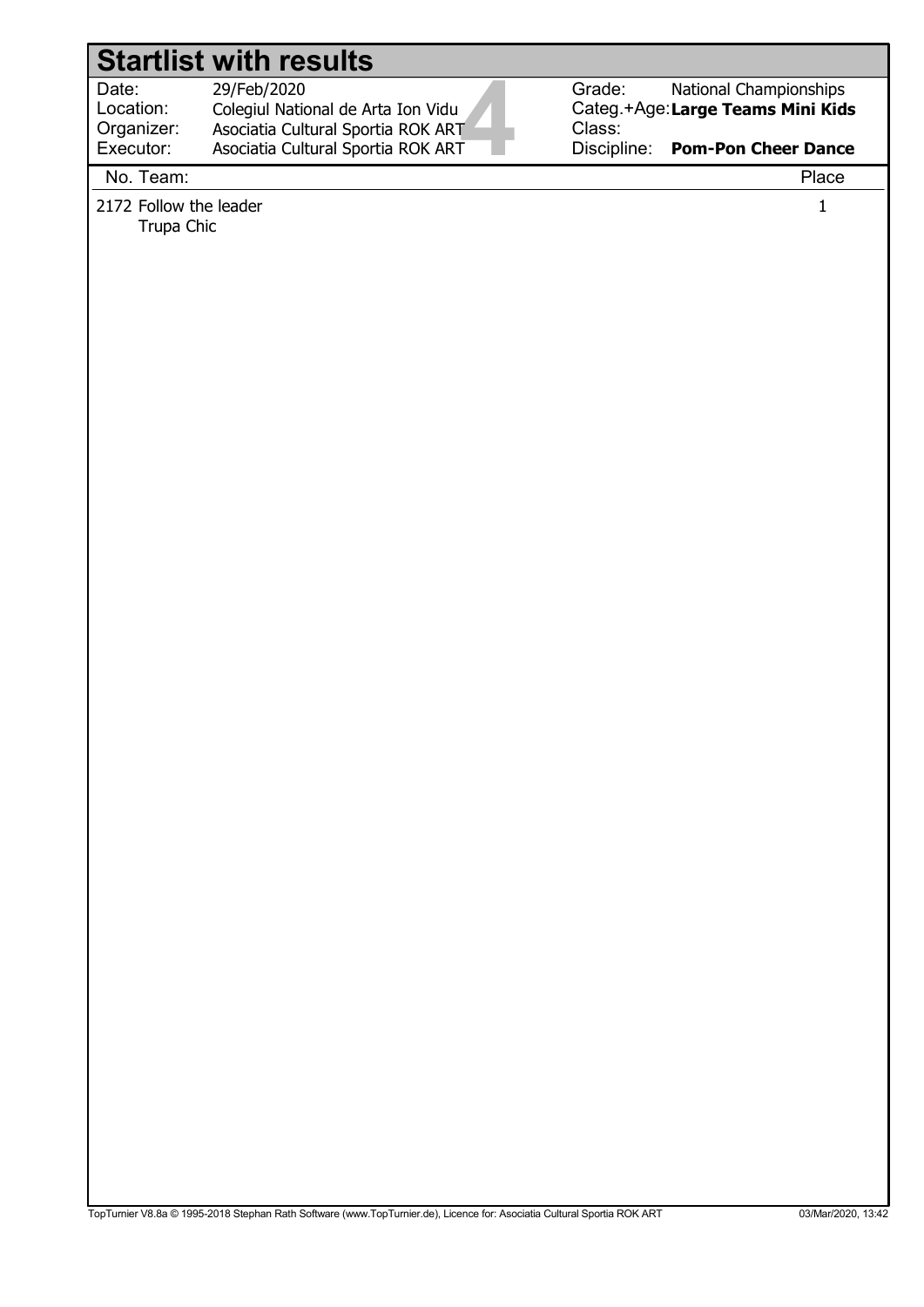Date: Location:

#### 29/Feb/2020

5 Colegiul National de Arta Ion Vidu Organizer: Executor: Asociatia Cultural Sportia ROK ART Asociatia Cultural Sportia ROK ART

Grade: Categ.+Age: Small Teams Mini Kids Class: Discipline: National Championships ALL WADF STYLE Chor. Dance Show

# No. Team: Place 2229 Cvetici 1 Studio savremene igre Olja 2181 PARTY DANCE 2018 2 Dinamic Dance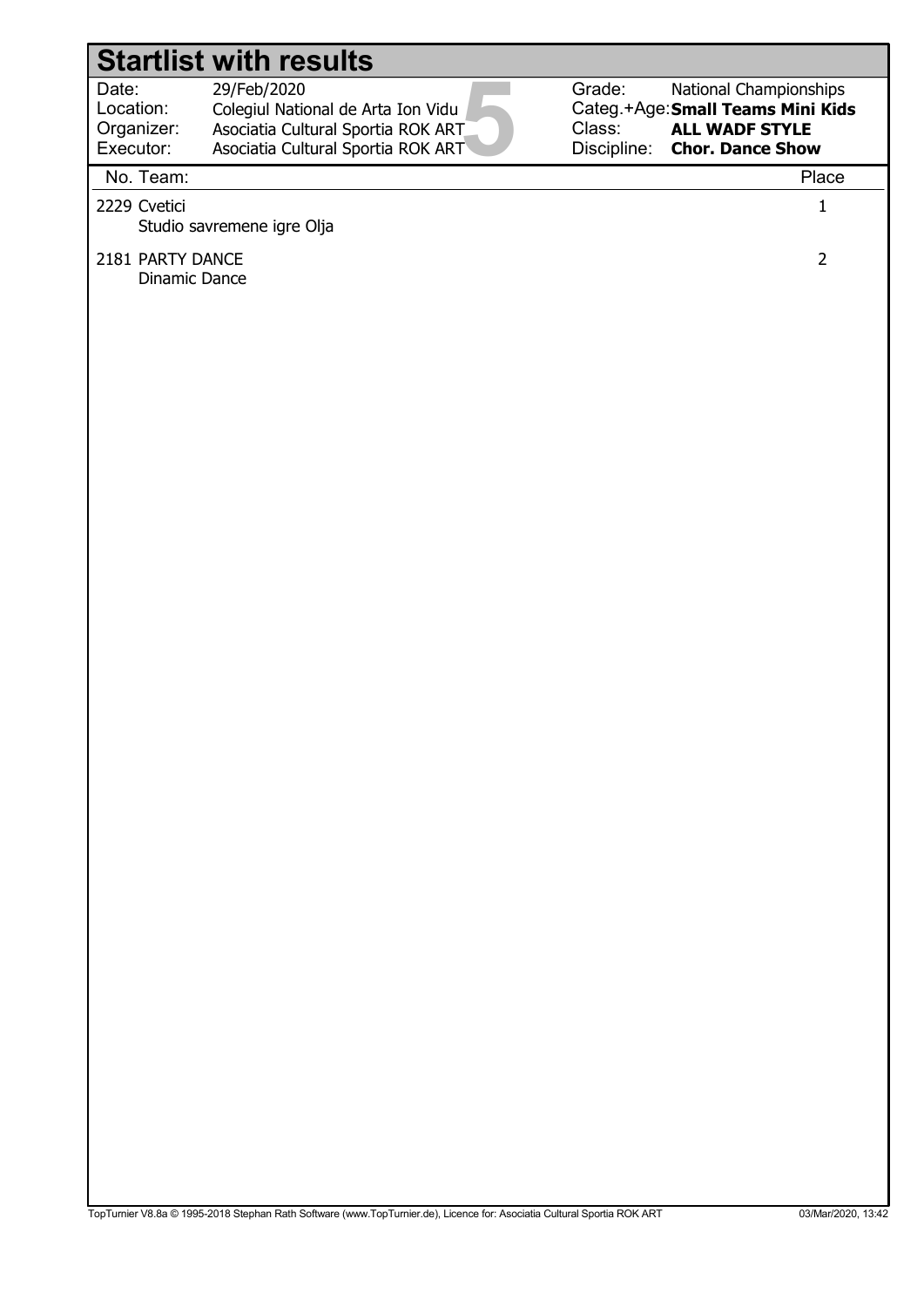Date: Location:

 29/Feb/2020 Colegiul National de Arta Ion Vidu

6 Organizer: Executor: Asociatia Cultural Sportia ROK ART Asociatia Cultural Sportia ROK ART

Grade: Categ.+Age: Solos Mini Kids Class: Discipline: National Competition Artistic Dance Show

No. Solo: Place

2145 Stasa Stojkov 1 Dance studio Millennium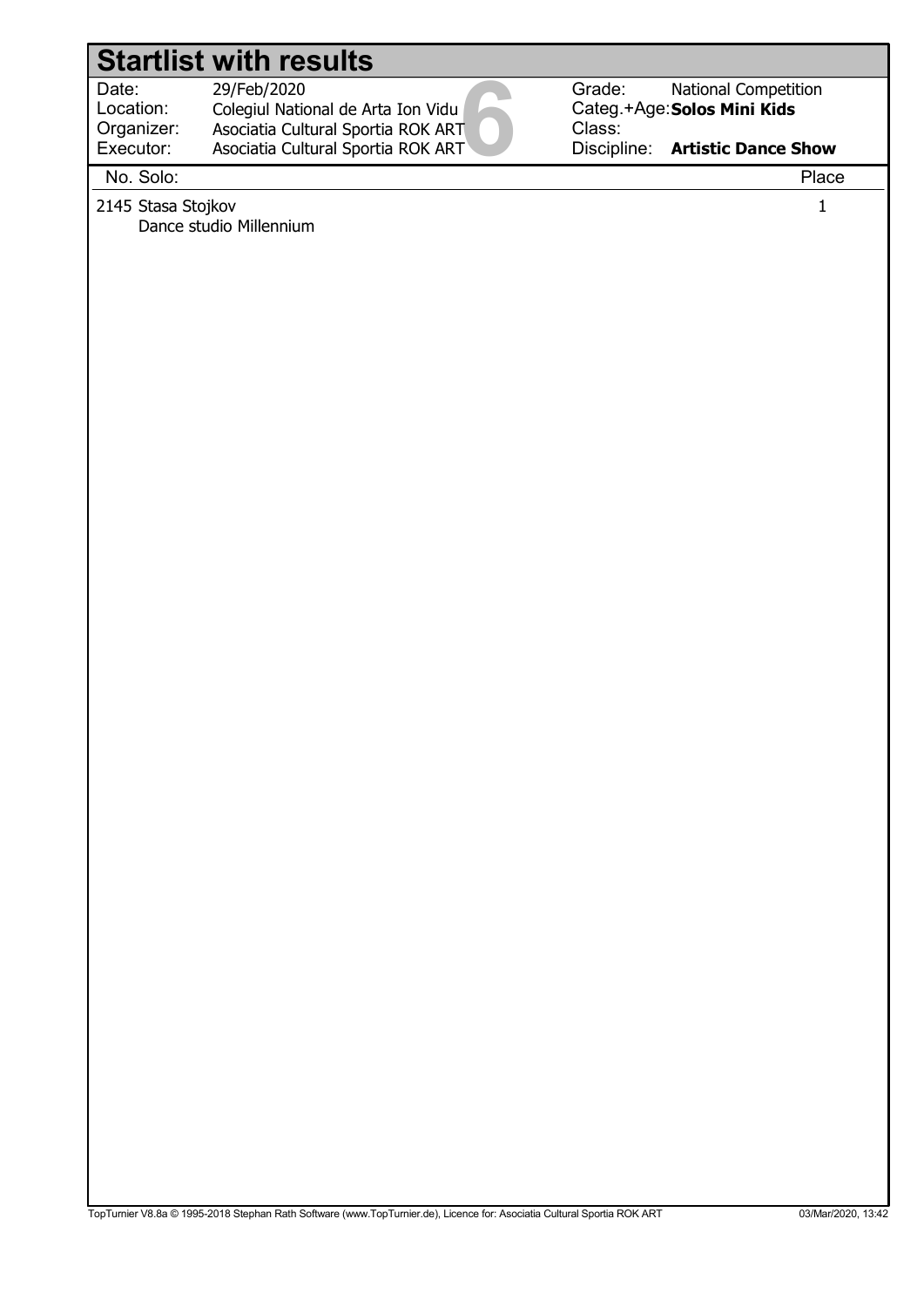<u>7</u> Date: Location: 29/Feb/2020 Colegiul National de Arta Ion Vidu Organizer: Executor: Asociatia Cultural Sportia ROK ART Asociatia Cultural Sportia ROK ART

Grade: Categ.+Age: Showcase Mini Kids Class: Discipline: National Competition FIlM & MUSICAL Chor. Dance Show

#### No. Show Case: Place

2215 Jucarii cu viata 1 Anne Dance Studio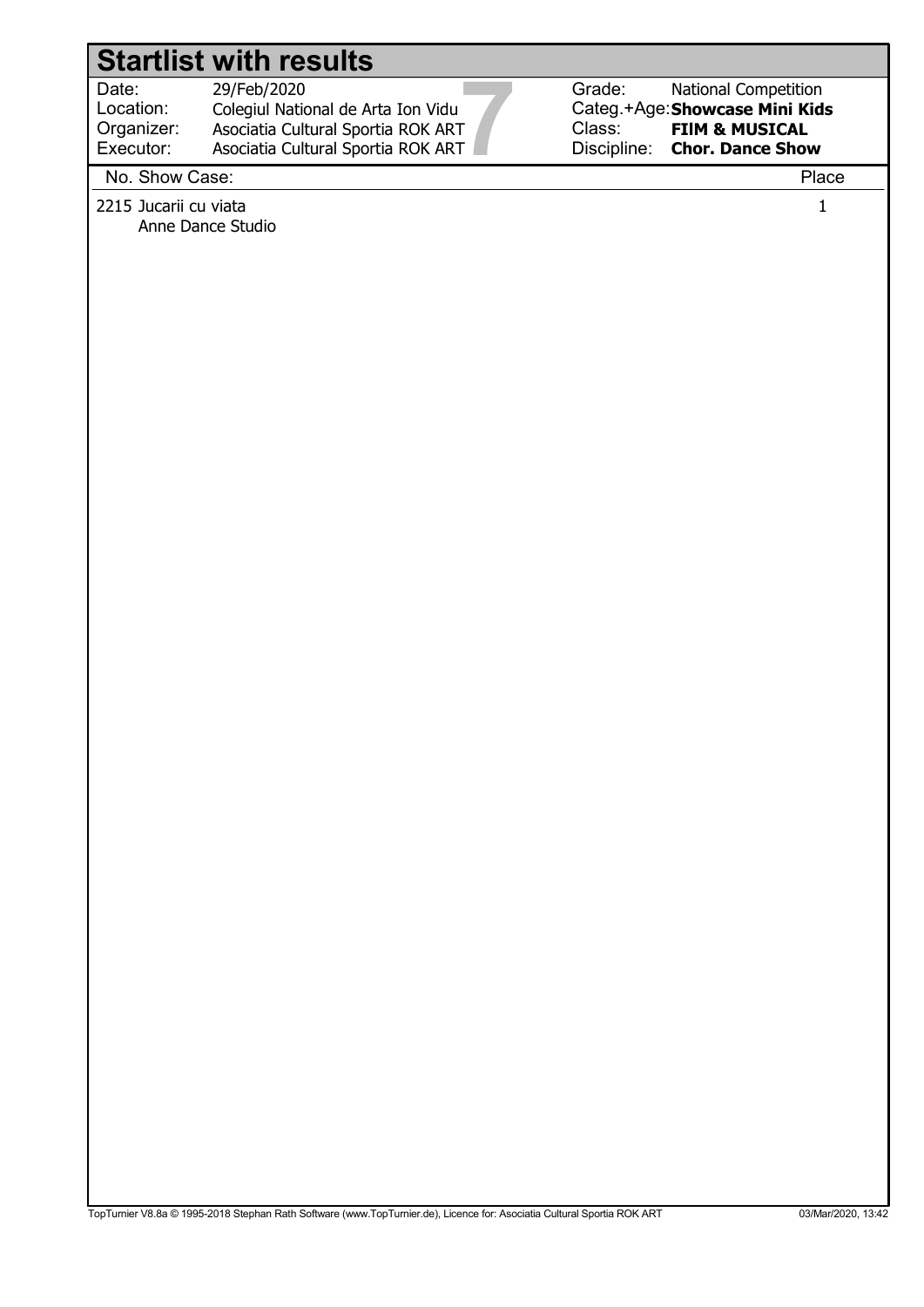Date: Location: Organizer: 29/Feb/2020

8 Colegiul National de Arta Ion Vidu Executor: Asociatia Cultural Sportia ROK ART Asociatia Cultural Sportia ROK ART

Grade: Categ.+Age: Large Teams Mini Kids Class: Discipline: World Championships ALL WADF STYLE Chor. Dance Show

#### No. Team: Place

2199 Wonder Forest 1 Studio savremene igre Olja

#### 2214 Blue girls 2214 Blue girls 2 Anne Dance Studio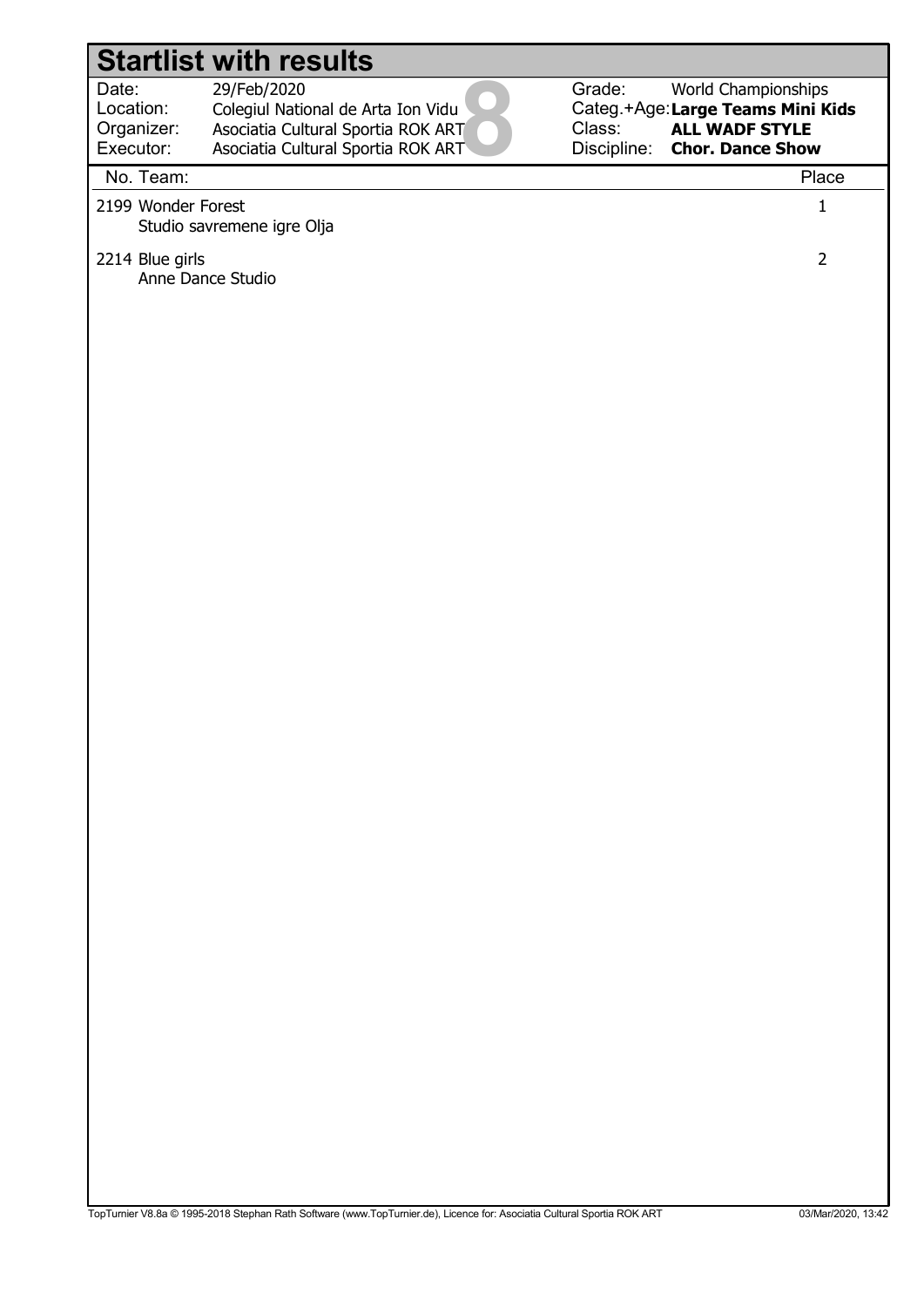Studio savremene igre Olja

9 Date: Location: 29/Feb/2020 Colegiul National de Arta Ion Vidu Organizer: Executor: Asociatia Cultural Sportia ROK ART Asociatia Cultural Sportia ROK ART

2206 Adrea Brajenovic 2

Grade: Categ.+Age: Solos Mini Kids Class: Discipline: Artistic Acr. Dance Show National Competition

#### No. Solo: Place

Ritmic Art

2273 Rus Antonia 1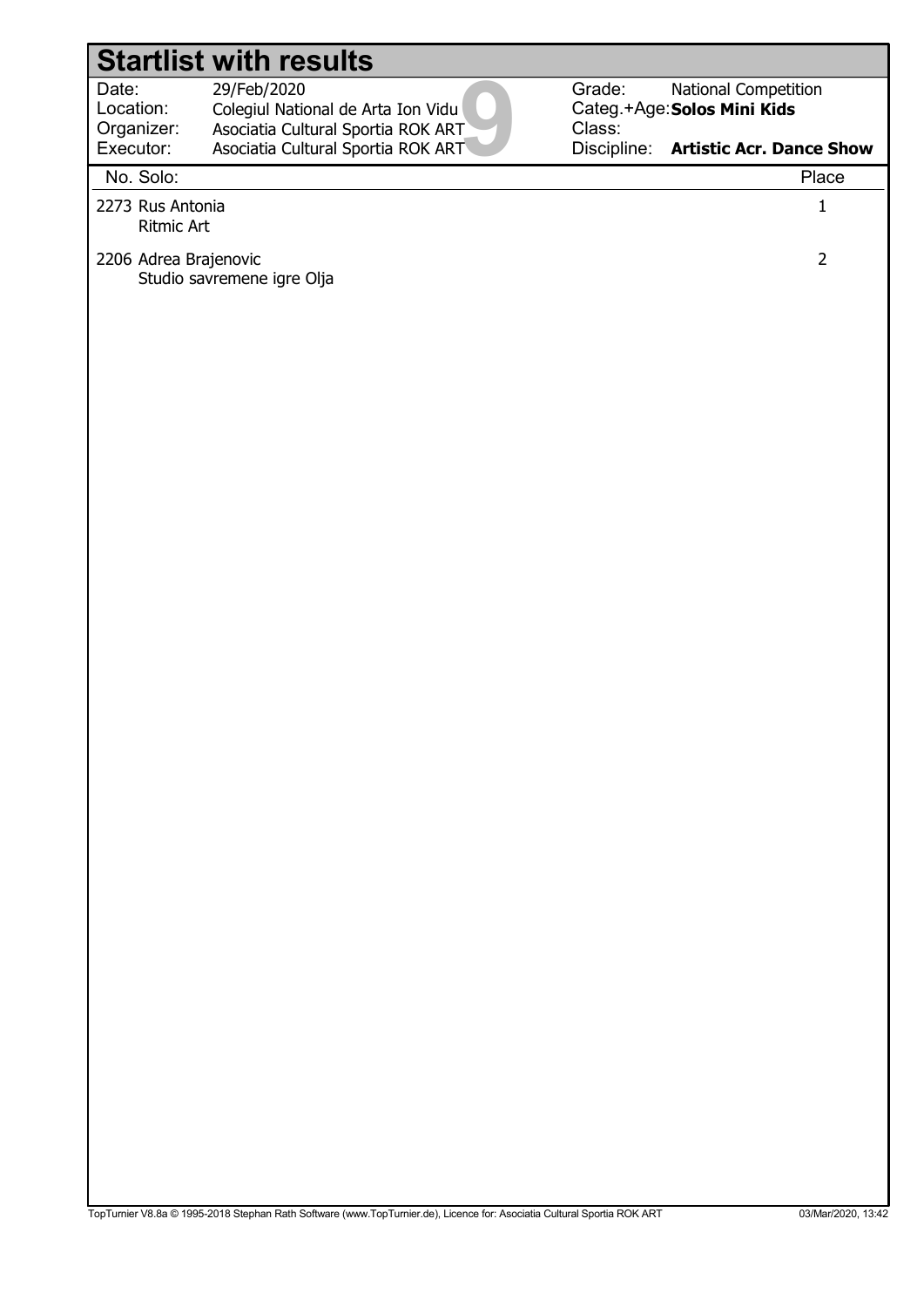| Date:                     | 29/Feb/2020                        |  |
|---------------------------|------------------------------------|--|
| Location:                 | Colegiul National de Arta Ion Vidu |  |
| Organizer:                | Asociatia Cultural Sportia ROK ART |  |
| Executor:                 | Asociatia Cultural Sportia ROK ART |  |
| $N = \Omega_{\text{max}}$ |                                    |  |



Grade: Categ.+Age: Solos Mini Kids Class: Discipline: **Contemporary** National Competition

| No. Solo:                                        | Place |
|--------------------------------------------------|-------|
| 2143 Lena Kostic<br>Dance studio Millennium      |       |
| 2205 Lana Subić<br>Studio savremene igre Olja    |       |
| 2203 Helena Vuisak<br>Studio savremene igre Olja | 3     |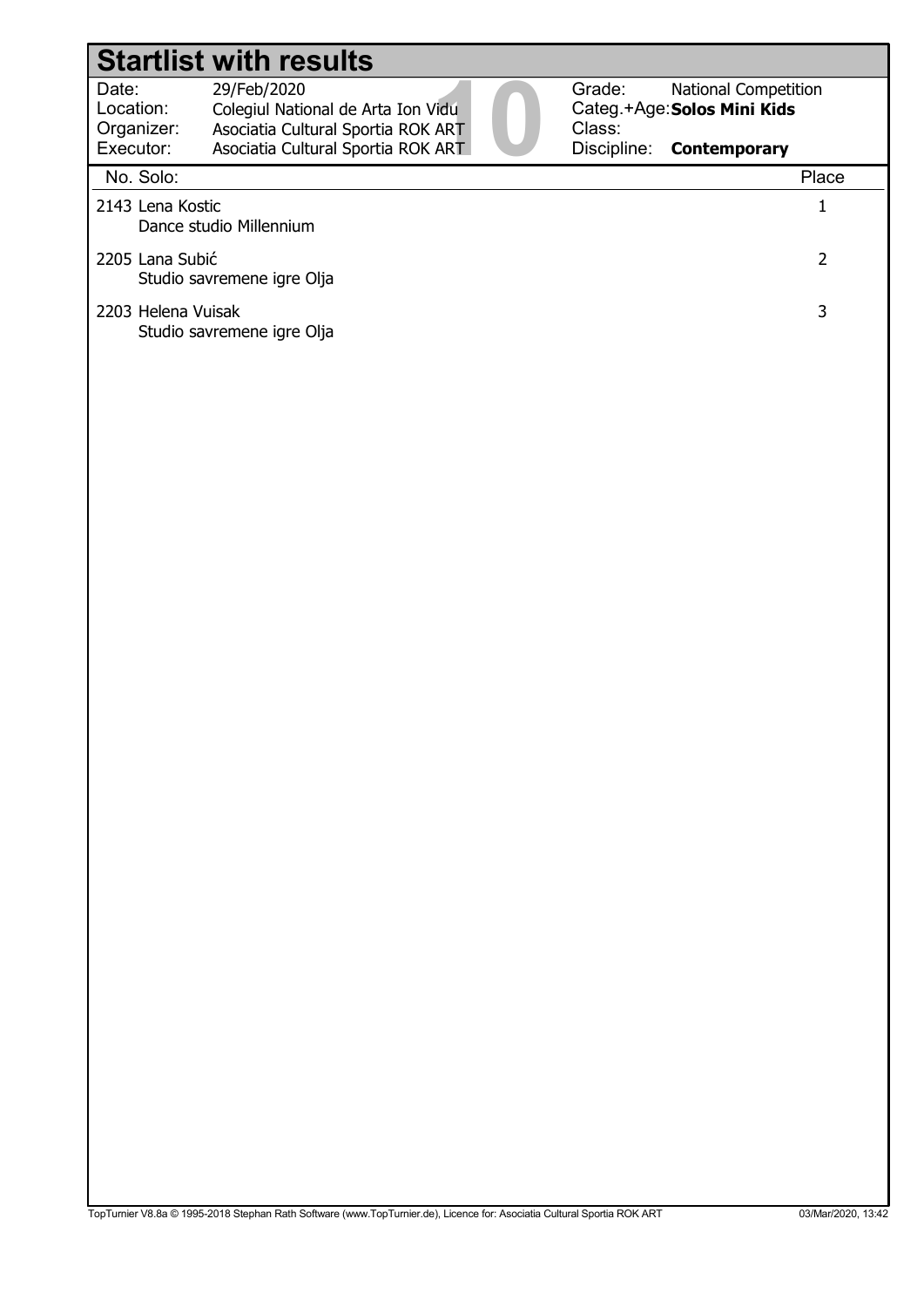|                                               | <b>Startlist with results</b>                                                                                           |                  |                                                                                          |  |
|-----------------------------------------------|-------------------------------------------------------------------------------------------------------------------------|------------------|------------------------------------------------------------------------------------------|--|
| Date:<br>Location:<br>Organizer:<br>Executor: | 29/Feb/2020<br>Colegiul National de Arta Ion Vidu<br>Asociatia Cultural Sportia ROK ART                                 | Grade:<br>Class: | National Competition<br>Categ.+Age:Large Teams Mini Kids<br>Discipline: Classical Ballet |  |
| No. Team:                                     | Asociatia Cultural Sportia ROK ART                                                                                      |                  | Place                                                                                    |  |
| 2283 A Thousand Years                         |                                                                                                                         |                  | $\mathbf{1}$                                                                             |  |
| The Dancers                                   |                                                                                                                         |                  |                                                                                          |  |
| 2197 dreaming                                 | STEP UP Plesni studio                                                                                                   |                  | $\overline{2}$                                                                           |  |
|                                               |                                                                                                                         |                  |                                                                                          |  |
|                                               |                                                                                                                         |                  |                                                                                          |  |
|                                               |                                                                                                                         |                  |                                                                                          |  |
|                                               |                                                                                                                         |                  |                                                                                          |  |
|                                               |                                                                                                                         |                  |                                                                                          |  |
|                                               |                                                                                                                         |                  |                                                                                          |  |
|                                               |                                                                                                                         |                  |                                                                                          |  |
|                                               |                                                                                                                         |                  |                                                                                          |  |
|                                               |                                                                                                                         |                  |                                                                                          |  |
|                                               |                                                                                                                         |                  |                                                                                          |  |
|                                               |                                                                                                                         |                  |                                                                                          |  |
|                                               |                                                                                                                         |                  |                                                                                          |  |
|                                               |                                                                                                                         |                  |                                                                                          |  |
|                                               |                                                                                                                         |                  |                                                                                          |  |
|                                               |                                                                                                                         |                  |                                                                                          |  |
|                                               |                                                                                                                         |                  |                                                                                          |  |
|                                               |                                                                                                                         |                  |                                                                                          |  |
|                                               |                                                                                                                         |                  |                                                                                          |  |
|                                               | TopTurnier V8.8a @ 1995-2018 Stephan Rath Software (www.TopTurnier.de), Licence for: Asociatia Cultural Sportia ROK ART |                  | 03/Mar/2020, 13:42                                                                       |  |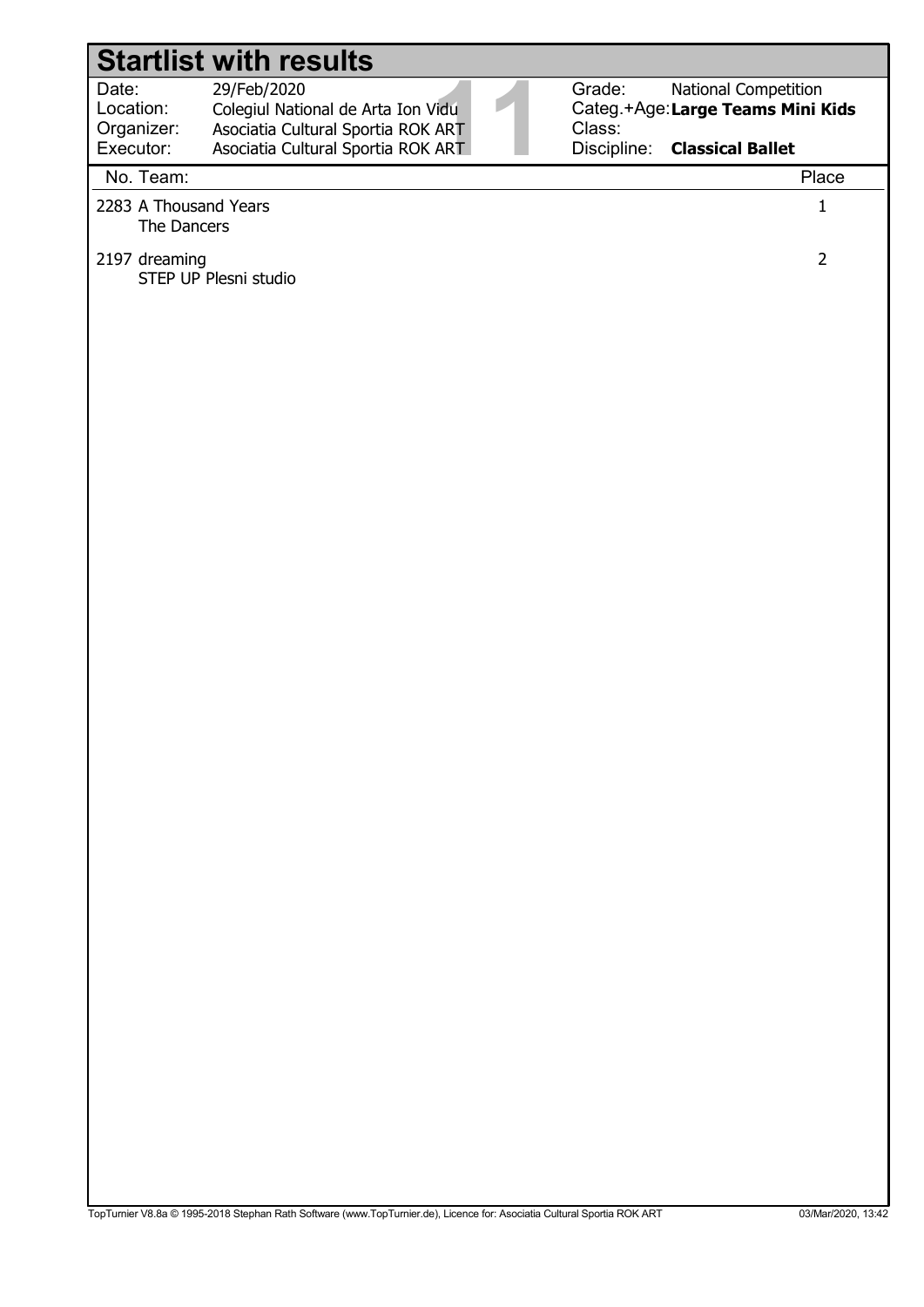Location: Organizer: Executor:

Date: 29/Feb/2020<br>
Location: Colegiul National de Arta Ion Vidu<br>
Organizer: Asociatia Cultural Sportia ROK ART<br>
Executor: Asociatia Cultural Sportia ROK ART<br>
Na Shaw Caes: 29/Feb/2020 Colegiul National de Arta Ion Vidu Asociatia Cultural Sportia ROK ART

Asociatia Cultural Sportia ROK ART

Grade: Categ.+Age: Showcase Mini Kids Class: Discipline: National Competition ALL WADF STYLE Chor. Dance Show

No. Show Case: Place

2198 applause 1

STEP UP Plesni studio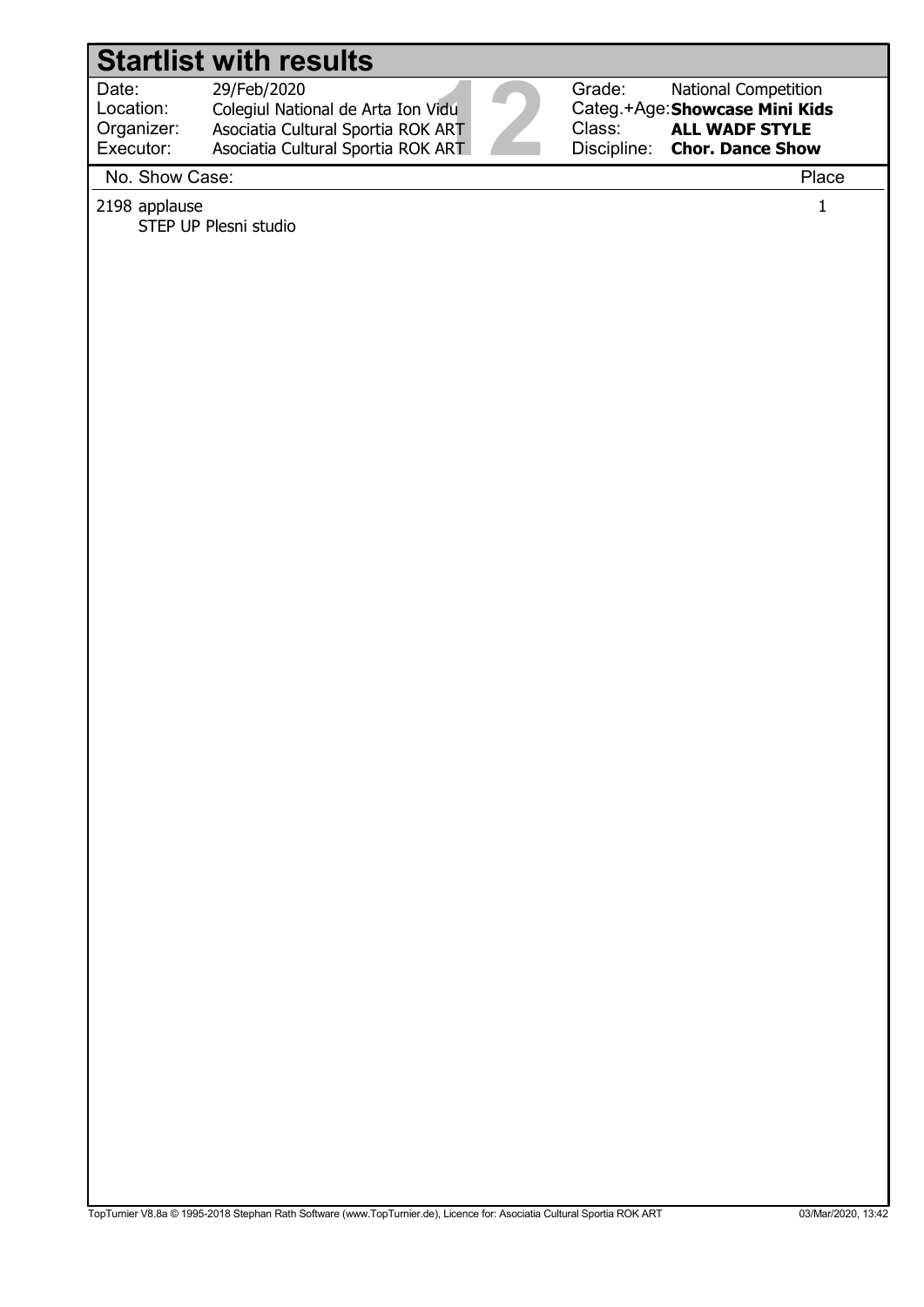Date: 29/Feb/2020<br>Location: Colegiul National de Arta Ion Vidu<br>Organizer: Asociatia Cultural Sportia ROK ART<br>Executor: Asociatia Cultural Sportia ROK ART<br>Na Team: Location: 29/Feb/2020 Colegiul National de Arta Ion Vidu Organizer: Executor: Asociatia Cultural Sportia ROK ART Asociatia Cultural Sportia ROK ART



Grade: Categ.+Age: Small Teams Mini Kids Class: Discipline: National Championships FILM&MUSICAL Chor. Dance Show

#### No. Team: Place

2227 Castle on the cloud 1 Dance studio Millennium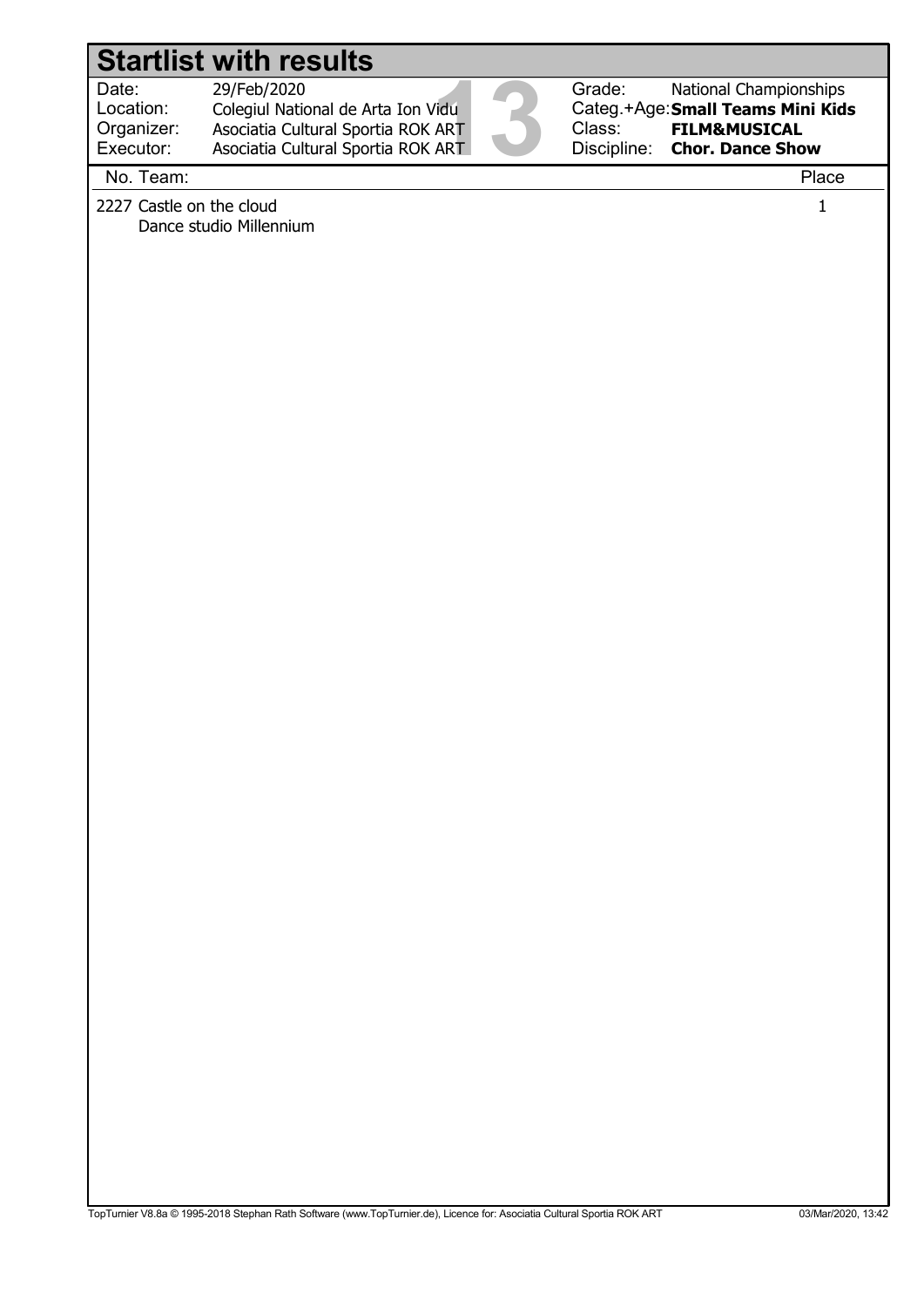| Date:<br>Grade:<br>29/Feb/2020<br>National Championships<br>Colegiul National de Arta Ion Vidu<br>Categ.+Age: Duos Mini Kids<br>Location:<br>Class:<br>Organizer:<br>Asociatia Cultural Sportia ROK ART<br>Executor:<br>Discipline:<br>Asociatia Cultural Sportia ROK ART<br><b>Classical Ballet</b><br>No. Duo:<br>Place<br>2201 Dorotea Vasic / Ljiljana Protić<br>$\mathbf{1}$ | <b>Startlist with results</b> |
|-----------------------------------------------------------------------------------------------------------------------------------------------------------------------------------------------------------------------------------------------------------------------------------------------------------------------------------------------------------------------------------|-------------------------------|
|                                                                                                                                                                                                                                                                                                                                                                                   |                               |
|                                                                                                                                                                                                                                                                                                                                                                                   |                               |
| Studio savremene igre Olja                                                                                                                                                                                                                                                                                                                                                        |                               |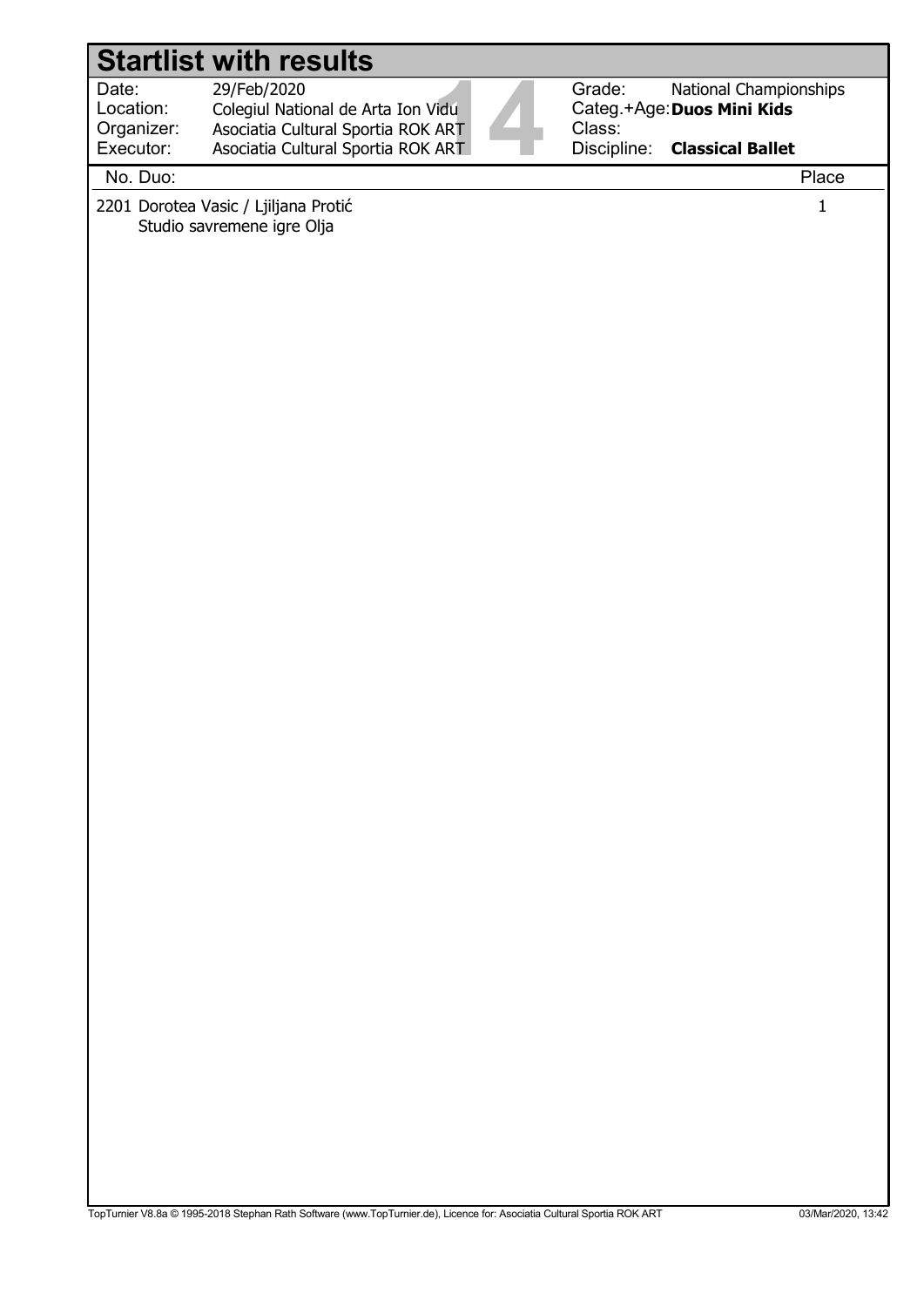#### Date: 29/Feb/2020<br>
Location: Colegiul National de Arta Ion Vidu<br>
Organizer: Asociatia Cultural Sportia ROK ART<br>
Executor: Asociatia Cultural Sportia ROK ART<br>
Na Tricu Location: Grade: Categ.+Age: Trios Mini Kids Class: 29/Feb/2020 Colegiul National de Arta Ion Vidu National Competition Organizer: Executor: Asociatia Cultural Sportia ROK ART Asociatia Cultural Sportia ROK ART Startlist with results

Discipline: **Contemporary** 

No. Trio: Place

2200 Golden Tree 1200 Automatic 1200 Golden Tree 1200 Automatic 1200 Automatic 1200 Automatic 1200 Automatic 1

Studio savremene igre Olja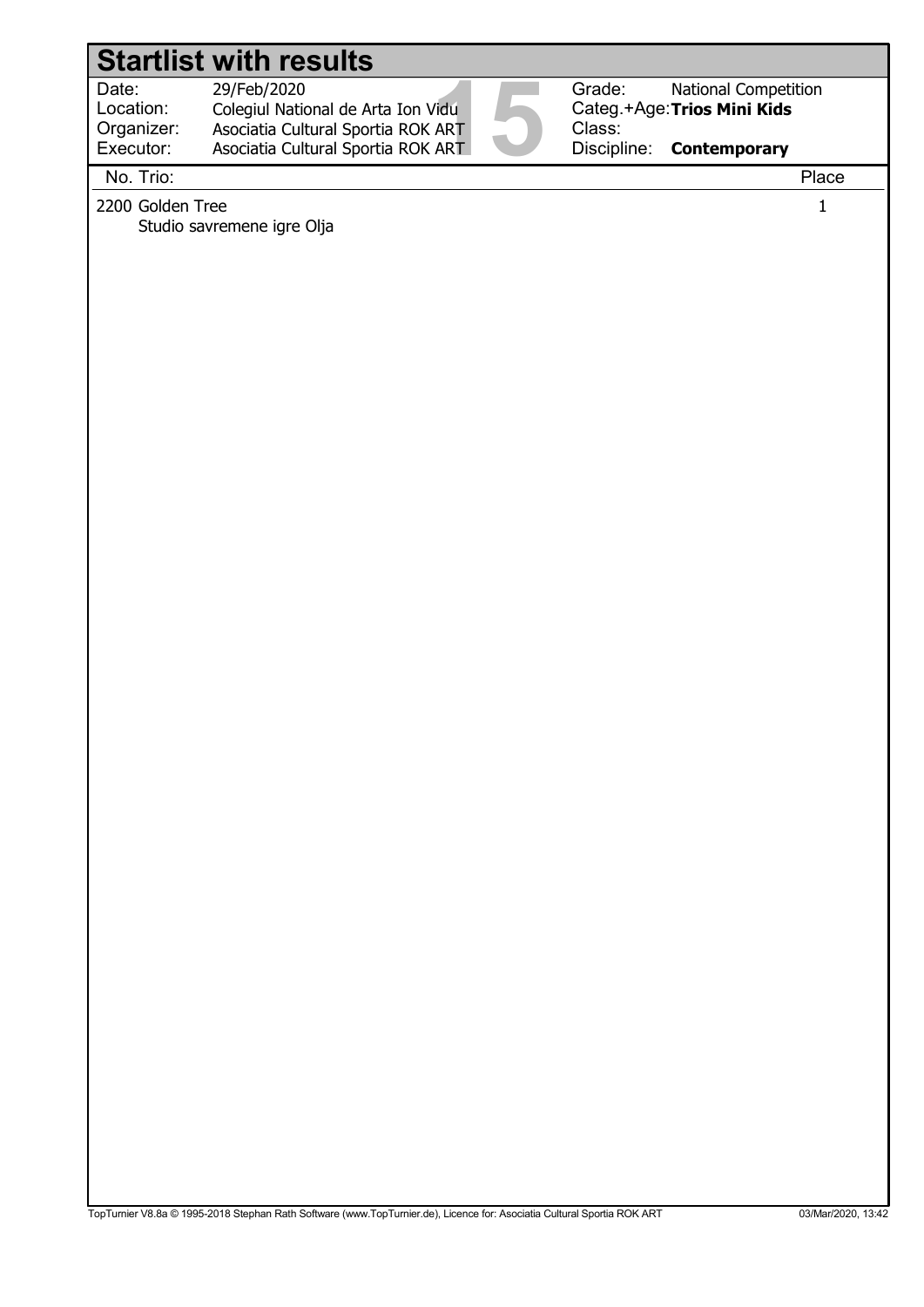|                                               | <b>Startlist with results</b>                                                                                                 |                                 |                                                                                                             |
|-----------------------------------------------|-------------------------------------------------------------------------------------------------------------------------------|---------------------------------|-------------------------------------------------------------------------------------------------------------|
| Date:<br>Location:<br>Organizer:<br>Executor: | 29/Feb/2020<br>Colegiul National de Arta Ion Vidu<br>Asociatia Cultural Sportia ROK ART<br>Asociatia Cultural Sportia ROK ART | Grade:<br>Class:<br>Discipline: | National Competition<br>Categ.+Age: Small Teams Juveniles<br><b>Repeat Dance</b><br><b>Chor. Dance Show</b> |
| No. Team:                                     |                                                                                                                               |                                 | Place                                                                                                       |
| 900 Dance for Fun<br>Mini Rok Dance           |                                                                                                                               |                                 | $\mathbf{1}$                                                                                                |
|                                               |                                                                                                                               |                                 |                                                                                                             |
|                                               |                                                                                                                               |                                 |                                                                                                             |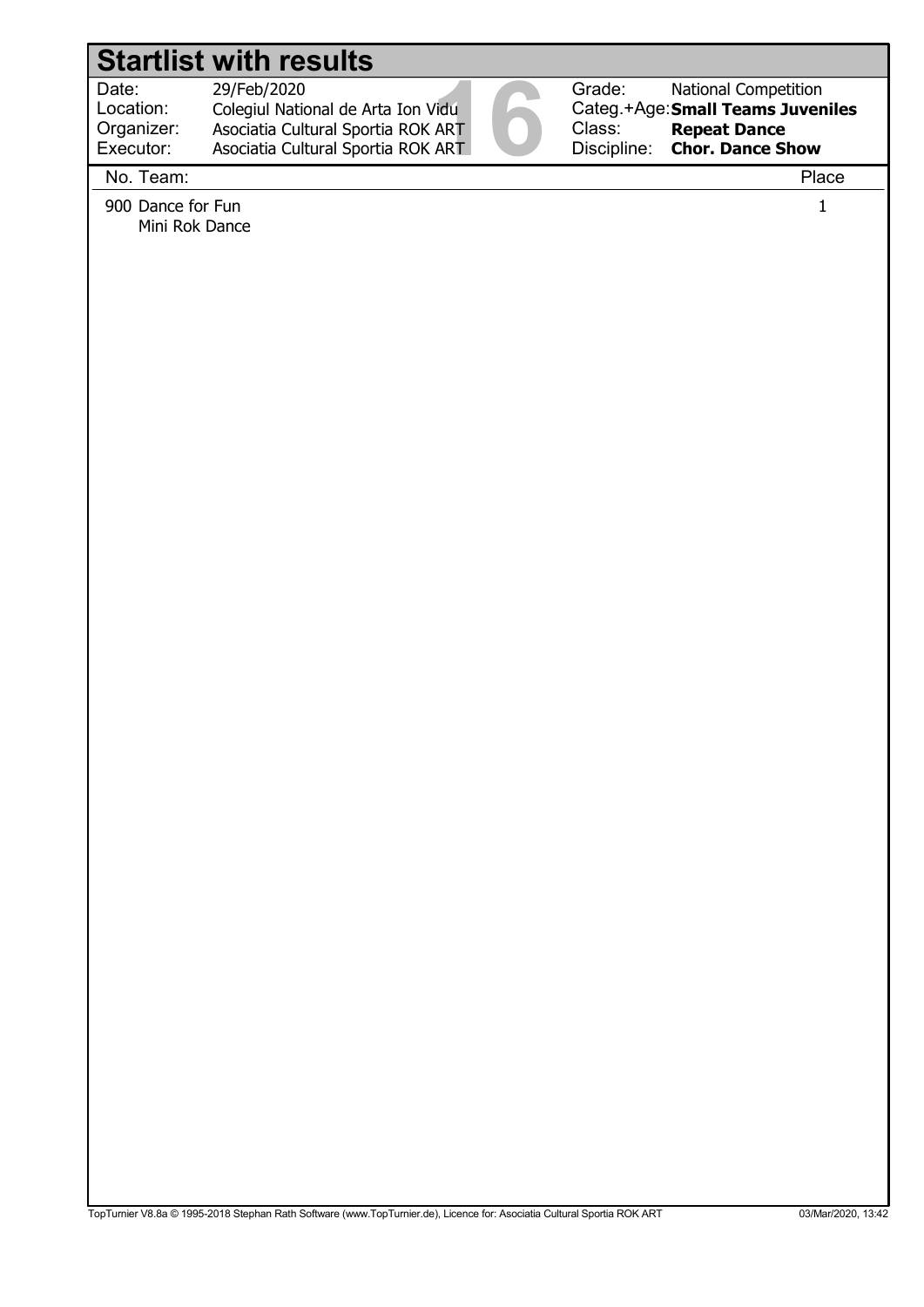|                                                   | <b>Startlist with results</b>                                                           |  |                                                                                |
|---------------------------------------------------|-----------------------------------------------------------------------------------------|--|--------------------------------------------------------------------------------|
| Date:<br>Location:<br>Organizer:                  | 29/Feb/2020<br>Colegiul National de Arta Ion Vidu<br>Asociatia Cultural Sportia ROK ART |  | Grade:<br><b>National Competition</b><br>Categ.+Age: Solos Juveniles<br>Class: |
| Executor:                                         | Asociatia Cultural Sportia ROK ART                                                      |  | Discipline: Artistic Acr. Dance Show                                           |
| No. Solo:                                         |                                                                                         |  | Place                                                                          |
| 2253 Condoros Andreea<br><b>Ritmic Art</b>        |                                                                                         |  | 1                                                                              |
| 2<br>2263 Lupsa Giulia<br><b>Ritmic Art</b>       |                                                                                         |  |                                                                                |
| 3<br>2234 Cercea Marcela<br><b>TriloGym Dance</b> |                                                                                         |  |                                                                                |
| 2272 Hodut Daria<br>Ritmic Art                    |                                                                                         |  | 4                                                                              |
|                                                   |                                                                                         |  |                                                                                |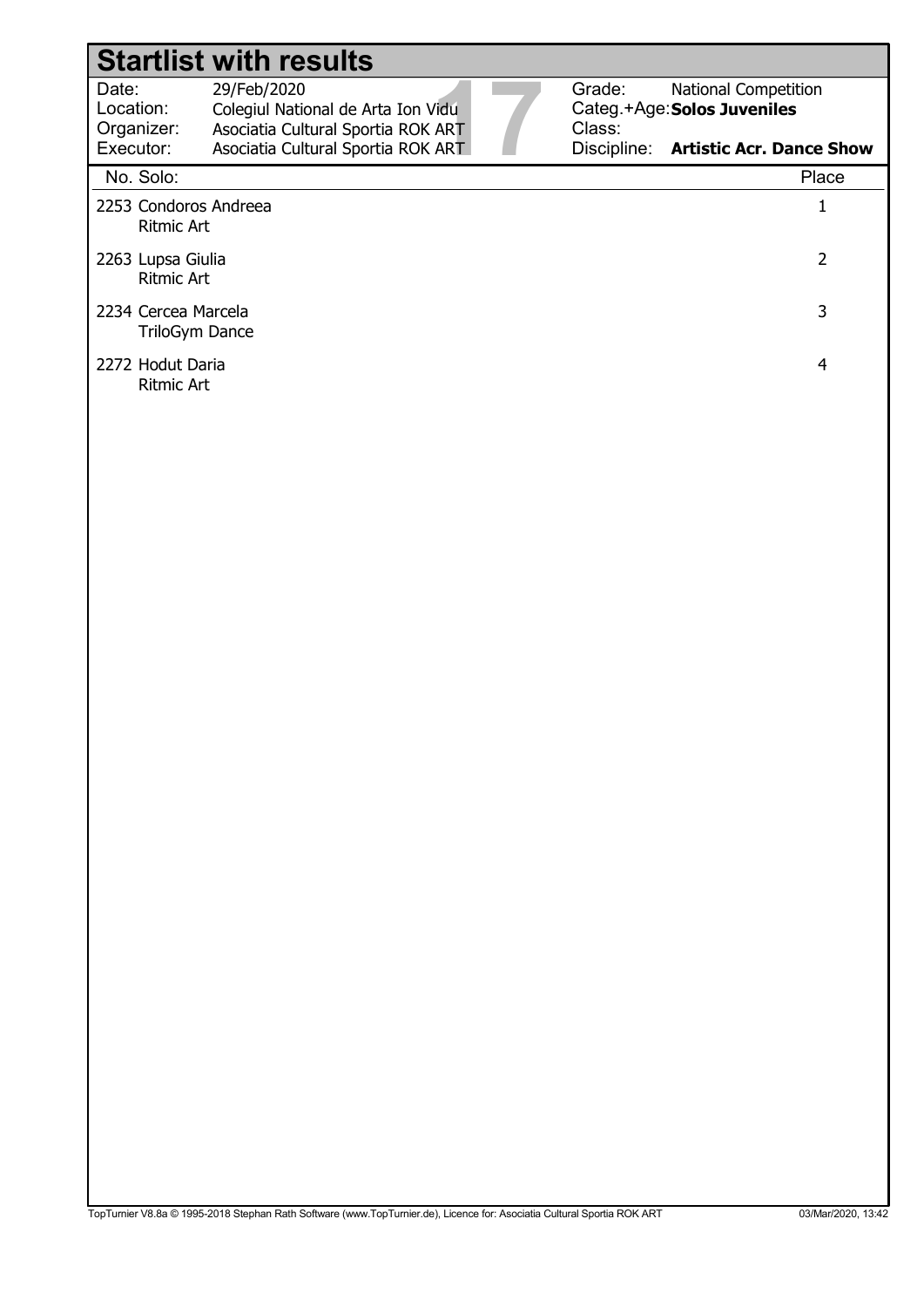| Date:                     | 29/Feb/2020                        |  |
|---------------------------|------------------------------------|--|
| Location:                 | Colegiul National de Arta Ion Vidu |  |
| Organizer:                | Asociatia Cultural Sportia ROK ART |  |
| Executor:                 | Asociatia Cultural Sportia ROK ART |  |
| $N = \Omega_{\text{max}}$ |                                    |  |



Grade: Categ.+Age: Class: Discipline: Chor. Dance Show National Championships Solos Juveniles ALL WADF STYLE

| No. Solo:                                | Place |
|------------------------------------------|-------|
| 2275 Petrila Andra<br><b>Ritmic Art</b>  |       |
| 2256 Fluieras Nicea<br><b>Ritmic Art</b> | 2     |
| 2265 Miklo Melany<br><b>Ritmic Art</b>   | 3     |
| 2274 Onchis Alesia<br><b>Ritmic Art</b>  | 4     |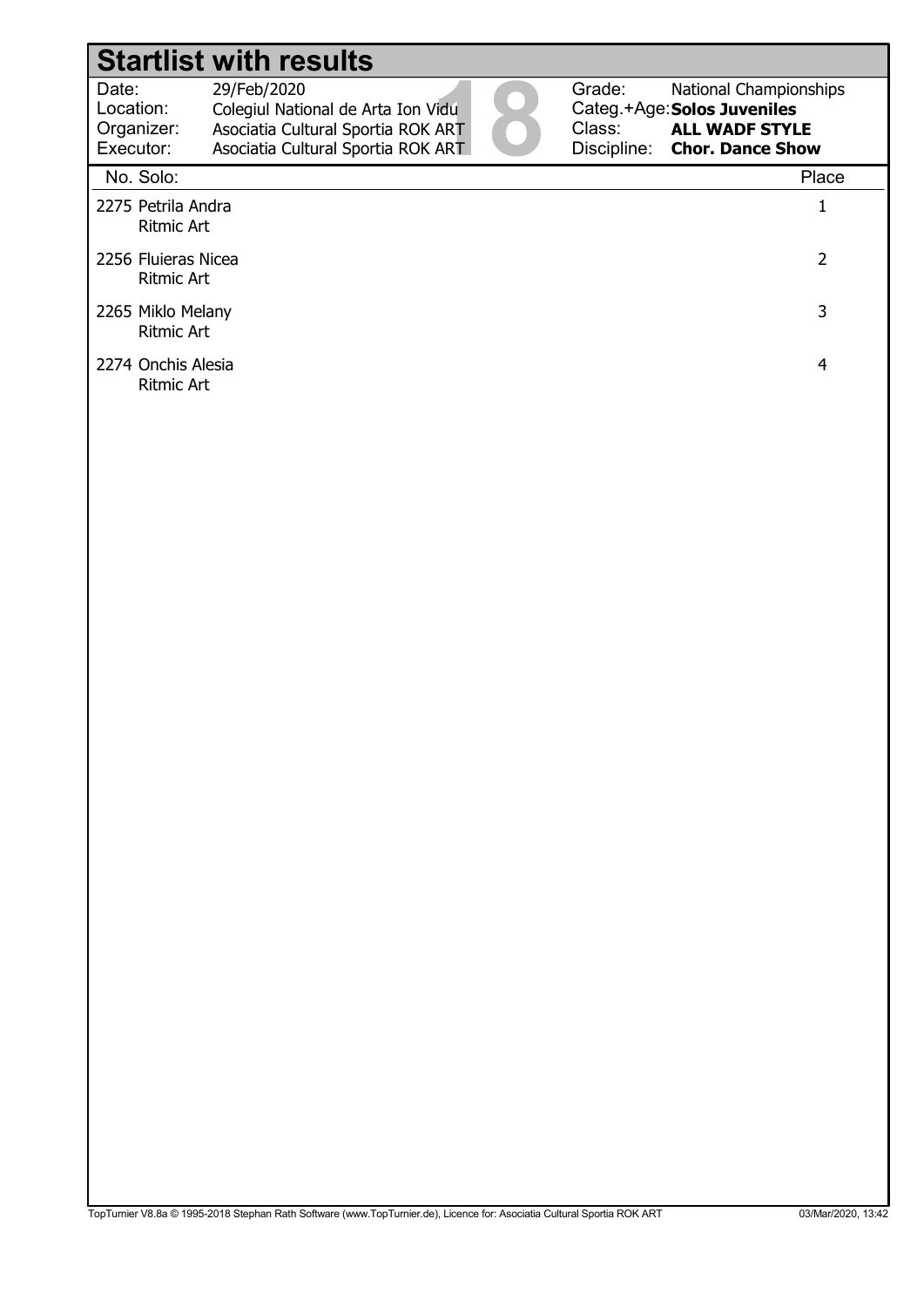|                                                           | <b>Startlist with results</b>                                                           |  |                  |                                                              |
|-----------------------------------------------------------|-----------------------------------------------------------------------------------------|--|------------------|--------------------------------------------------------------|
| Date:<br>Location:<br>Organizer:                          | 29/Feb/2020<br>Colegiul National de Arta Ion Vidu<br>Asociatia Cultural Sportia ROK ART |  | Grade:<br>Class: | <b>National Championships</b><br>Categ.+Age: Solos Juveniles |
| Executor:                                                 | Asociatia Cultural Sportia ROK ART                                                      |  |                  | Discipline: Artistic Dance Show                              |
| No. Solo:                                                 |                                                                                         |  |                  | Place                                                        |
| 2245 Cornianu Madalina<br>RokDance                        |                                                                                         |  |                  | 1                                                            |
|                                                           | $\overline{2}$<br>2276 Antal Raisa<br><b>Ritmic Art</b>                                 |  |                  |                                                              |
|                                                           | 3<br>2252 Condoros Andreea<br><b>Ritmic Art</b>                                         |  |                  |                                                              |
| 2189 Jurca Alexandra<br>4<br>Scoala de Dans Cristina Faur |                                                                                         |  |                  |                                                              |
| 5<br>2261 Stef Roxana<br><b>Ritmic Art</b>                |                                                                                         |  |                  |                                                              |
|                                                           | 6<br>2271 Batyin Cezara<br><b>Ritmic Art</b>                                            |  |                  |                                                              |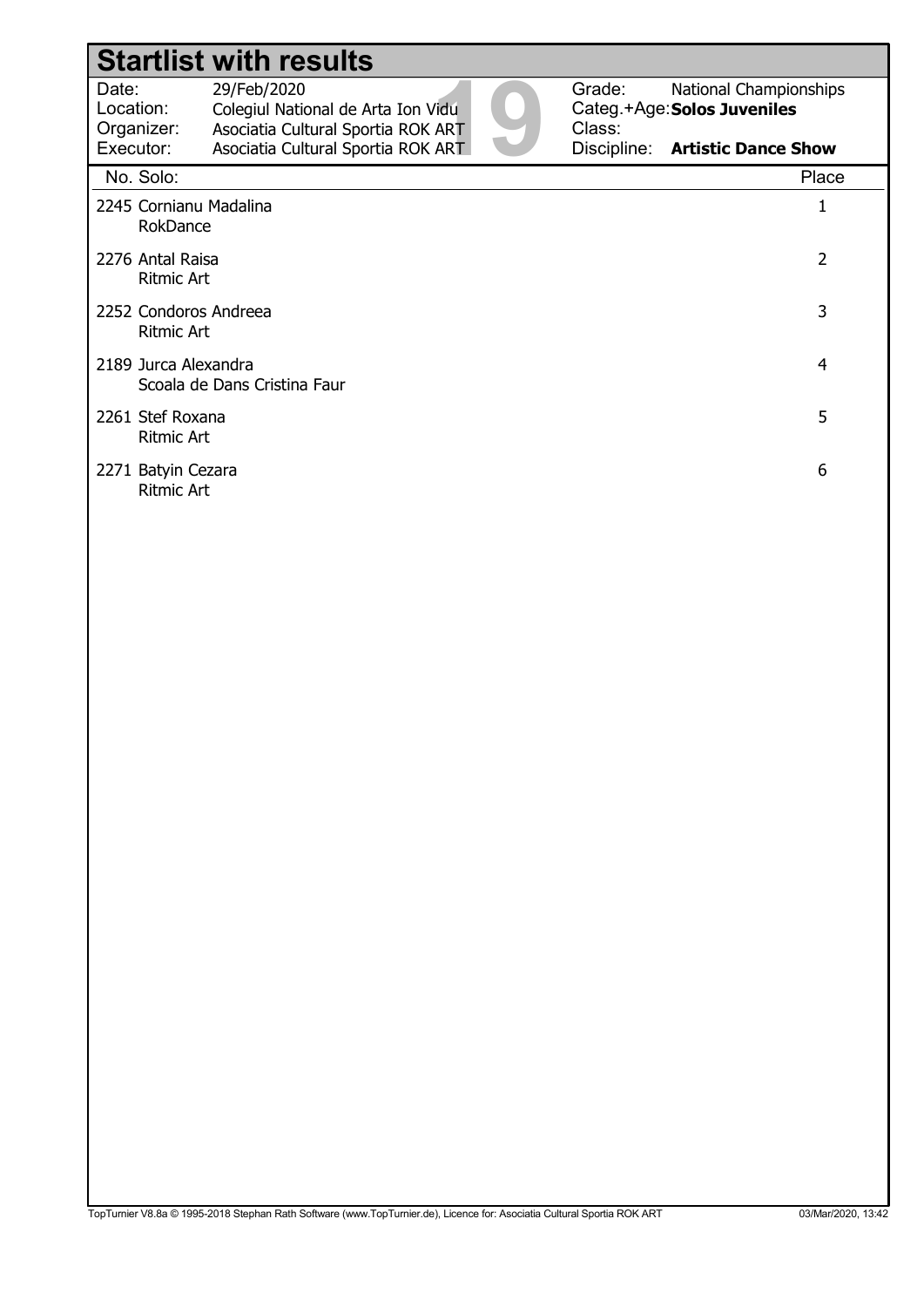| Date:                     | 29/Feb/2020                        |
|---------------------------|------------------------------------|
| Location:                 | Colegiul National de Arta Ion Vidu |
| Organizer:                | Asociatia Cultural Sportia ROK ART |
| Executor:                 | Asociatia Cultural Sportia ROK ART |
| $N = \Omega_{\text{max}}$ |                                    |



#### No. Solo: Place 2144 Sofija Janjic 1 Dance studio Millennium 2204 Petra Djuric 2 Studio savremene igre Olja 2264 Miklo Melany 3 Ritmic Art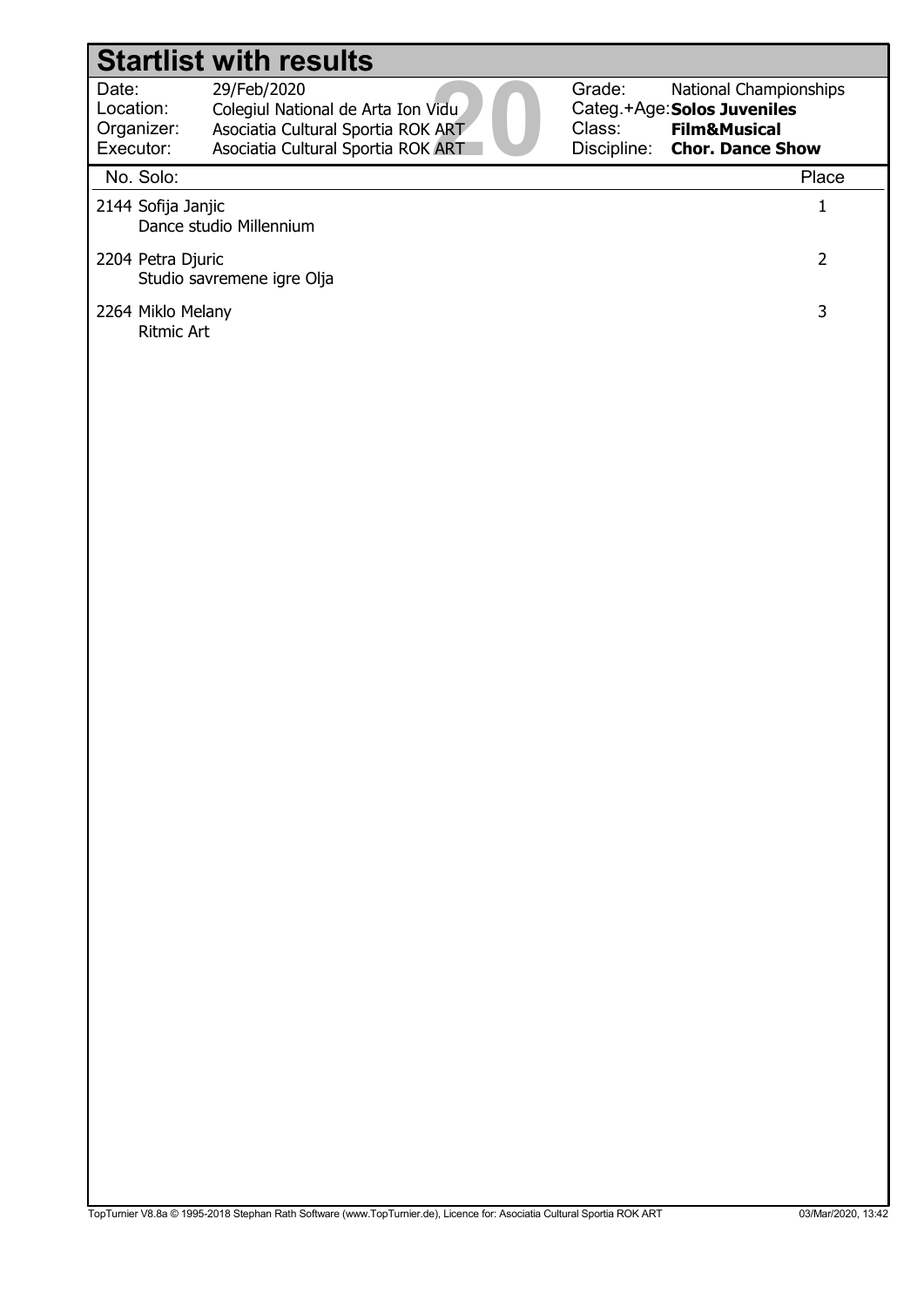Location:

29/Feb/2020

Date: 29/Feb/2020<br>
Location: Colegiul National de Arta Ion Vidu<br>
Organizer: Asociatia Cultural Sportia ROK ART<br>
Executor: Asociatia Cultural Sportia ROK ART<br>
Na Sela: Colegiul National de Arta Ion Vidu Organizer: Asociatia Cultural Sportia ROK ART

Grade: Categ.+Age: Solos Juveniles Class: National Championships **Contemporary** 

#### Discipline: Executor: Asociatia Cultural Sportia ROK ART No. Solo: Place 2202 Masa Stankov 1 Studio savremene igre Olja 2176 MUNTEAN CRINA 2 CH Dance Academy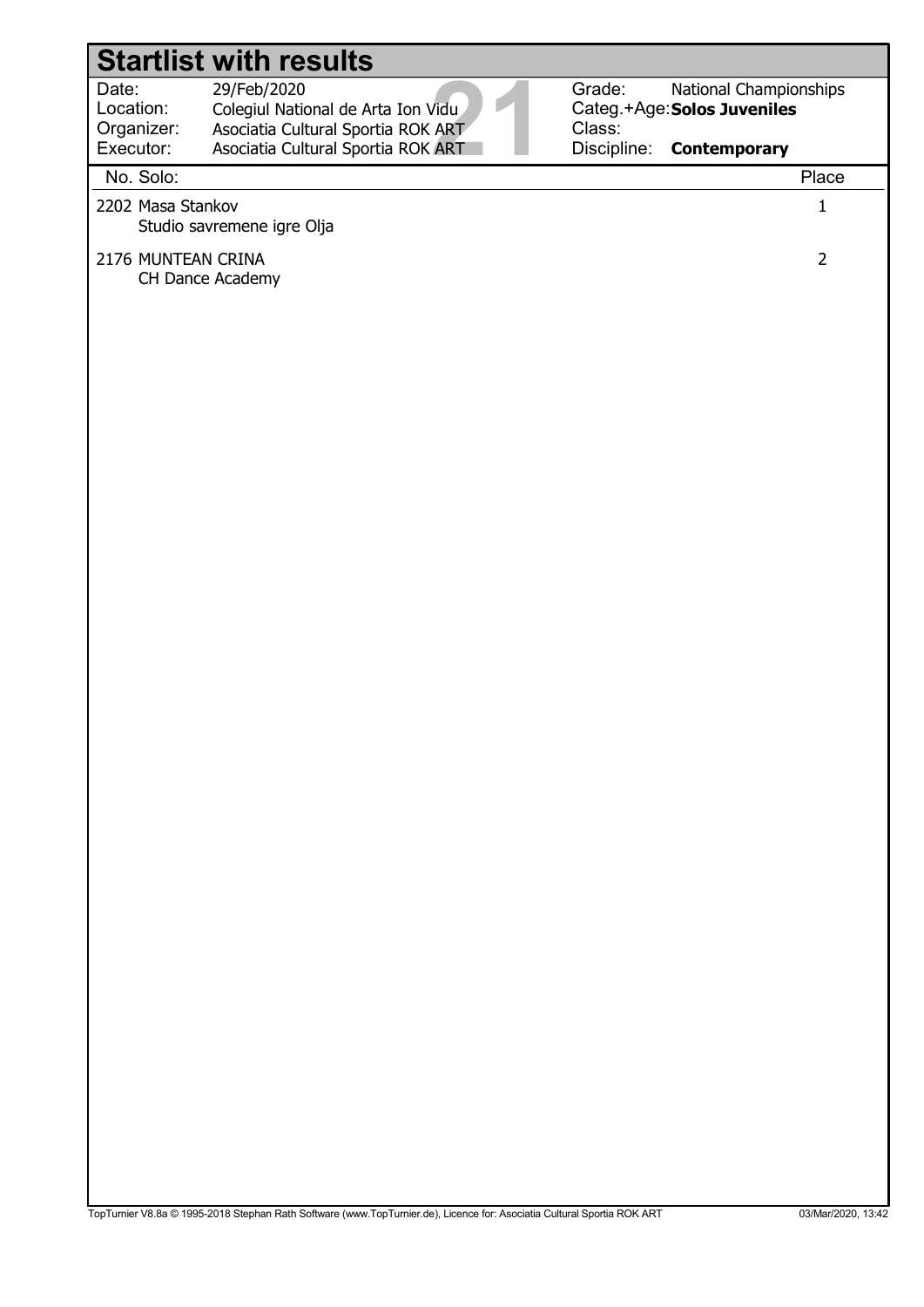Location:

 29/Feb/2020 Colegiul National de Arta Ion Vidu Asociatia Cultural Sportia ROK ART

Asociatia Cultural Sportia ROK ART



Grade: Categ.+Age: Small Teams Juveniles Class: National Championships

Discipline: Artistic Dance Show

No. Team: Place

Organizer: Executor:

2179 Shallow 1 Dinamic Dance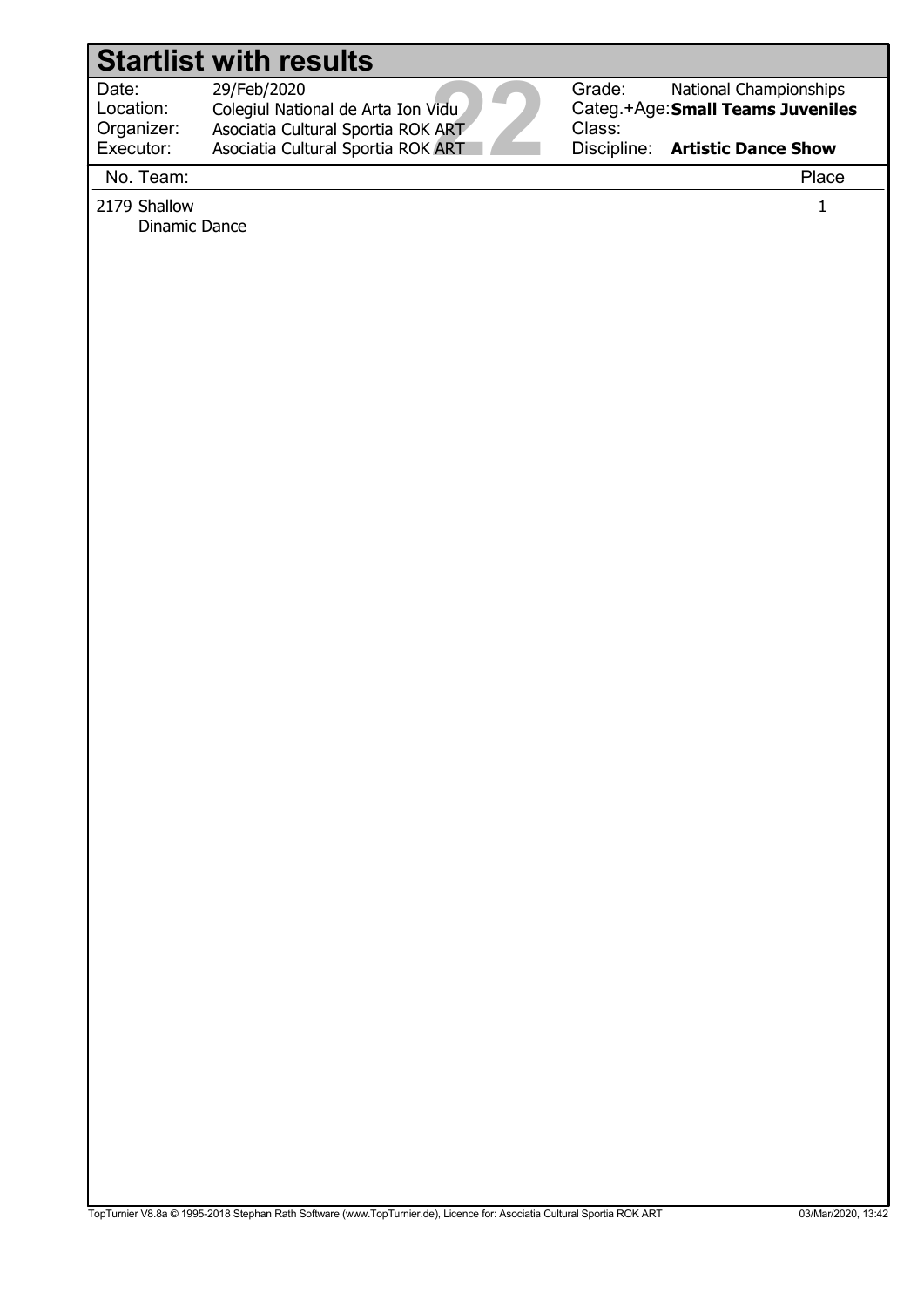Location: Organizer:

 29/Feb/2020 Colegiul National de Arta Ion Vidu Asociatia Cultural Sportia ROK ART

Asociatia Cultural Sportia ROK ART



Grade: Categ.+Age: Large Teams Juveniles Class: Discipline: National Championships **Standard** Chor. Dance Show

No. Team: Place

Executor:

2174 Vals Strauss 1

Trupa Chic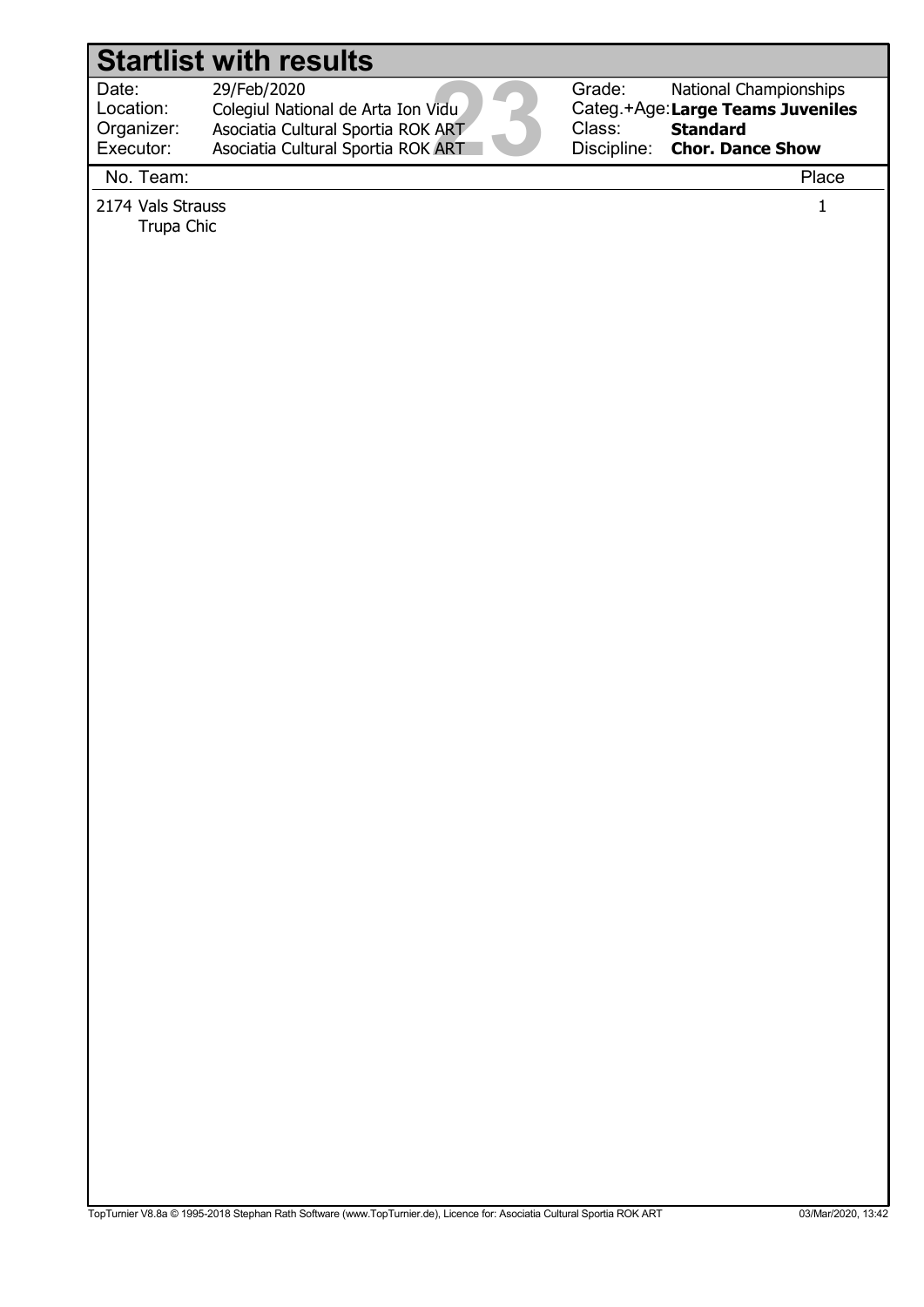Location:

 29/Feb/2020 Colegiul National de Arta Ion Vidu Asociatia Cultural Sportia ROK ART

Asociatia Cultural Sportia ROK ART



Grade: Categ.+Age: Small Teams Juveniles Class: National Competition

Discipline: Artistic Acr. Dance Show

No. Team: Place

Organizer: Executor:

2233 HeartLess 1 TriloGym Dance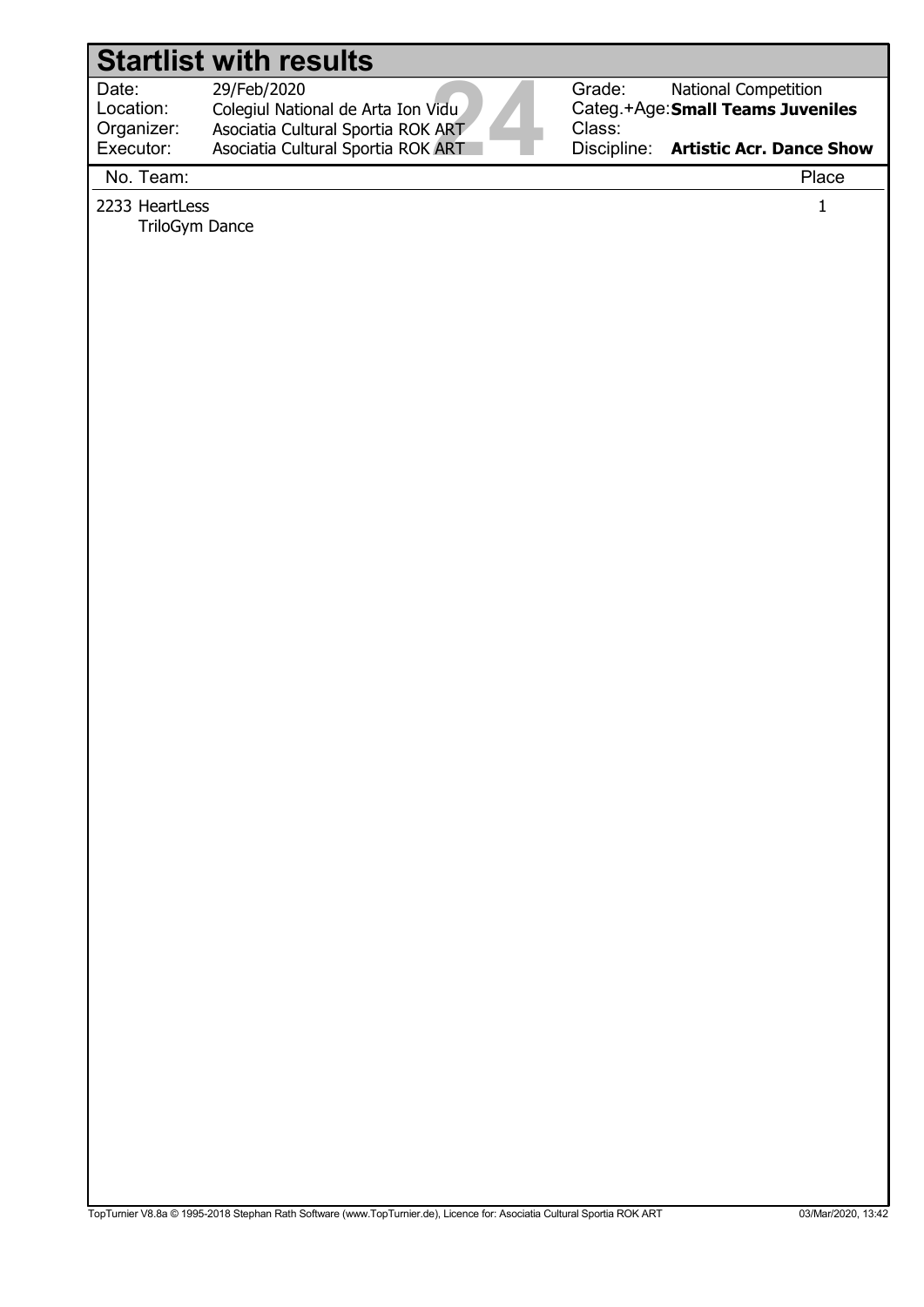| Date:      | 29/Feb/2020                        |
|------------|------------------------------------|
| Location:  | Colegiul National de Arta Ion Vidu |
| Organizer: | Asociatia Cultural Sportia ROK ART |
| Executor:  | Asociatia Cultural Sportia ROK ART |
|            |                                    |

Grade: Categ.+Age: Class: Discipline: Chor. Dance Show National Championships Large Teams Juveniles ALL WADF STYLE

| No. Team:                               | Place |
|-----------------------------------------|-------|
| 2225 Con Calma<br>Rok Dance             |       |
| 2281 NO ROOTS<br>The Dancers            | 2     |
| 2178 FUNKY disco DANCE<br>Dinamic Dance | 3     |
| 300 DANCE MIX<br>FIT KIDS               | 4     |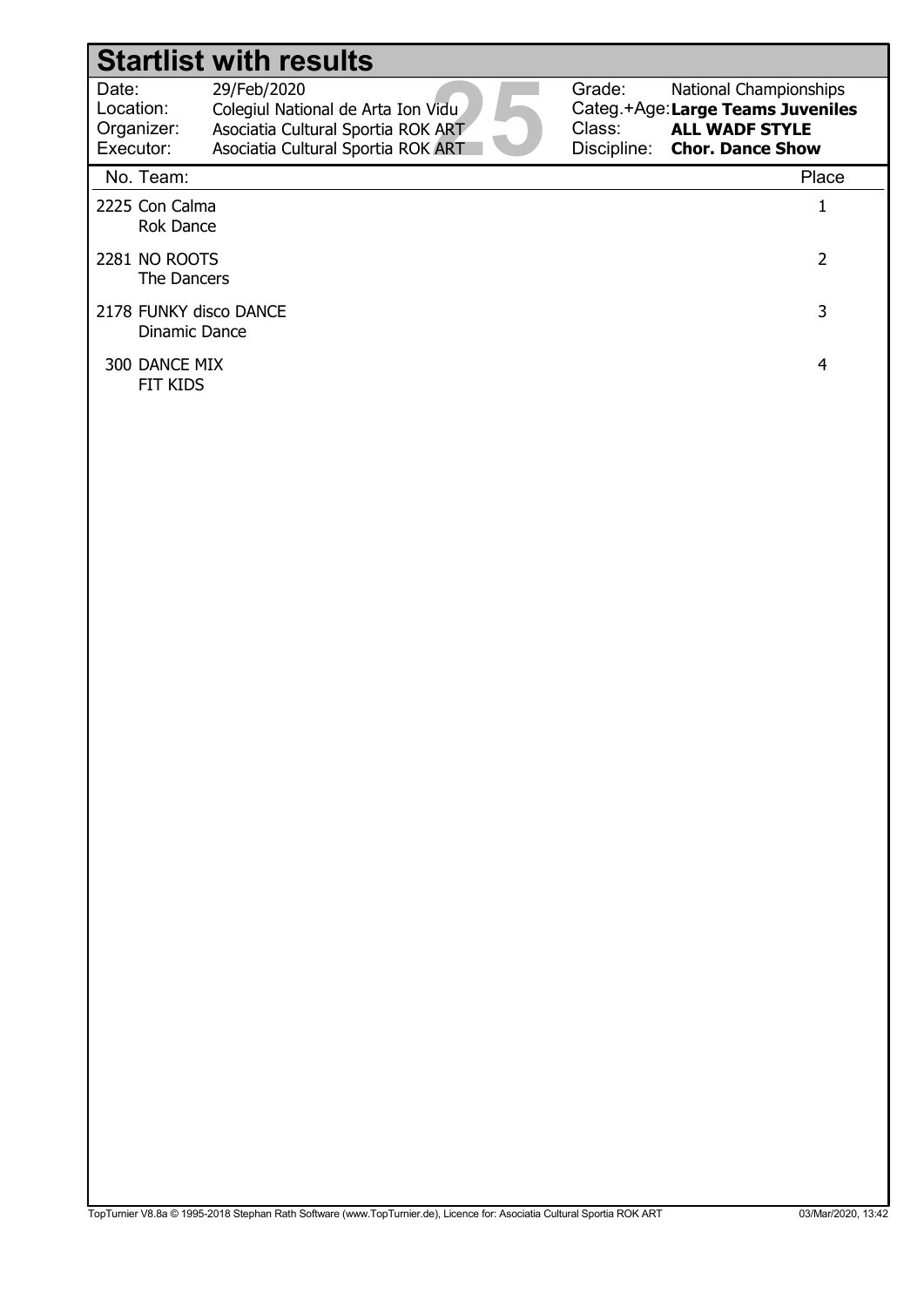Location: 29/Feb/2020

Date: 29/Feb/2020<br>Location: Colegiul National de Arta Ion Vidu<br>Organizer: Asociatia Cultural Sportia ROK ART<br>Executor: Asociatia Cultural Sportia ROK ART<br>Na Team: Colegiul National de Arta Ion Vidu Asociatia Cultural Sportia ROK ART

Asociatia Cultural Sportia ROK ART



Grade: Categ.+Age: Large Teams Juveniles Class: Discipline: National Championships ALL WADF STYLE Chor. Dance Show

No. Team: Place

Organizer: Executor:

2173 VOLARE 2007 1 Trupa Chic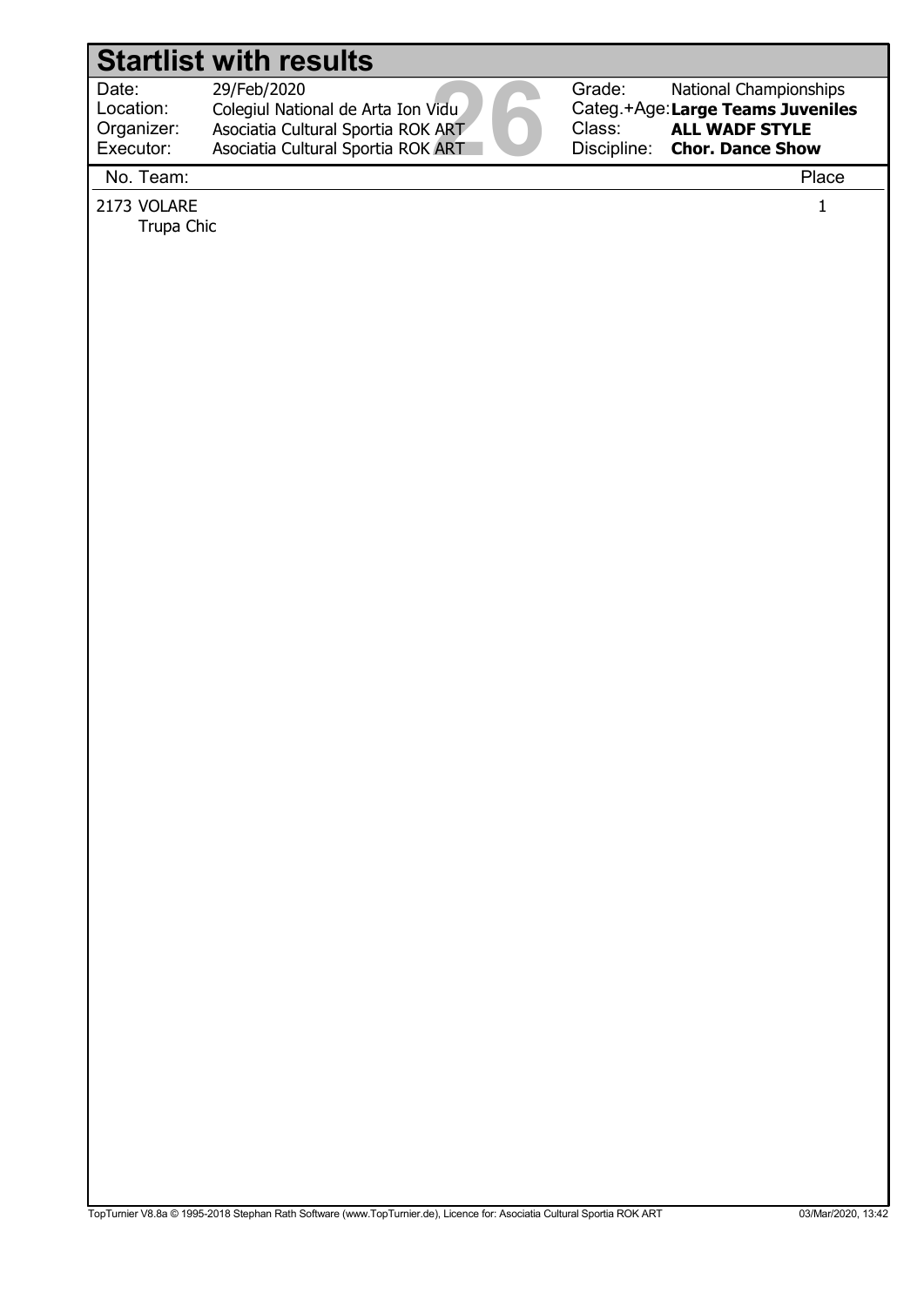Location: Organizer:

Date: 29/Feb/2020<br>
Location: Colegiul National de Arta Ion Vidu<br>
Organizer: Asociatia Cultural Sportia ROK ART<br>
Executor: Asociatia Cultural Sportia ROK ART<br>
Na Team: 29/Feb/2020 Colegiul National de Arta Ion Vidu Asociatia Cultural Sportia ROK ART

Asociatia Cultural Sportia ROK ART



Grade: Categ.+Age: Large Teams Juveniles Class: National Championships

Discipline: Artistic Acr. Dance Show

No. Team: Place

Executor:

2268 Butterflys 1 Ritmic Art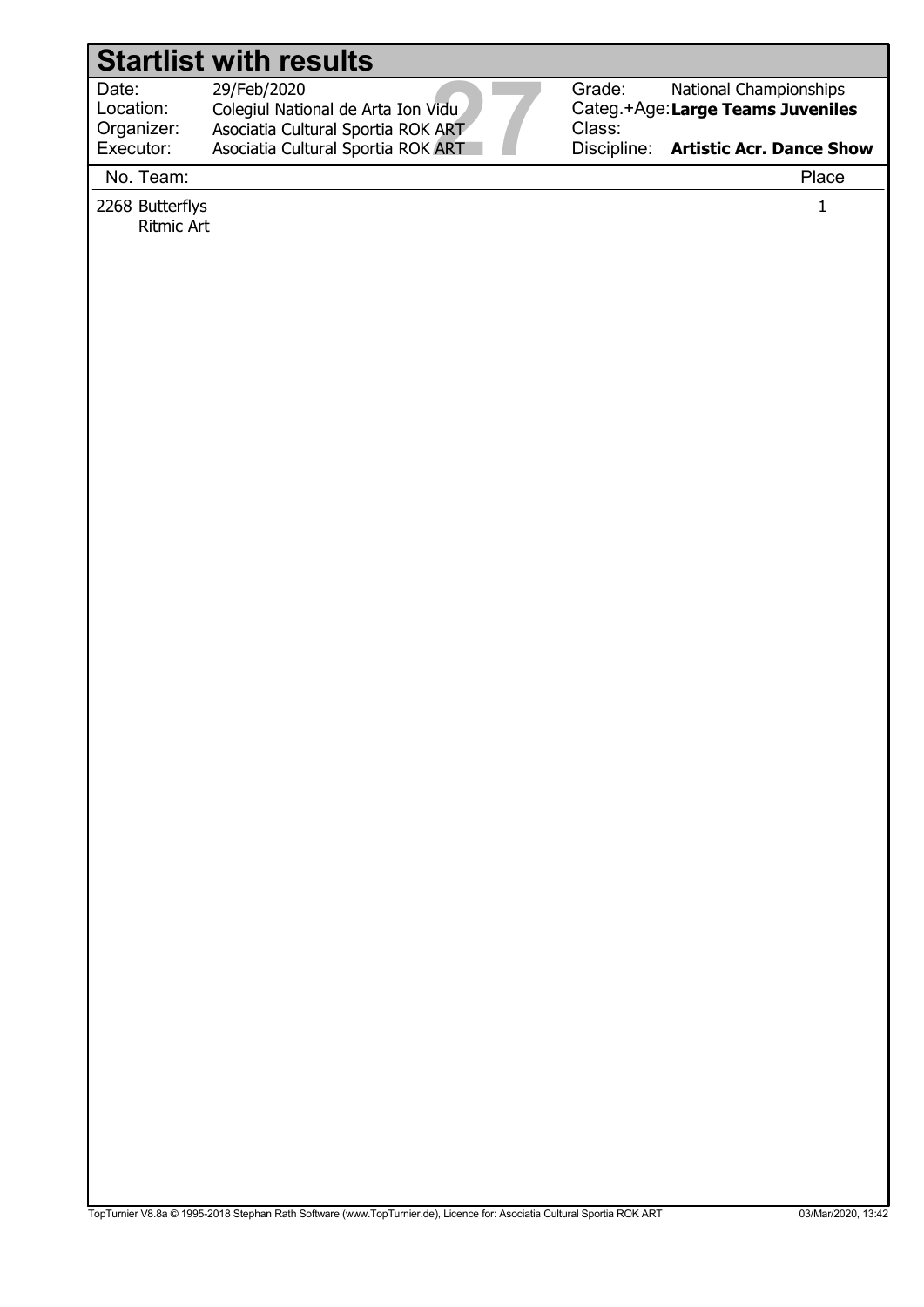Location:

29/Feb/2020

Date: 29/Feb/2020<br>Location: Colegiul National de Arta Ion Vidu<br>Organizer: Asociatia Cultural Sportia ROK ART<br>Executor: Asociatia Cultural Sportia ROK ART<br>Na Team: Colegiul National de Arta Ion Vidu Organizer: Executor: Asociatia Cultural Sportia ROK ART Asociatia Cultural Sportia ROK ART



Categ.+Age: Small Teams Juveniles National Championships

Discipline: Pom-Pon Cheer Dance

No. Team: Place

2211 MajoreteDesteapta-te romane 1 Wow Crew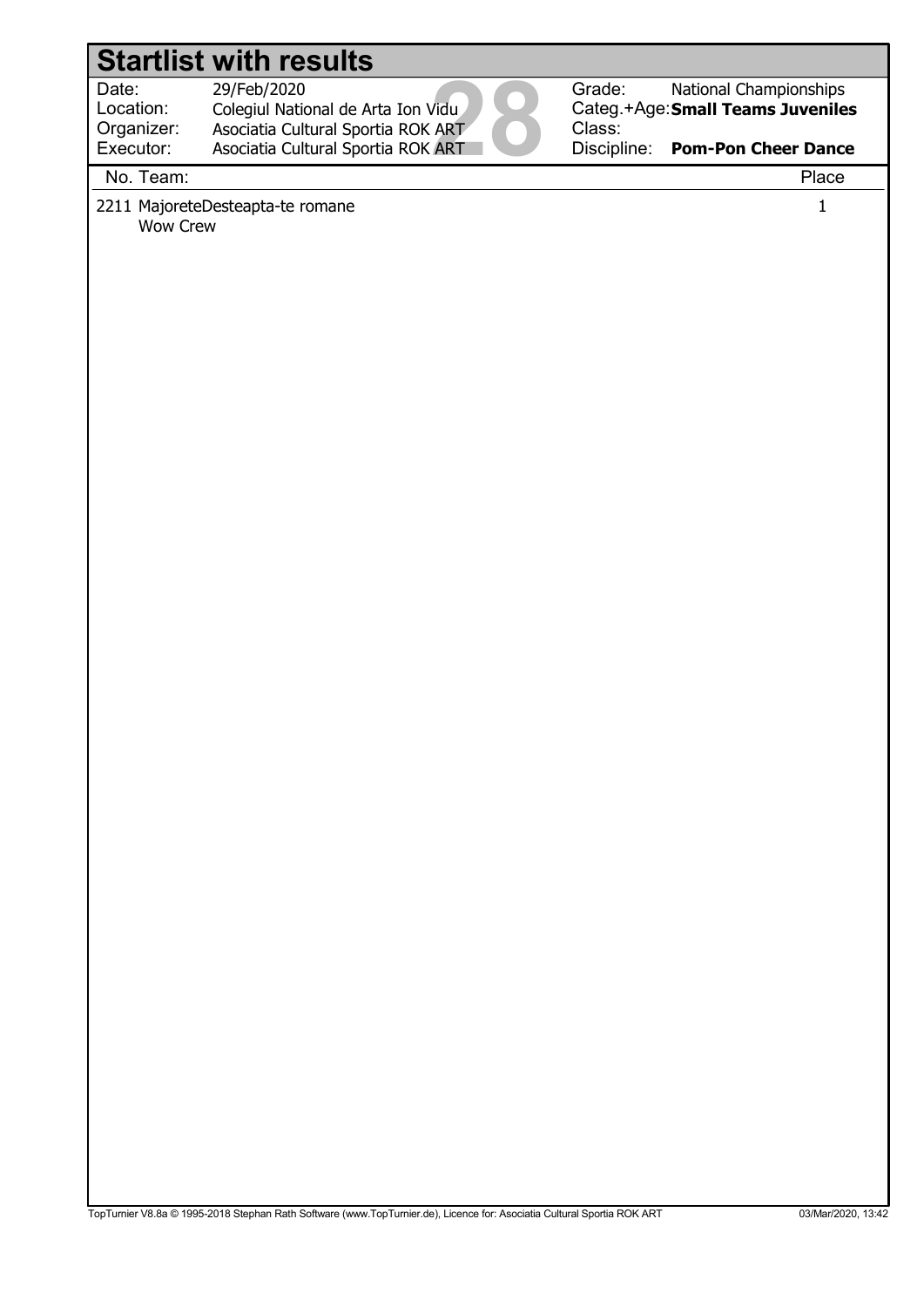Date: 29/Feb/2020<br>Location: Colegiul National de Arta Ion Vidu<br>Organizer: Asociatia Cultural Sportia ROK ART<br>Executor: Asociatia Cultural Sportia ROK ART<br>Na Team: Location: 29/Feb/2020 Colegiul National de Arta Ion Vidu Organizer: Executor: Asociatia Cultural Sportia ROK ART Asociatia Cultural Sportia ROK ART

Grade: Categ.+Age: Small Teams Juveniles Class: National Championships

Discipline: **Contemporary** 

#### No. Team: Place 2267 Hallelujah 1 Ritmic Art 2232 Lovely 2 TriloGym Dance 2165 IS LIMITLESS 3 Trupa Chic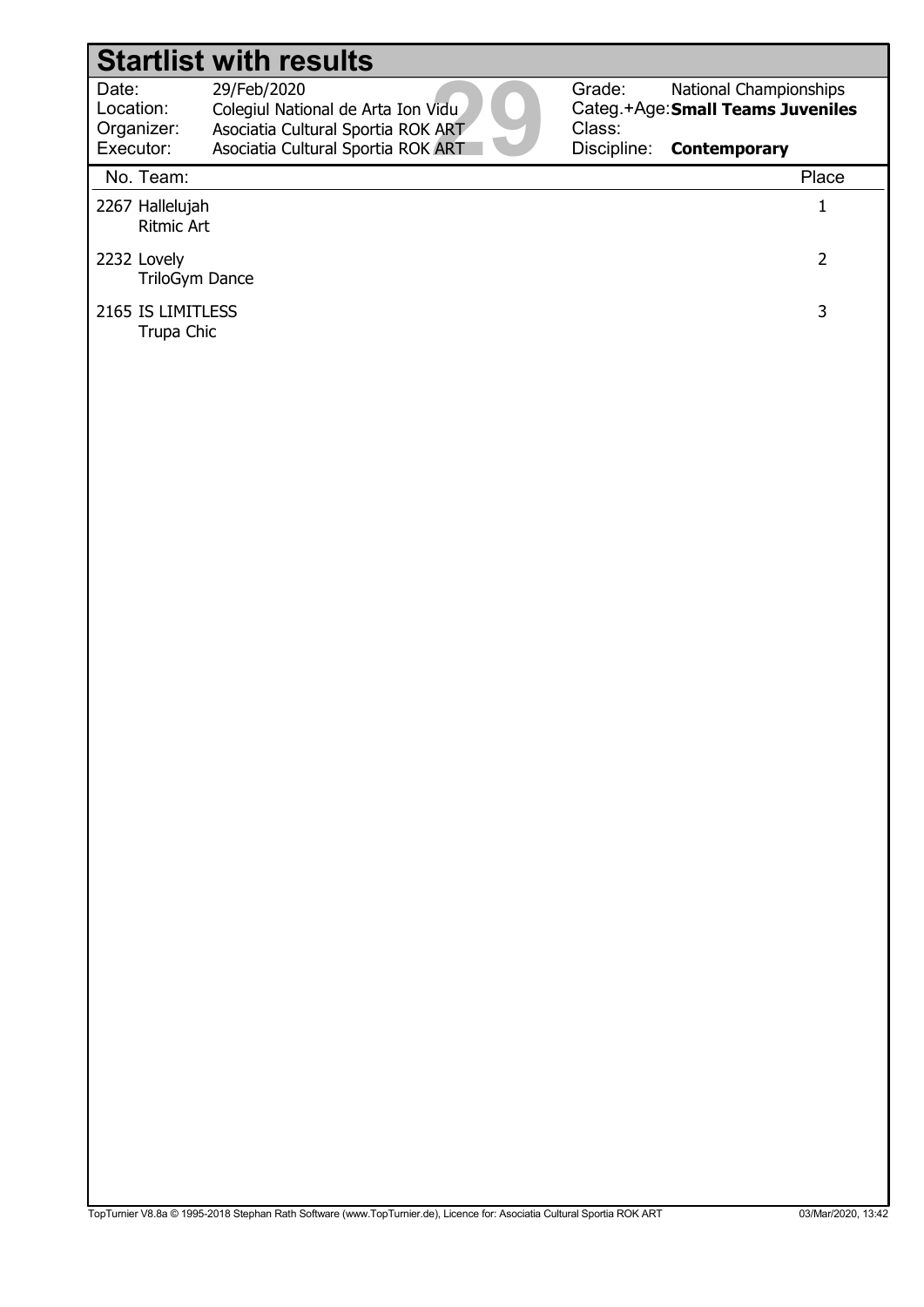29/Feb/2020

Date: 29/Feb/2020<br>Location: Colegiul National de Arta Ion Vidu<br>Organizer: Asociatia Cultural Sportia ROK ART<br>Executor: Asociatia Cultural Sportia ROK ART<br>Na Team: Location: Colegiul National de Arta Ion Vidu Organizer: Asociatia Cultural Sportia ROK ART



Grade: Categ.+Age: Large Teams Juveniles Class: National Championships

# Discipline: **Contemporary** Executor: Asociatia Cultural Sportia ROK ART No. Team: Place 2190 Elastic Heart 1 Trupa Chic 2285 Phocahontas 2 AlyDance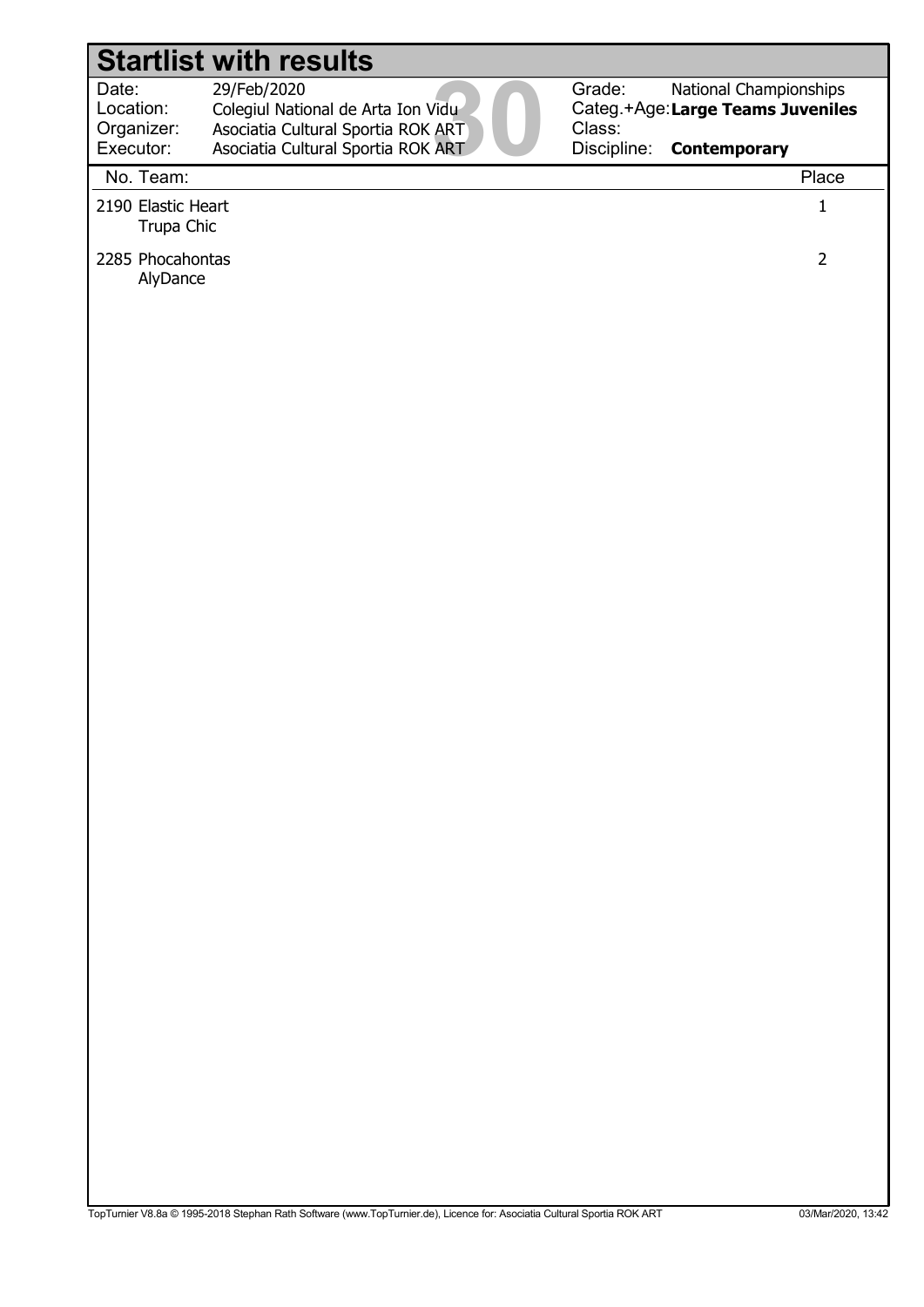Location: Organizer: Executor:

Date: 29/Feb/2020<br>
Location: Colegiul National de Arta Ion Vidu<br>
Organizer: Asociatia Cultural Sportia ROK ART<br>
Executor: Asociatia Cultural Sportia ROK ART<br>
Na Team: 29/Feb/2020 Colegiul National de Arta Ion Vidu Asociatia Cultural Sportia ROK ART Asociatia Cultural Sportia ROK ART



Categ.+Age: Small Teams Juveniles Discipline: National Championships **STANDARD** Chor. Dance Show

No. Team: Place

2278 Vals Lent 1

A. C. S Top Dance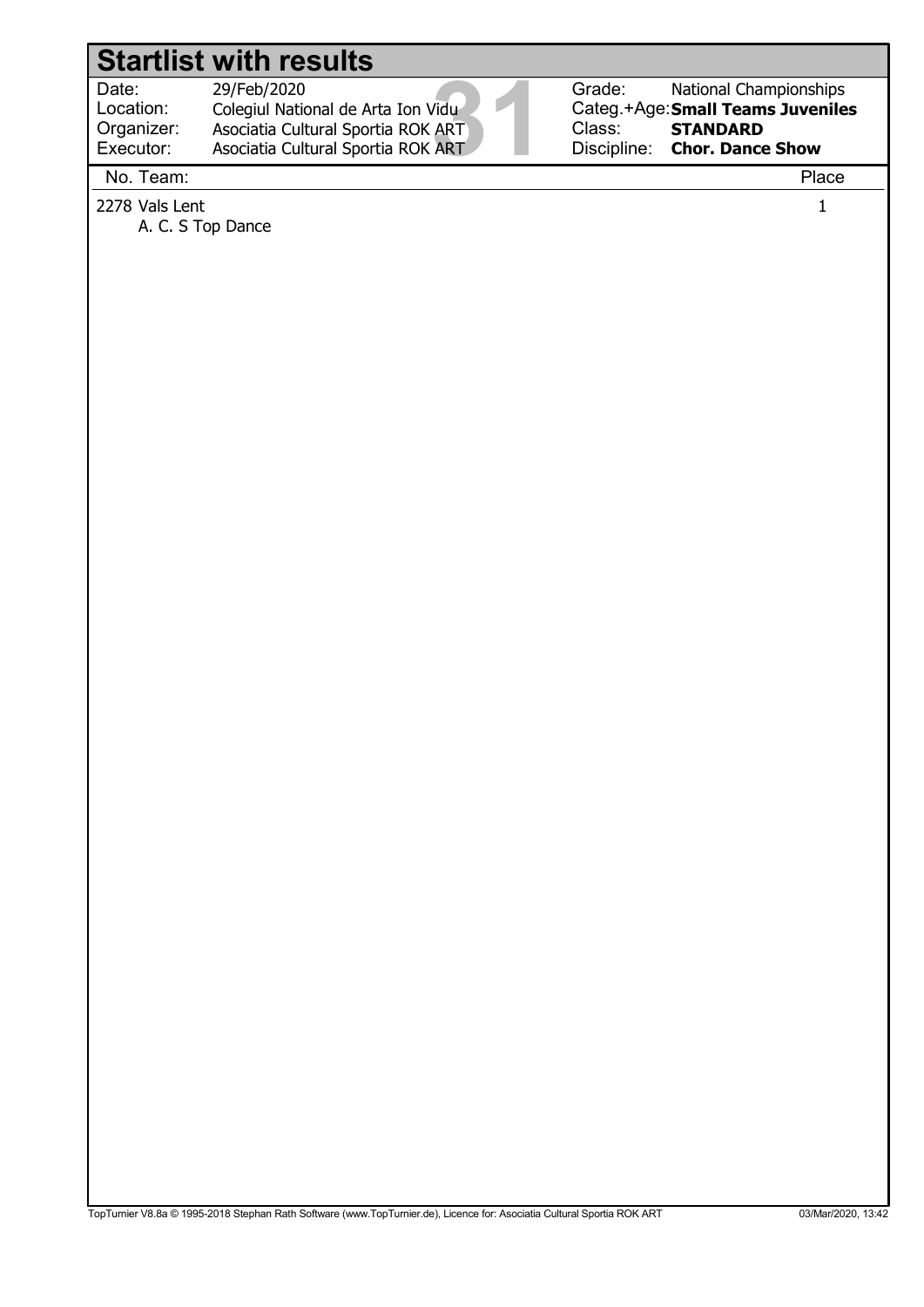Location:

 29/Feb/2020 Colegiul National de Arta Ion Vidu

Date: 29/Feb/2020<br>Location: Colegiul National de Arta Ion Vidu<br>Organizer: Asociatia Cultural Sportia ROK ART<br>Executor: Asociatia Cultural Sportia ROK ART<br>Na Ducu Asociatia Cultural Sportia ROK ART Asociatia Cultural Sportia ROK ART



Grade: Categ.+Age: Duos Juveniles Class: Discipline: National Championships Classical Ballet

Executor: No. Duo: Place

Organizer:

2163 Dverman Amineh / Petrov Tiana 1 Trupa Chic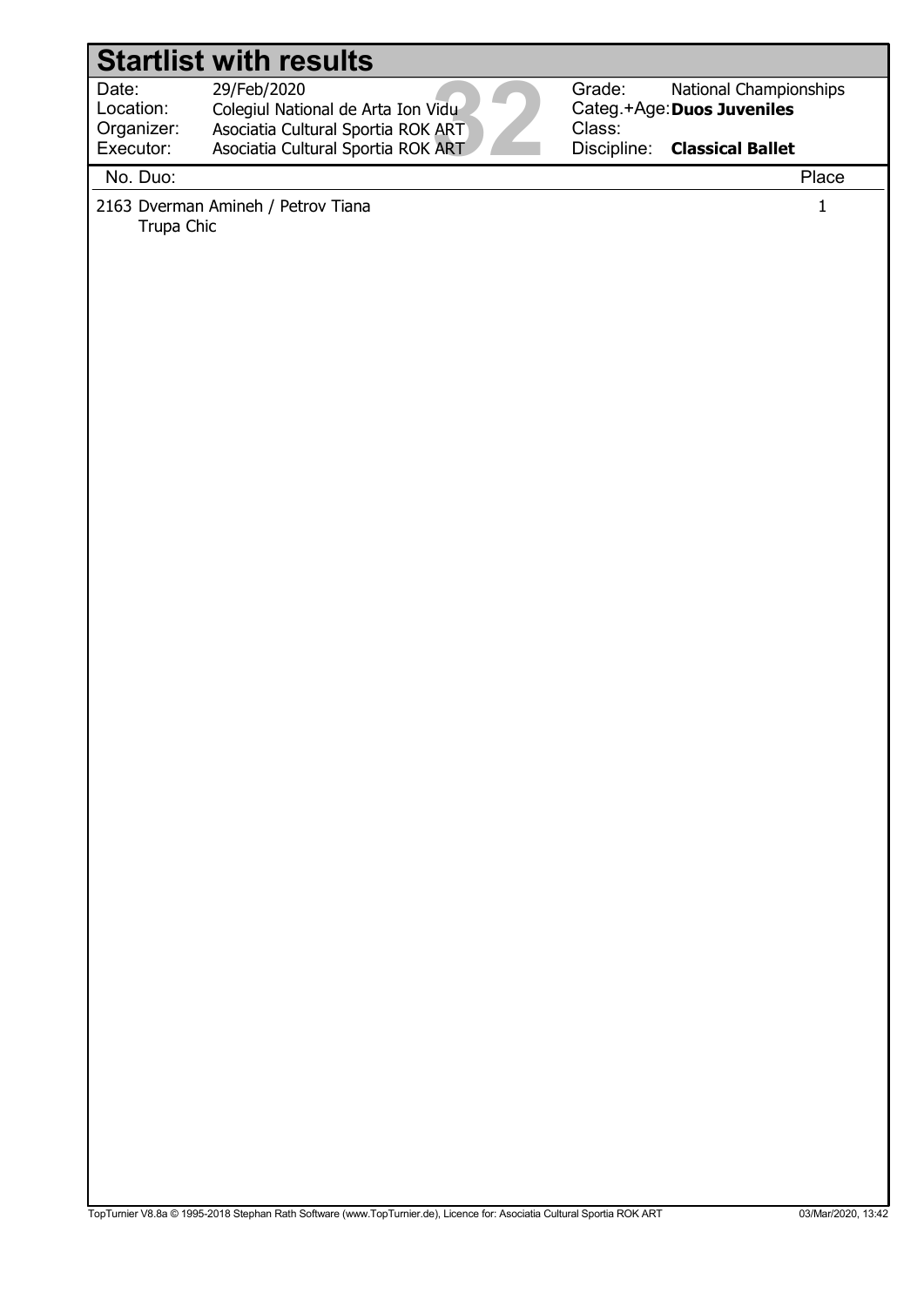Location: Organizer:

Date: 29/Feb/2020<br>Location: Colegiul National de Arta Ion Vidu<br>Organizer: Asociatia Cultural Sportia ROK ART<br>Executor: Asociatia Cultural Sportia ROK ART<br>Na Team: 29/Feb/2020 Colegiul National de Arta Ion Vidu Asociatia Cultural Sportia ROK ART

Asociatia Cultural Sportia ROK ART

Grade: Categ.+Age: Large Teams Juveniles Class: Discipline: National Championships Jazz Dance

No. Team: Place

Executor:

2254 Little party 1 Ritmic Art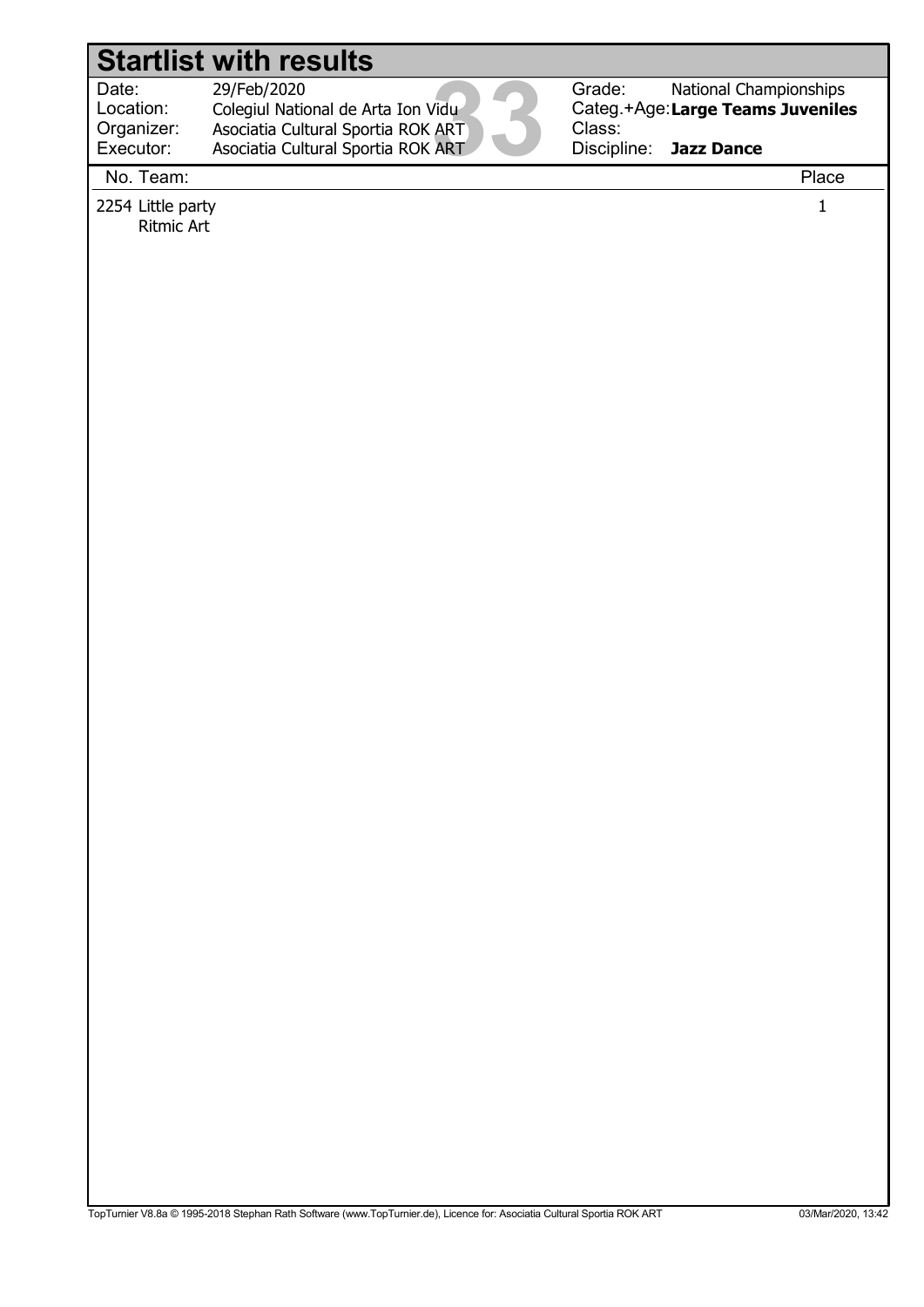Location:

29/Feb/2020

Date: 29/Feb/2020<br>Location: Colegiul National de Arta Ion Vidu<br>Organizer: Asociatia Cultural Sportia ROK ART<br>Executor: Asociatia Cultural Sportia ROK ART<br>Na Team: Colegiul National de Arta Ion Vidu Organizer: Executor: Asociatia Cultural Sportia ROK ART Asociatia Cultural Sportia ROK ART



Categ.+Age: Small Teams Juveniles National Championships

Discipline: Urban Street Dance

No. Team: Place

- 2212 DANS MODERN 1 Wow Crew
- 2180 Baby shark 2 Dinamic Dance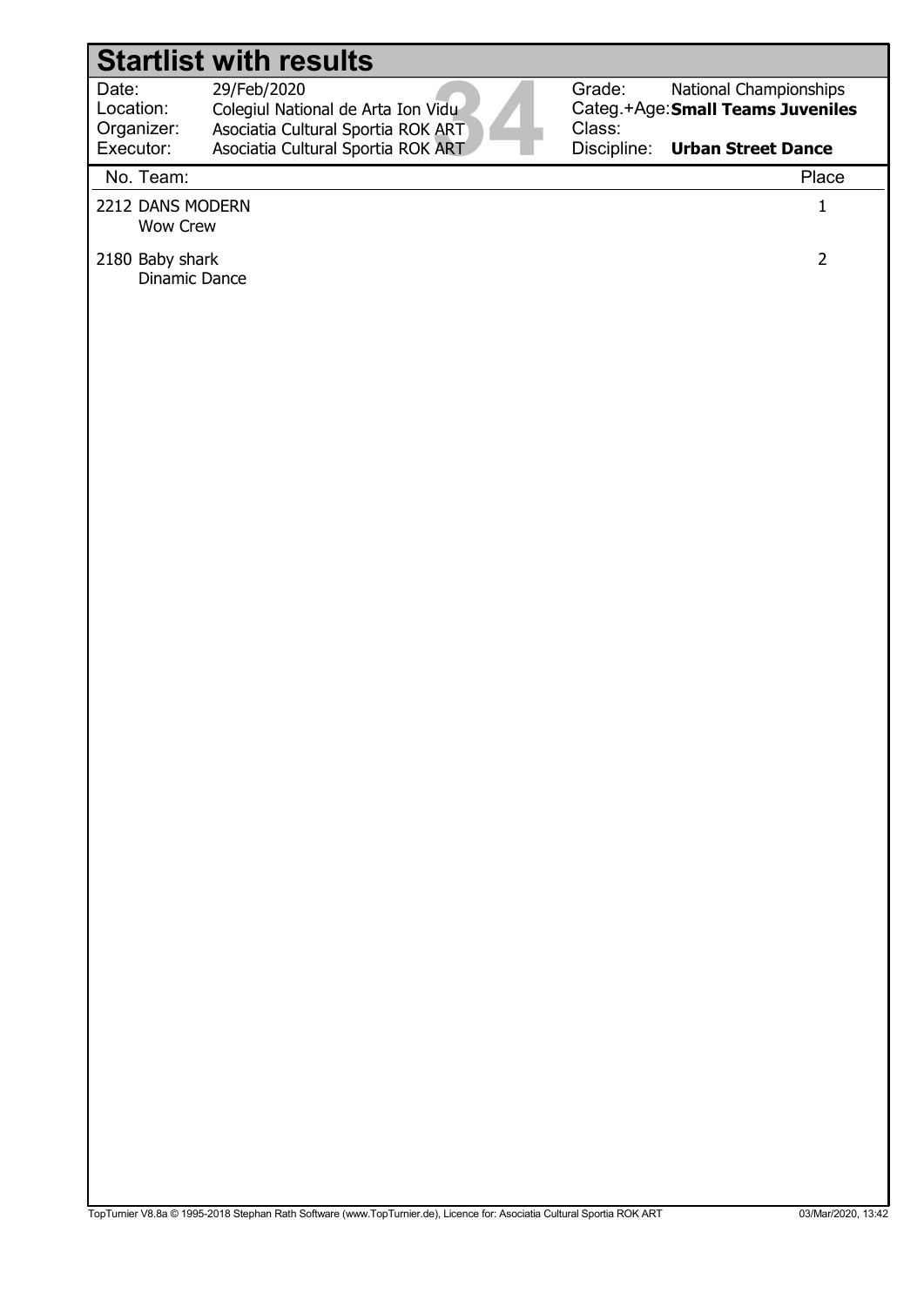Location:

Date: 29/Feb/2020<br>Location: Colegiul National de Arta Ion Vidu<br>Organizer: Asociatia Cultural Sportia ROK ART<br>Executor: Asociatia Cultural Sportia ROK ART<br>Na Team: 29/Feb/2020 Colegiul National de Arta Ion Vidu Asociatia Cultural Sportia ROK ART

Asociatia Cultural Sportia ROK ART



Grade: Categ.+Age: Large Teams Juveniles Class: Discipline: National Championships Ethnic Show

No. Team: Place

Organizer: Executor:

2171 CALUSUL 1

Trupa Chic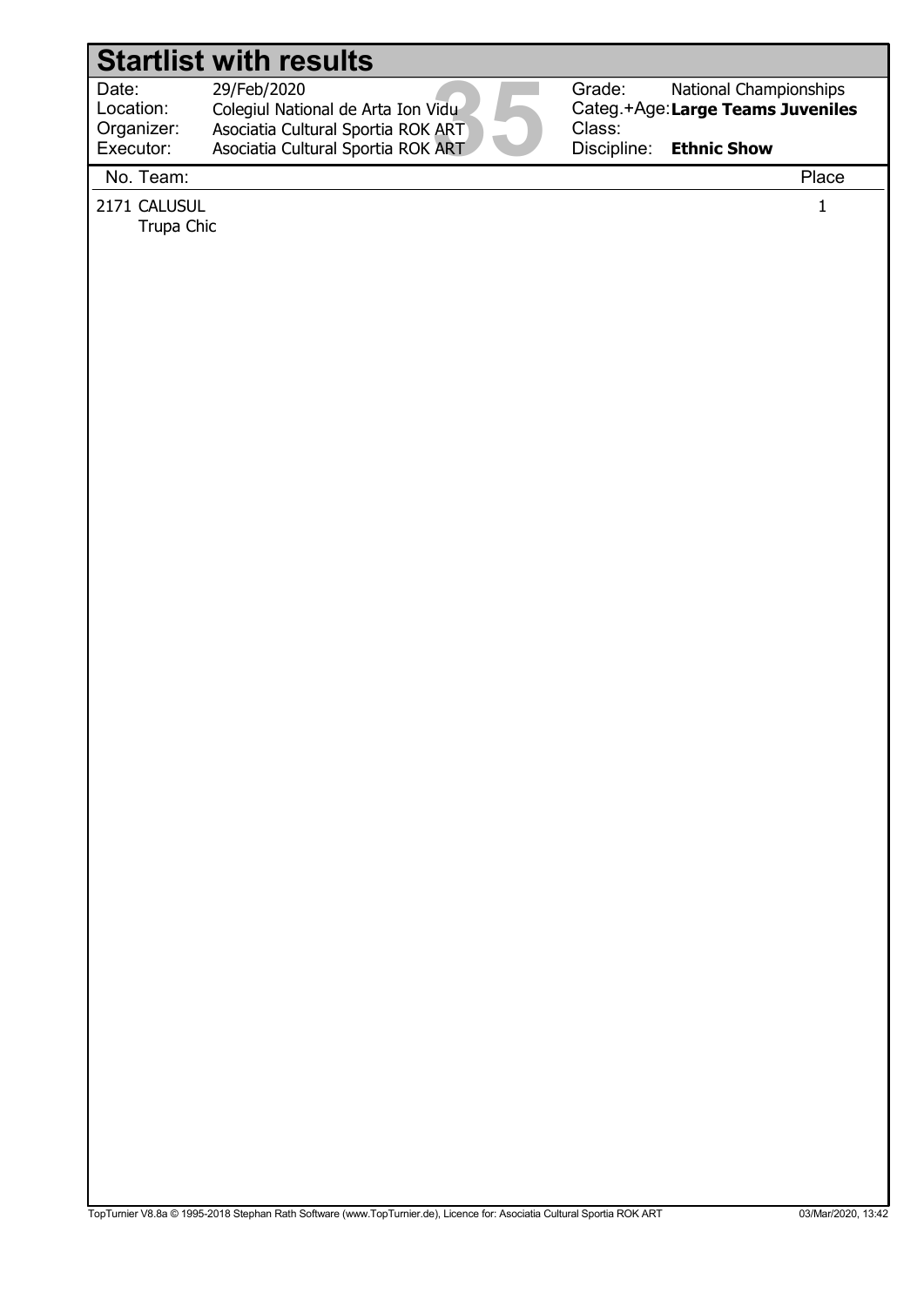Location: Organizer:

Date: 29/Feb/2020<br>Location: Colegiul National de Arta Ion Vidu<br>Organizer: Asociatia Cultural Sportia ROK ART<br>Executor: Asociatia Cultural Sportia ROK ART<br>Na Team: 29/Feb/2020 Colegiul National de Arta Ion Vidu Asociatia Cultural Sportia ROK ART Asociatia Cultural Sportia ROK ART



Grade: Categ.+Age: Small Teams Juveniles Class: Discipline: National Championships Latino Show

Executor: No. Team: Place

2277 Cha-Cha 1

A. C. S Top Dance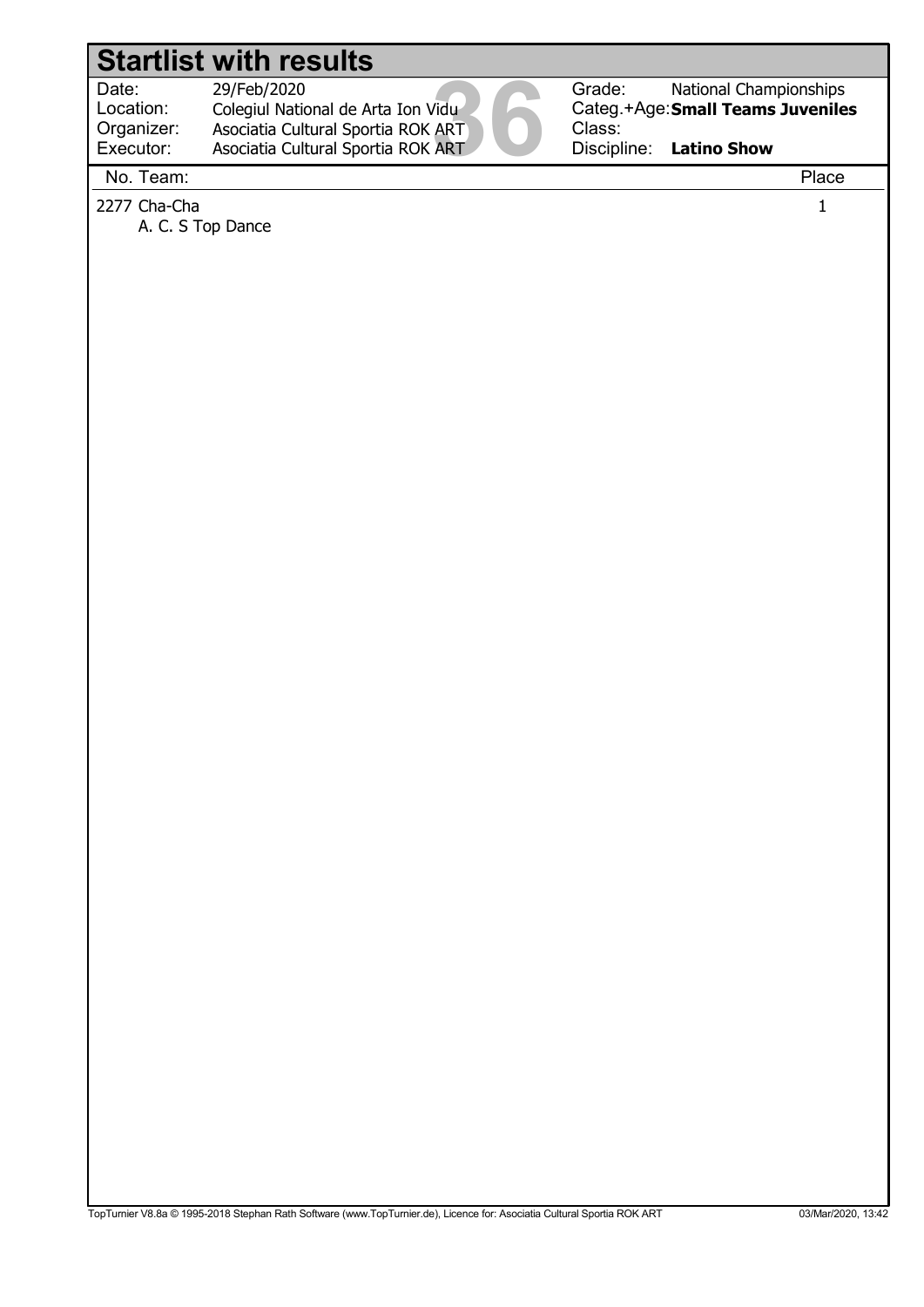Location: Organizer: Executor:

Date: 29/Feb/2020<br>
Location: Colegiul National de Arta Ion Vidu<br>
Organizer: Asociatia Cultural Sportia ROK ART<br>
Executor: Asociatia Cultural Sportia ROK ART<br>
Na Team: 29/Feb/2020 Colegiul National de Arta Ion Vidu Asociatia Cultural Sportia ROK ART Asociatia Cultural Sportia ROK ART



Categ.+Age: Large Teams Juveniles National Championships

Discipline: Urban Street Dance

No. Team: Place

500 FRENCH DERILOR 1 FIT KIDS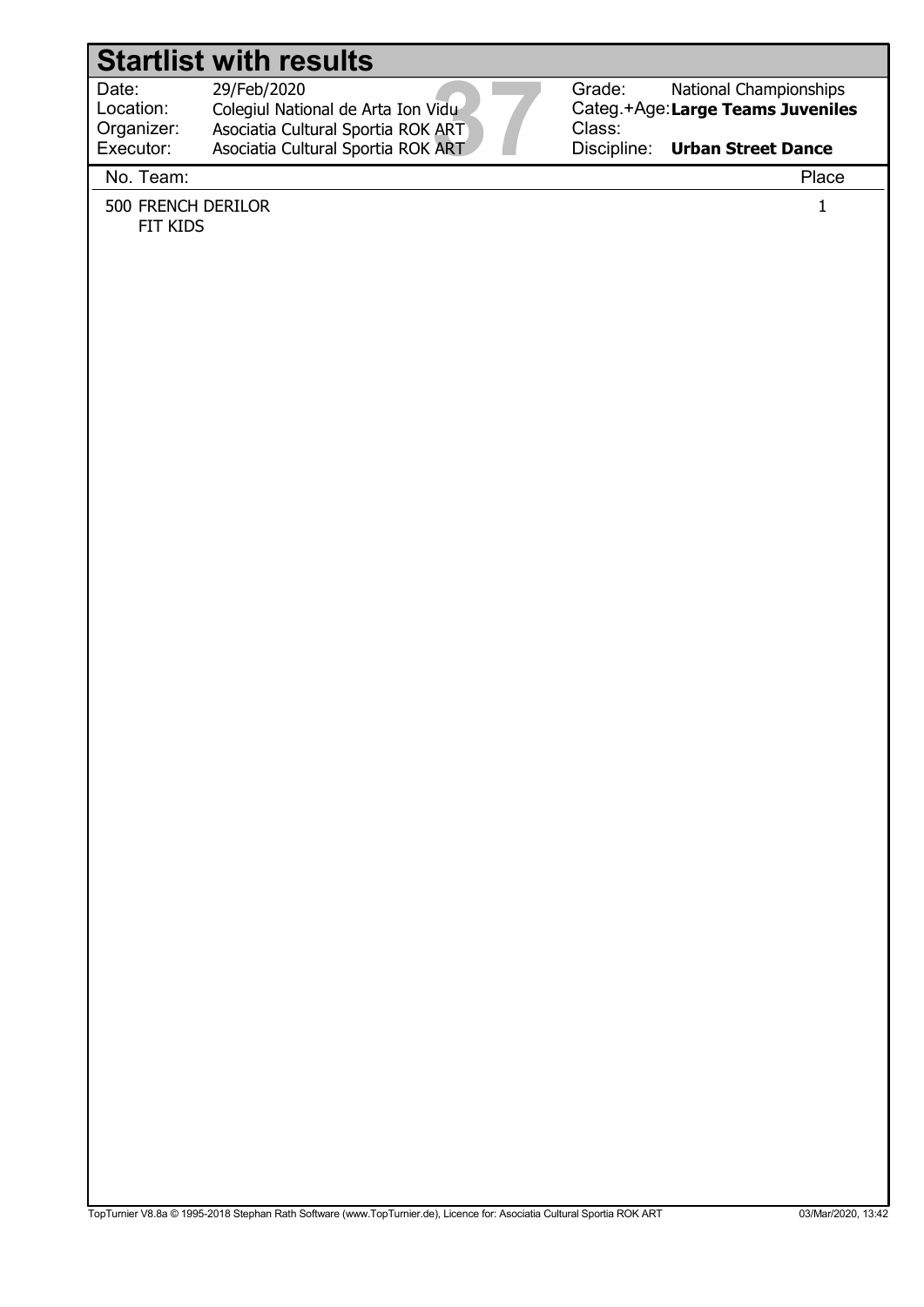Anne Dance Studio

Location: Organizer:

Date: 29/Feb/2020<br>Location: Colegiul National de Arta Ion Vidu<br>Organizer: Asociatia Cultural Sportia ROK ART<br>Executor: Asociatia Cultural Sportia ROK ART<br>Na Team: 29/Feb/2020 Colegiul National de Arta Ion Vidu Asociatia Cultural Sportia ROK ART

Asociatia Cultural Sportia ROK ART



Grade: Categ.+Age: Large Teams Juveniles Class: Discipline: National Championships ALL WADF STYLE Chor. Dance Show

No. Team: Place

Executor:

 $2213$  River  $1$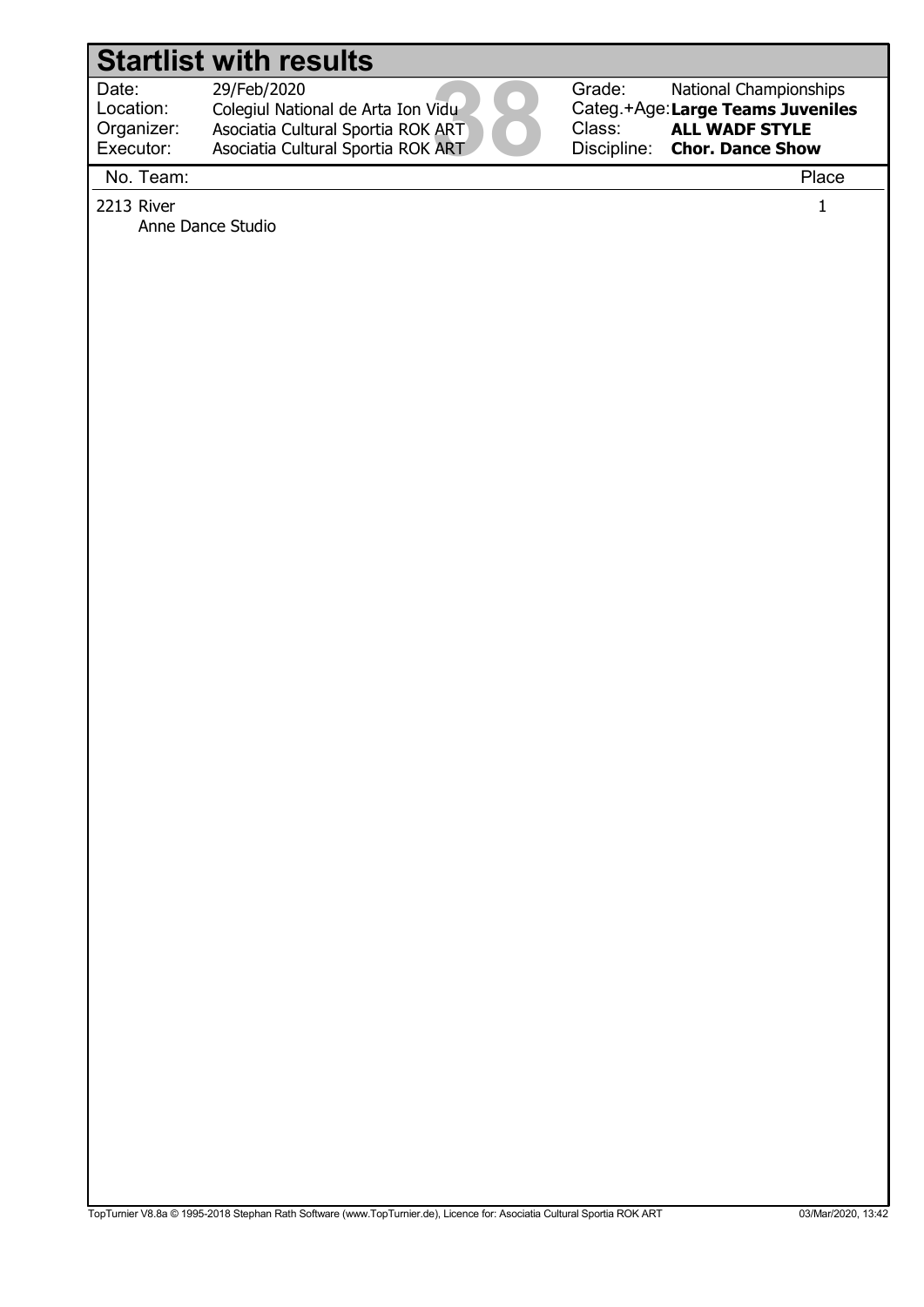29/Feb/2020

Date: 29/Feb/2020<br>Location: Colegiul National de Arta Ion Vidu<br>Organizer: Asociatia Cultural Sportia ROK ART<br>Executor: Asociatia Cultural Sportia ROK ART<br>Na Team: Location: Colegiul National de Arta Ion Vidu Organizer: Executor: Asociatia Cultural Sportia ROK ART Asociatia Cultural Sportia ROK ART



Grade: Categ.+Age: Small Teams Juveniles Class: Discipline: National Competition Classical Ballet

No. Team: Place

2164 Valsul Florilor 1

Trupa Chic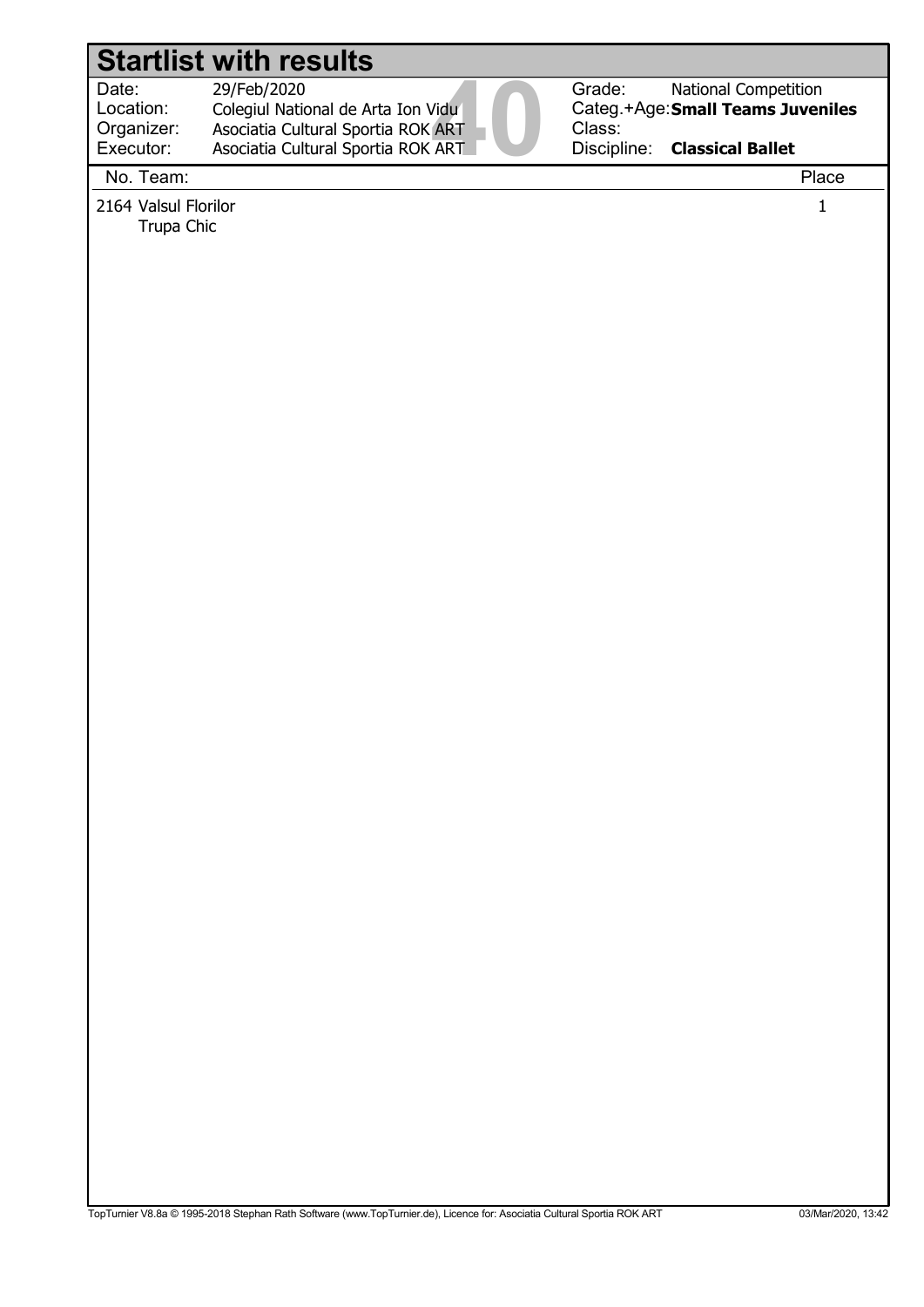| Date:<br>Location:<br>Organizer:<br>Executor: | 29/Feb/2020<br>Colegiul National de Arta Ion Vidu<br>Asociatia Cultural Sportia ROK ART<br>Asociatia Cultural Sportia ROK ART | Grade:<br><b>National Championships</b><br>Categ.+Age: Large Teams Juniors<br>Class:<br>Discipline: Latino Show |
|-----------------------------------------------|-------------------------------------------------------------------------------------------------------------------------------|-----------------------------------------------------------------------------------------------------------------|
| $N = T - 2$                                   |                                                                                                                               | $D2 - 1$                                                                                                        |

No. Team: Place

 $2280$  Jive  $1$ 

A. C. S Top Dance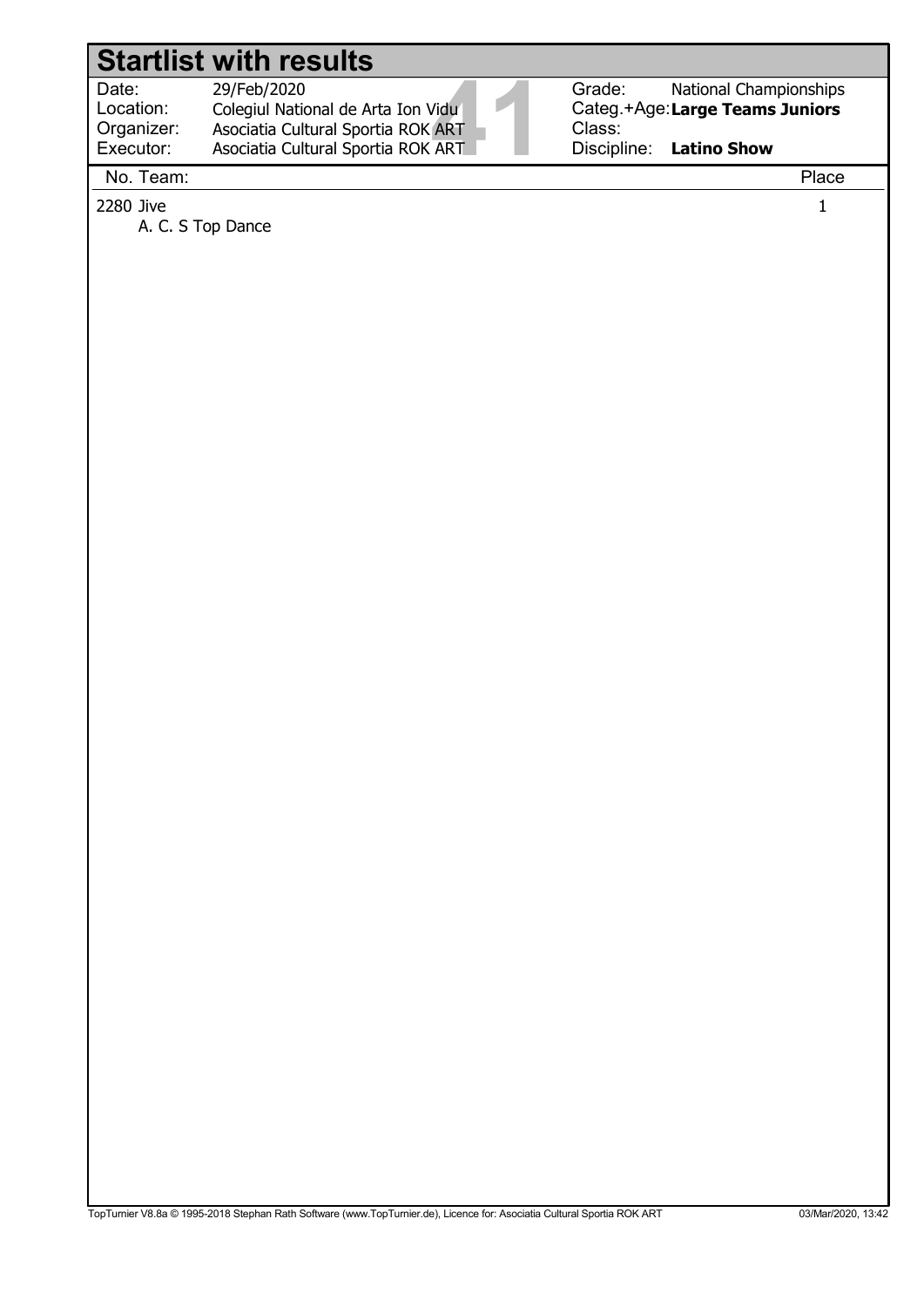| Date:                     | 29/Feb/2020                        |  |
|---------------------------|------------------------------------|--|
| Location:                 | Colegiul National de Arta Ion Vidu |  |
| Organizer:                | Asociatia Cultural Sportia ROK ART |  |
| Executor:                 | Asociatia Cultural Sportia ROK ART |  |
| $N = \Omega_{\text{max}}$ |                                    |  |

Grade: Categ.+Age: Class: National Championships Solos Juniors

Discipline: Artistic Acr. Dance Show

| No. Solo:                                                      | Place |
|----------------------------------------------------------------|-------|
| 2193 Furak Gabriela<br>GYMN-ART PALATUL COPIILOR TIMISOARA     |       |
| 2194 Bogdanel Alexandra<br>GYMN-ART PALATUL COPIILOR TIMISOARA |       |
| 2168 POLHAC ANA<br>Trupa Chic                                  |       |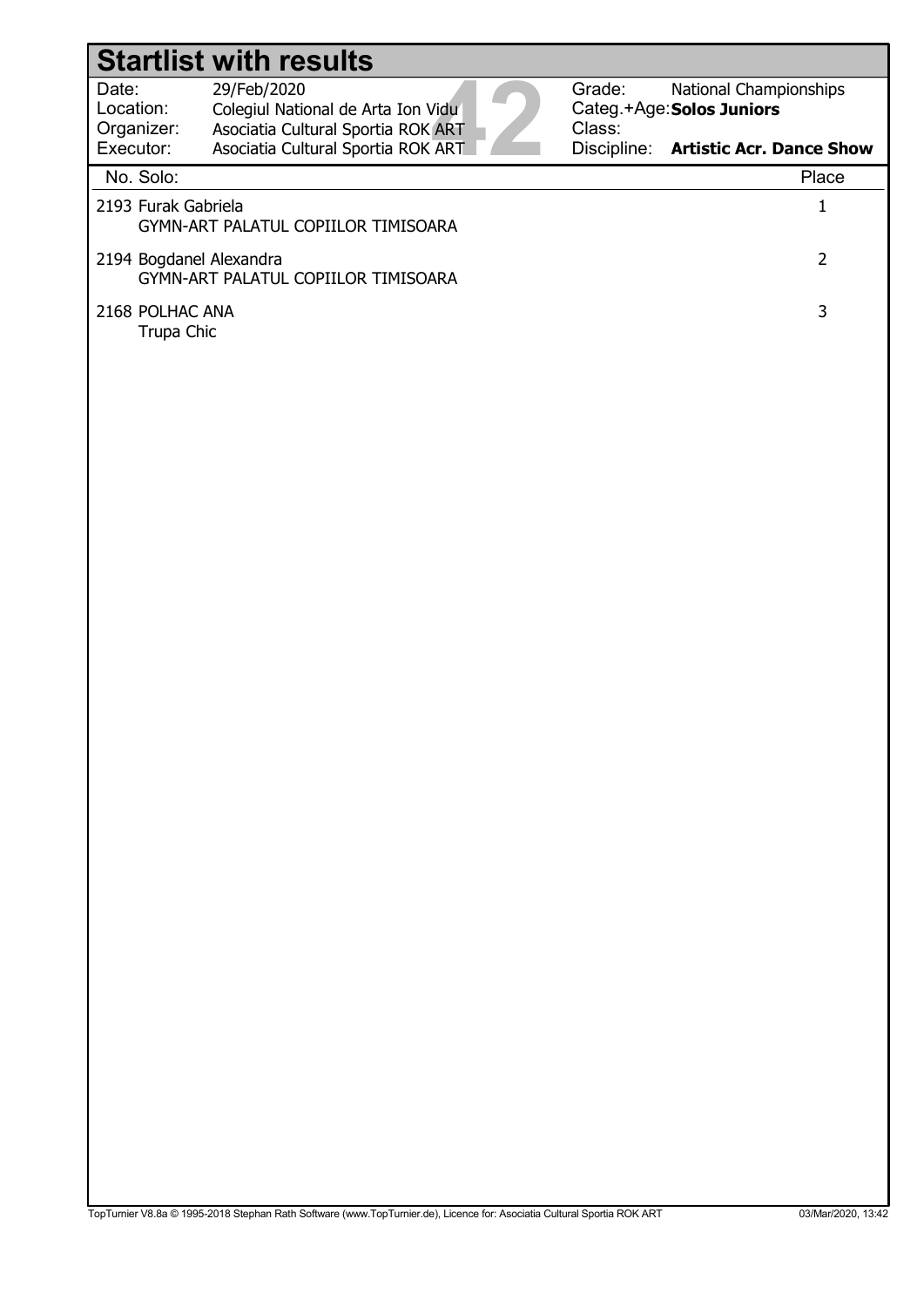Location:

29/Feb/2020

Date: 29/Feb/2020<br>Location: Colegiul National de Arta Ion Vidu<br>Organizer: Asociatia Cultural Sportia ROK ART<br>Executor: Asociatia Cultural Sportia ROK ART<br>Na Ducu Colegiul National de Arta Ion Vidu Organizer: Executor: Asociatia Cultural Sportia ROK ART Asociatia Cultural Sportia ROK ART



Grade: Categ.+Age: Duos Juniors Class: Discipline: National Championships Artistic Acr. Dance Show

No. Duo: Place

2231 Gandila Sara / Murgan Luisa 1 TriloGym Dance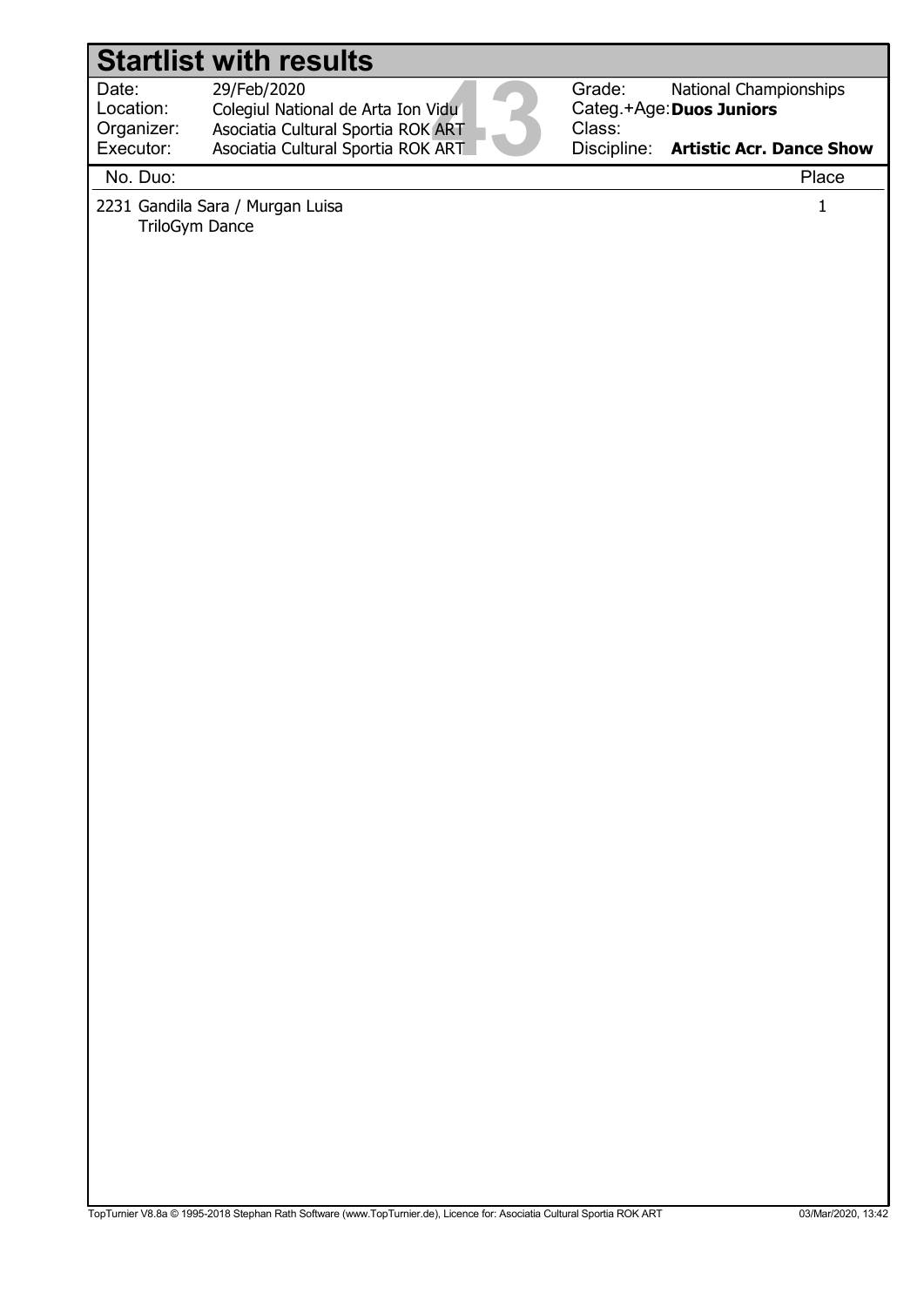|                                                                     | <b>Startlist with results</b>                                                           |                  |                                                     |
|---------------------------------------------------------------------|-----------------------------------------------------------------------------------------|------------------|-----------------------------------------------------|
| Date:<br>Location:<br>Organizer:                                    | 29/Feb/2020<br>Colegiul National de Arta Ion Vidu<br>Asociatia Cultural Sportia ROK ART | Grade:<br>Class: | National Championships<br>Categ.+Age: Solos Juniors |
| Executor:                                                           | Asociatia Cultural Sportia ROK ART                                                      | Discipline:      | <b>Contemporary</b>                                 |
| No. Solo:                                                           |                                                                                         |                  | Place                                               |
| 2286 Larisa Parfenie<br>RokDance                                    |                                                                                         |                  |                                                     |
| $\overline{2}$<br>2219 Levai Adnana<br>Scoala de Dans Cristina Faur |                                                                                         |                  |                                                     |
| 3<br>2186 Negoescu Alexa<br>Scoala de Dans Cristina Faur            |                                                                                         |                  |                                                     |
| 2195 Zeljana Dimitrijevic<br>4<br>Dance studio Millennium           |                                                                                         |                  |                                                     |
| 2208 Khshan Gevara<br>Trupa Chic                                    |                                                                                         |                  | 5                                                   |
| 2166 Trusca Iasmina<br>Trupa Chic                                   |                                                                                         |                  | 6                                                   |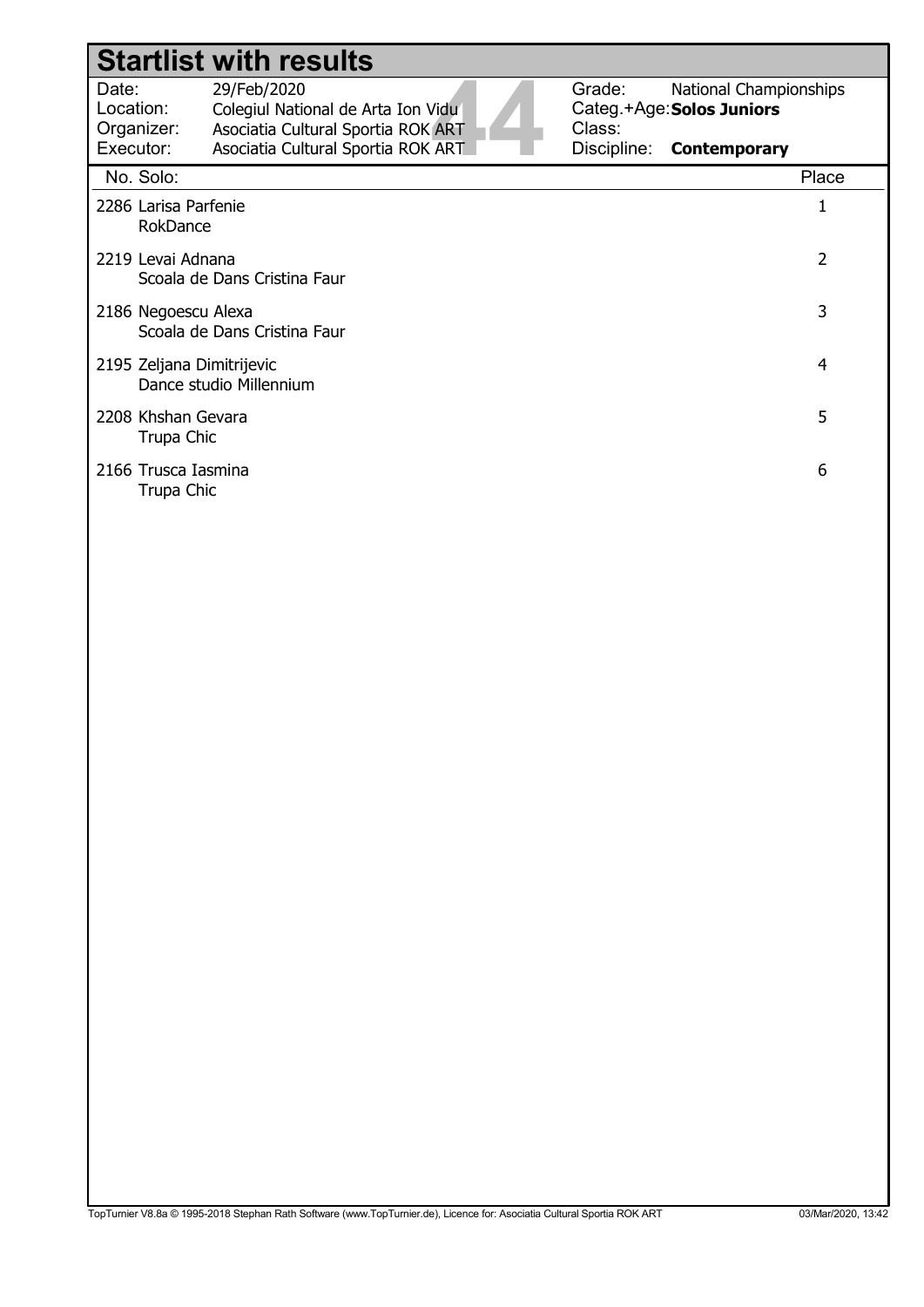# Date: 29/Feb/2020<br>Location: Colegiul National de Arta Ion Vidu<br>Organizer: Asociatia Cultural Sportia ROK ART<br>Executor: Asociatia Cultural Sportia ROK ART<br>Na Tricu Location: Grade: Categ.+Age: Trios Juveniles Class: Discipline: 29/Feb/2020 Colegiul National de Arta Ion Vidu National Championships Chor. Dance Show Organizer: Executor: Asociatia Cultural Sportia ROK ART Asociatia Cultural Sportia ROK ART Startlist with results No. Trio: Place 2258 The pirates 1 Ritmic Art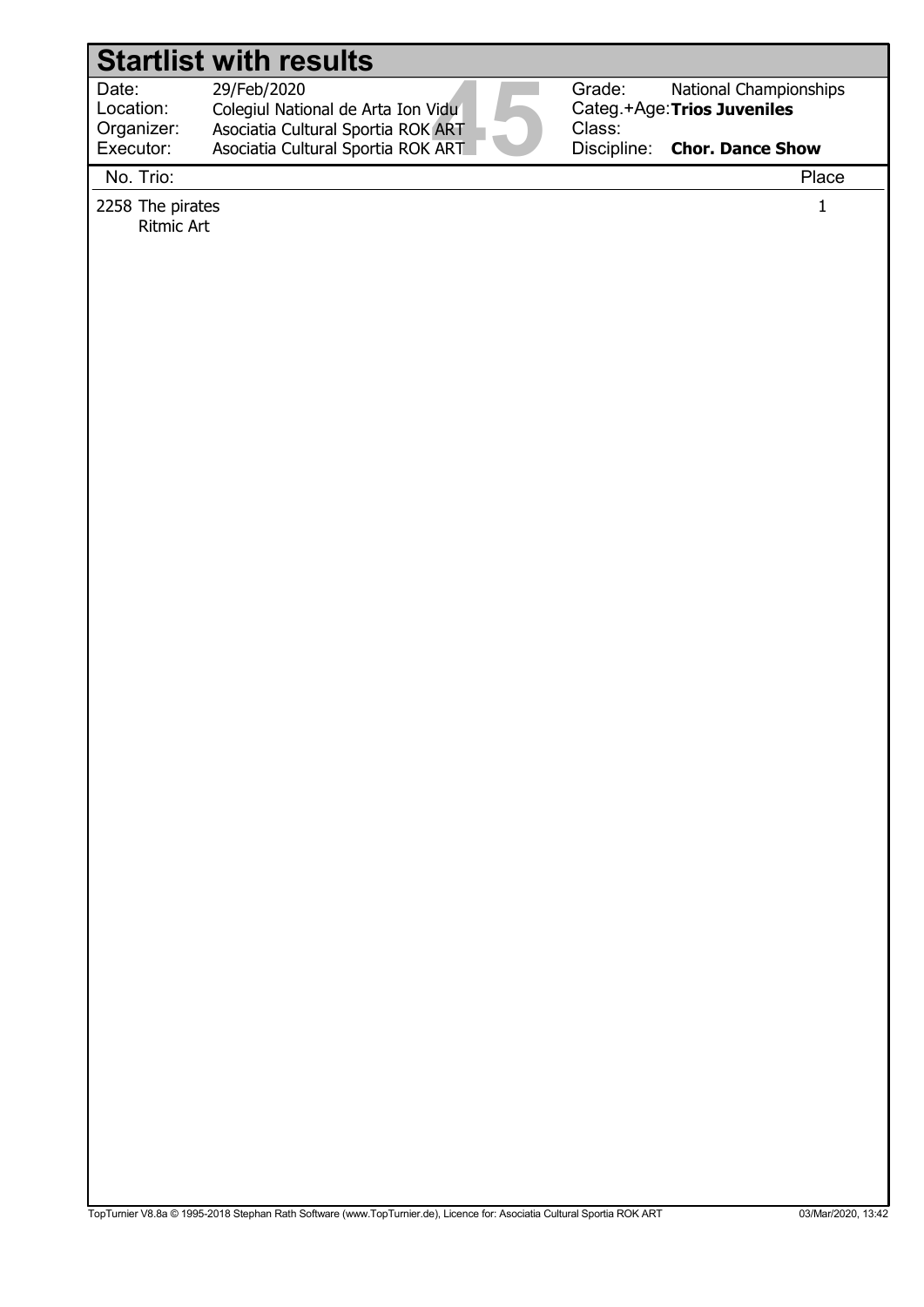#### Date: 29/Feb/2020<br>Location: Colegiul National de Arta Ion Vidu<br>Organizer: Asociatia Cultural Sportia ROK ART<br>Executor: Asociatia Cultural Sportia ROK ART<br>Na Sela: Location: Grade: Categ.+Age: Solos Juveniles Class: Discipline: 29/Feb/2020 Colegiul National de Arta Ion Vidu National Championships Classical Ballet Organizer: Executor: Asociatia Cultural Sportia ROK ART Asociatia Cultural Sportia ROK ART Startlist with results No. Solo: Place 2162 Petrov Tiana 1 Trupa Chic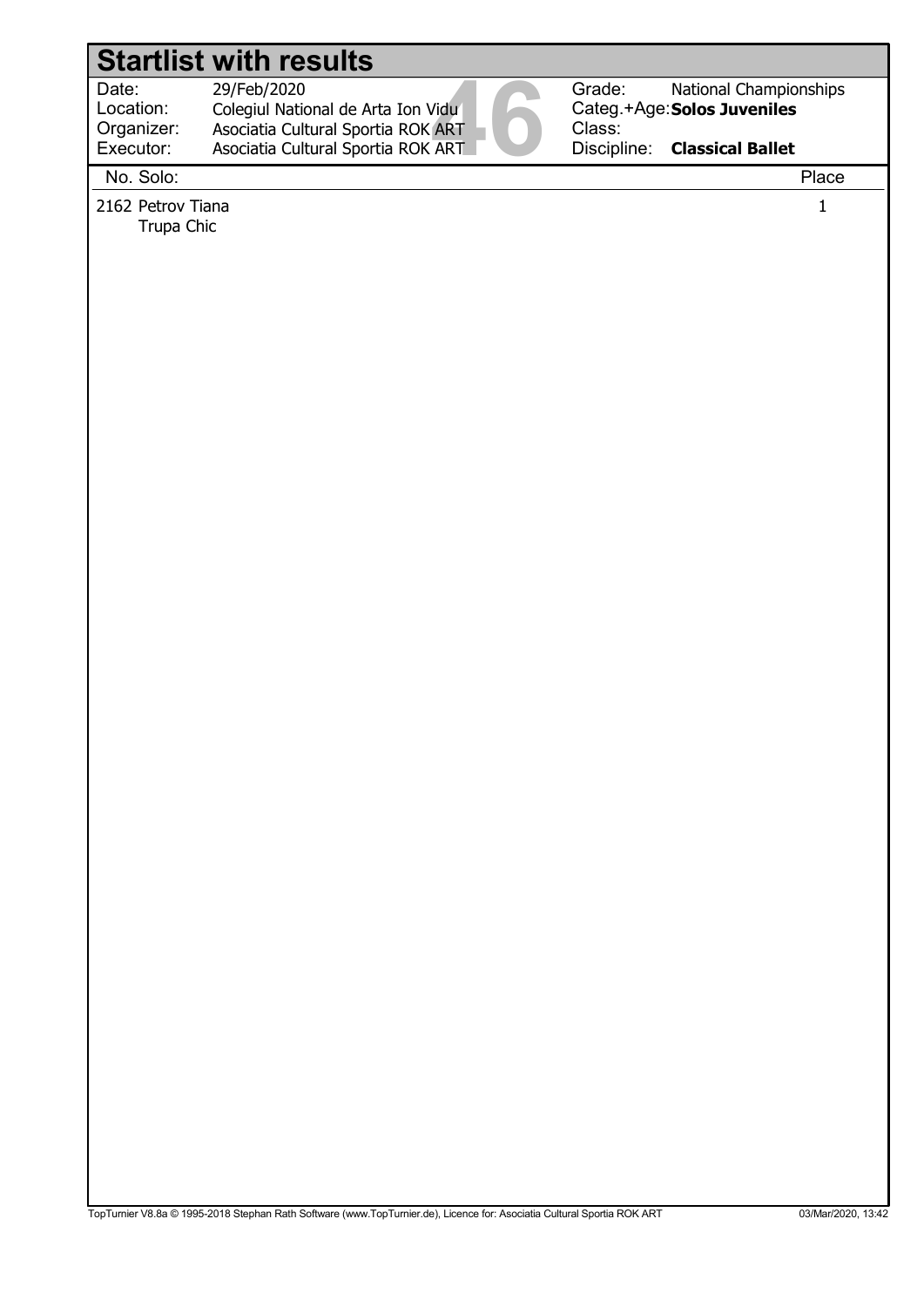Location: Organizer: 29/Feb/2020

Date: 29/Feb/2020<br>
Location: Colegiul National de Arta Ion Vidu<br>
Organizer: Asociatia Cultural Sportia ROK ART<br>
Executor: Asociatia Cultural Sportia ROK ART<br>
Na Team: Colegiul National de Arta Ion Vidu Executor: Asociatia Cultural Sportia ROK ART Asociatia Cultural Sportia ROK ART



#### No. Team: Place

- 2217 Run with us 1 Anne Dance Studio
- 2279 Perhaps 2

A. C. S Top Dance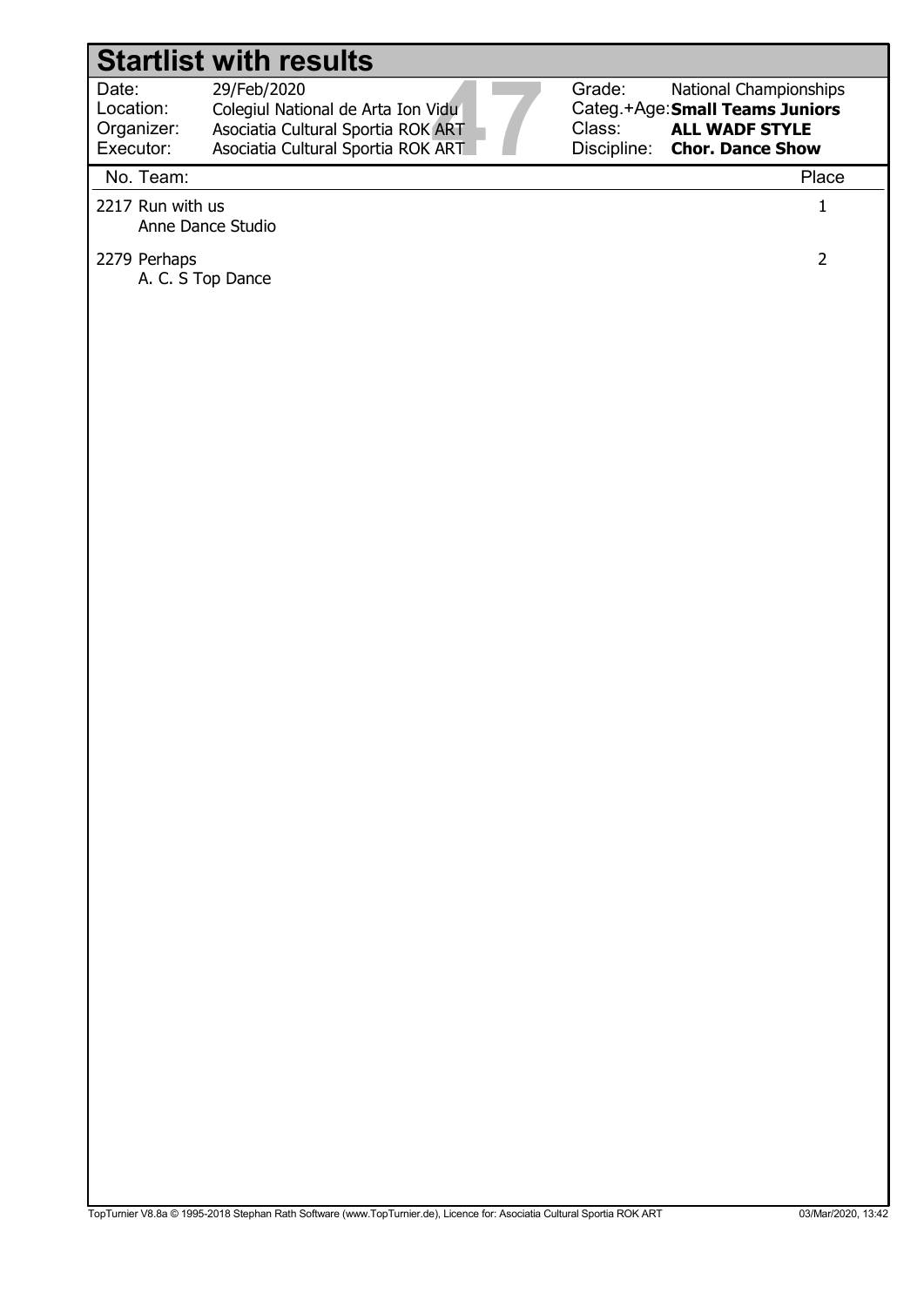|                                               | <b>Startlist with results</b>                                                                                                 |        |                                                                                                              |
|-----------------------------------------------|-------------------------------------------------------------------------------------------------------------------------------|--------|--------------------------------------------------------------------------------------------------------------|
| Date:<br>Location:<br>Organizer:<br>Executor: | 29/Feb/2020<br>Colegiul National de Arta Ion Vidu<br>Asociatia Cultural Sportia ROK ART<br>Asociatia Cultural Sportia ROK ART | Grade: | National Championships<br>Categ.+Age: Solos Juniors<br>Class: ALL WADF STYLE<br>Discipline: Chor. Dance Show |
| No. Solo:                                     |                                                                                                                               |        | Place                                                                                                        |
| 2246 Raluca Cluci<br>RokDance                 |                                                                                                                               |        | 1                                                                                                            |
| 2221 Miriam Vlad                              | Scoala de Dans Cristina Faur                                                                                                  |        | $\overline{2}$                                                                                               |
| 2222 Neamtu Daria                             | Scoala de Dans Cristina Faur                                                                                                  |        | 3                                                                                                            |
| 2266 Arad Stefania<br><b>Ritmic Art</b>       |                                                                                                                               |        | 4                                                                                                            |
| 2262 Mester Daria<br>Ritmic Art               |                                                                                                                               |        | 5                                                                                                            |
| 2260 Hatag Raluca<br><b>Ritmic Art</b>        |                                                                                                                               |        | 6                                                                                                            |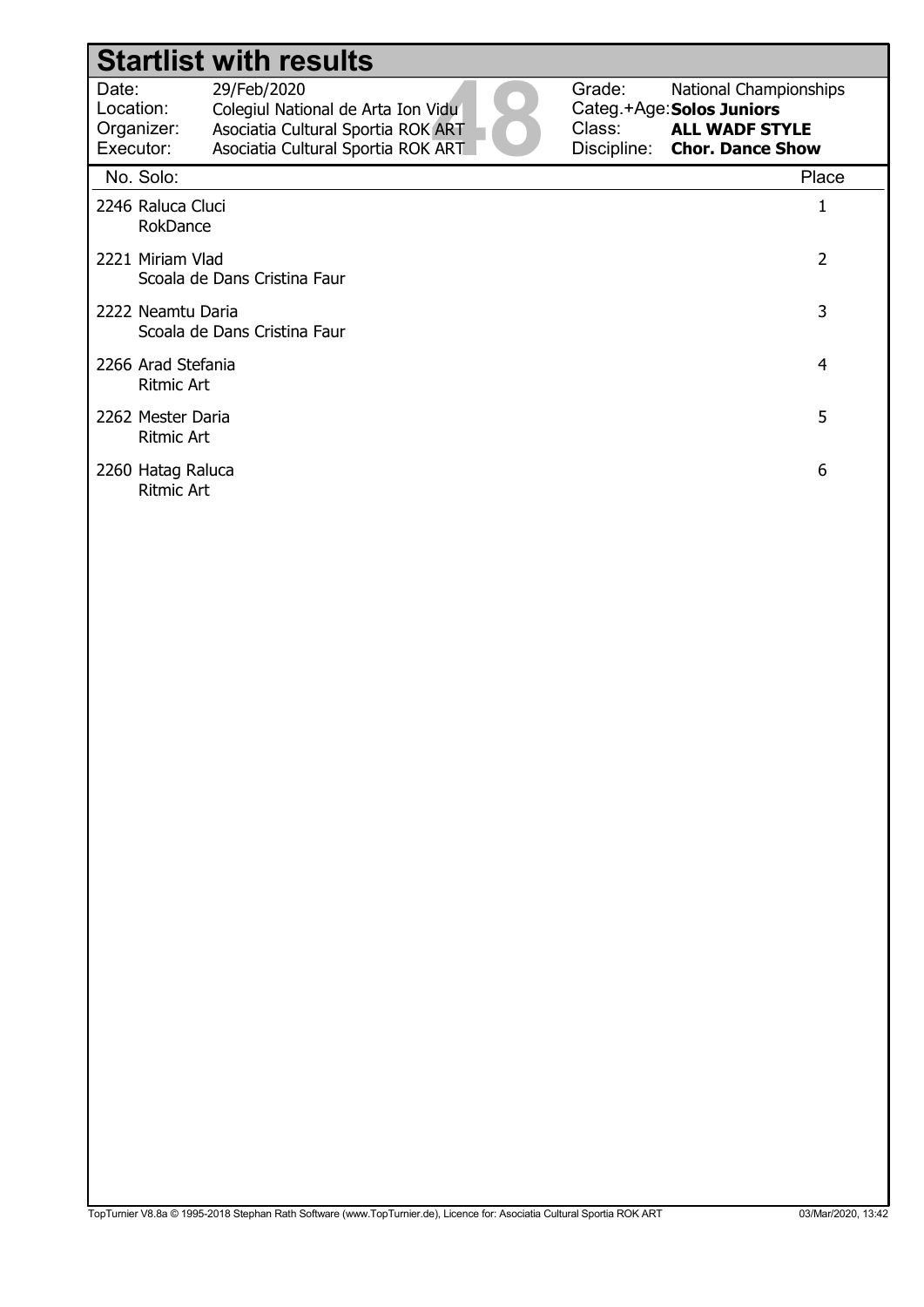| Date:<br>Location:<br>Organizer:           | 29/Feb/2020<br>Colegiul National de Arta Ion Vidu<br>Asociatia Cultural Sportia ROK ART | Grade:<br>Class: | <b>National Championships</b><br>Categ.+Age: Solos Juniors |
|--------------------------------------------|-----------------------------------------------------------------------------------------|------------------|------------------------------------------------------------|
| Executor:                                  | Asociatia Cultural Sportia ROK ART                                                      | Discipline:      | <b>Artistic Dance Show</b>                                 |
| No. Solo:                                  |                                                                                         |                  | Place                                                      |
| 2218 Levai Adnana                          | Scoala de Dans Cristina Faur                                                            |                  | 1                                                          |
| 2250 Daria Neamtu                          | Scoala de Dans Cristina Faur                                                            |                  | 2                                                          |
| 2220 Maranescu Roxana                      | Scoala de Dans Cristina Faur                                                            |                  | 3                                                          |
| 2169 NOVAC ALEXIA<br>Trupa Chic            |                                                                                         |                  | 4                                                          |
| 8888 Julia Pepelea<br><b>ACS Top Dance</b> |                                                                                         |                  | 5                                                          |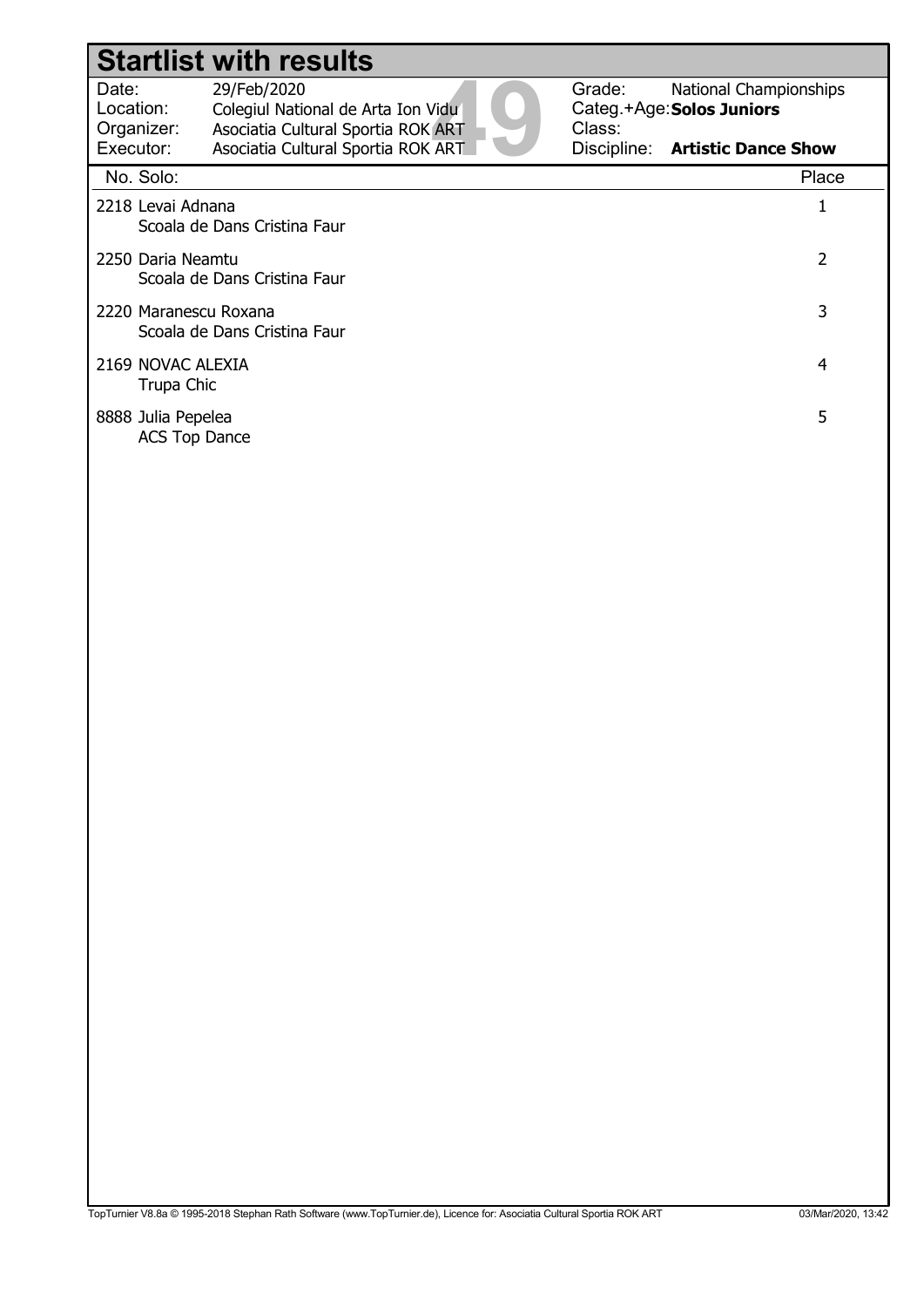Location:

29/Feb/2020

Date: 29/Feb/2020<br>Location: Colegiul National de Arta Ion Vidu<br>Organizer: Asociatia Cultural Sportia ROK ART<br>Executor: Asociatia Cultural Sportia ROK ART<br>Na Sela: Colegiul National de Arta Ion Vidu Organizer: Executor: Asociatia Cultural Sportia ROK ART Asociatia Cultural Sportia ROK ART



Categ.+Age: Solos Juniors Discipline: International Competition Jazz Dance

No. Solo: Place

2185 Negoescu Alexa 1 Scoala de Dans Cristina Faur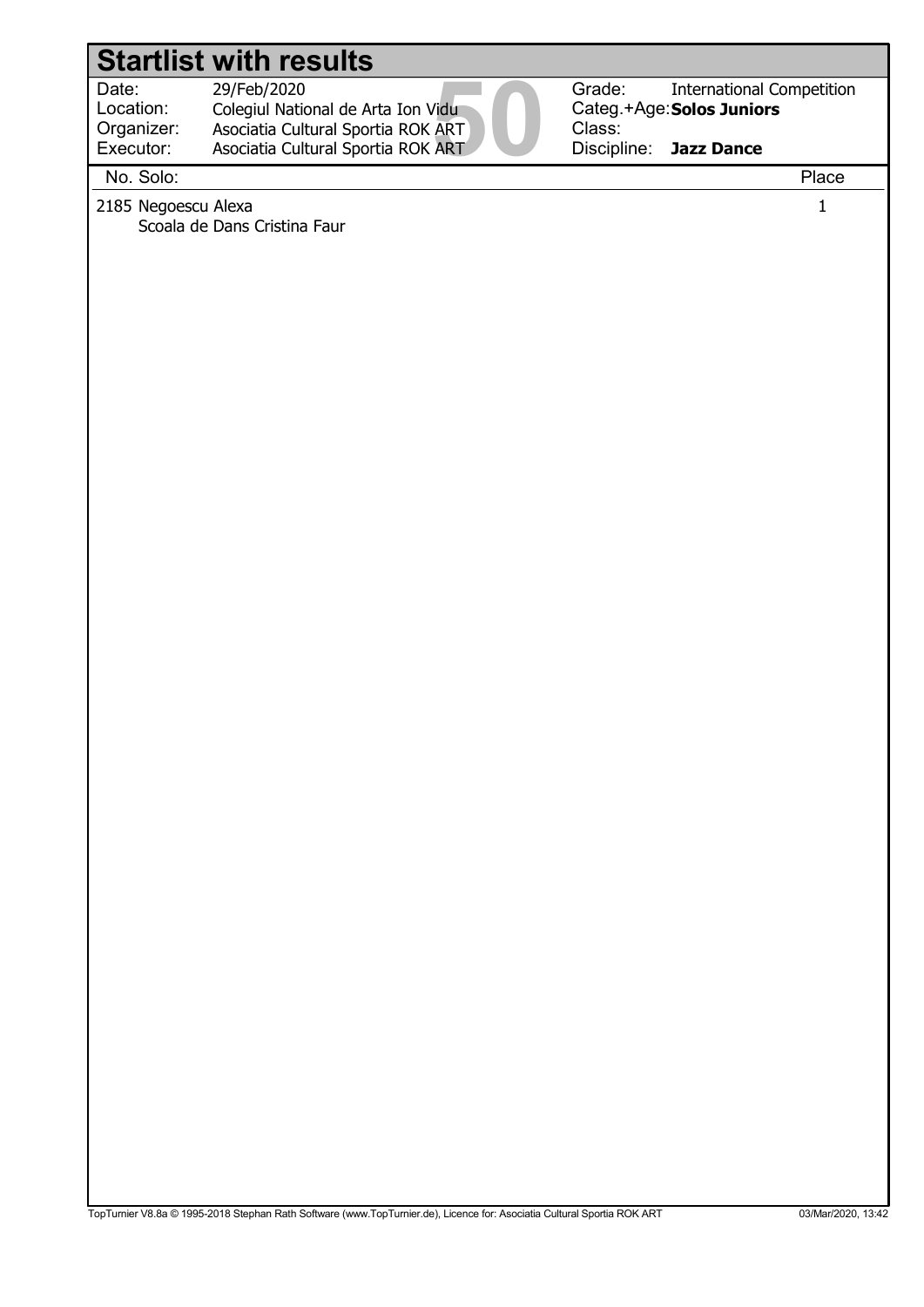|                                  | <b>Startlist with results</b>                                                           |                  |                                                           |         |
|----------------------------------|-----------------------------------------------------------------------------------------|------------------|-----------------------------------------------------------|---------|
| Date:<br>Location:<br>Organizer: | 29/Feb/2020<br>Colegiul National de Arta Ion Vidu<br>Asociatia Cultural Sportia ROK ART | Grade:<br>Class: | <b>National Championships</b><br>Categ.+Age: Solos Youth1 |         |
| Executor:                        | Asociatia Cultural Sportia ROK ART                                                      | Discipline:      | <b>Contemporary</b>                                       |         |
| No. Solo:                        |                                                                                         |                  |                                                           | Place   |
| 2207 Ana Marija                  | Studio savremene igre Olja                                                              |                  |                                                           | $1 - 2$ |
| 2247 Luisa Lember<br>RokDance    |                                                                                         |                  |                                                           | $1 - 2$ |
| 2287 Belea Camelia<br>RokDance   |                                                                                         |                  |                                                           | 3       |
| 2187 Gherman Larisa              | Scoala de Dans Cristina Faur                                                            |                  |                                                           | 4       |
| 300 Anna Suma                    | Scoala de Dans Cristina Faur                                                            |                  |                                                           | disqu.  |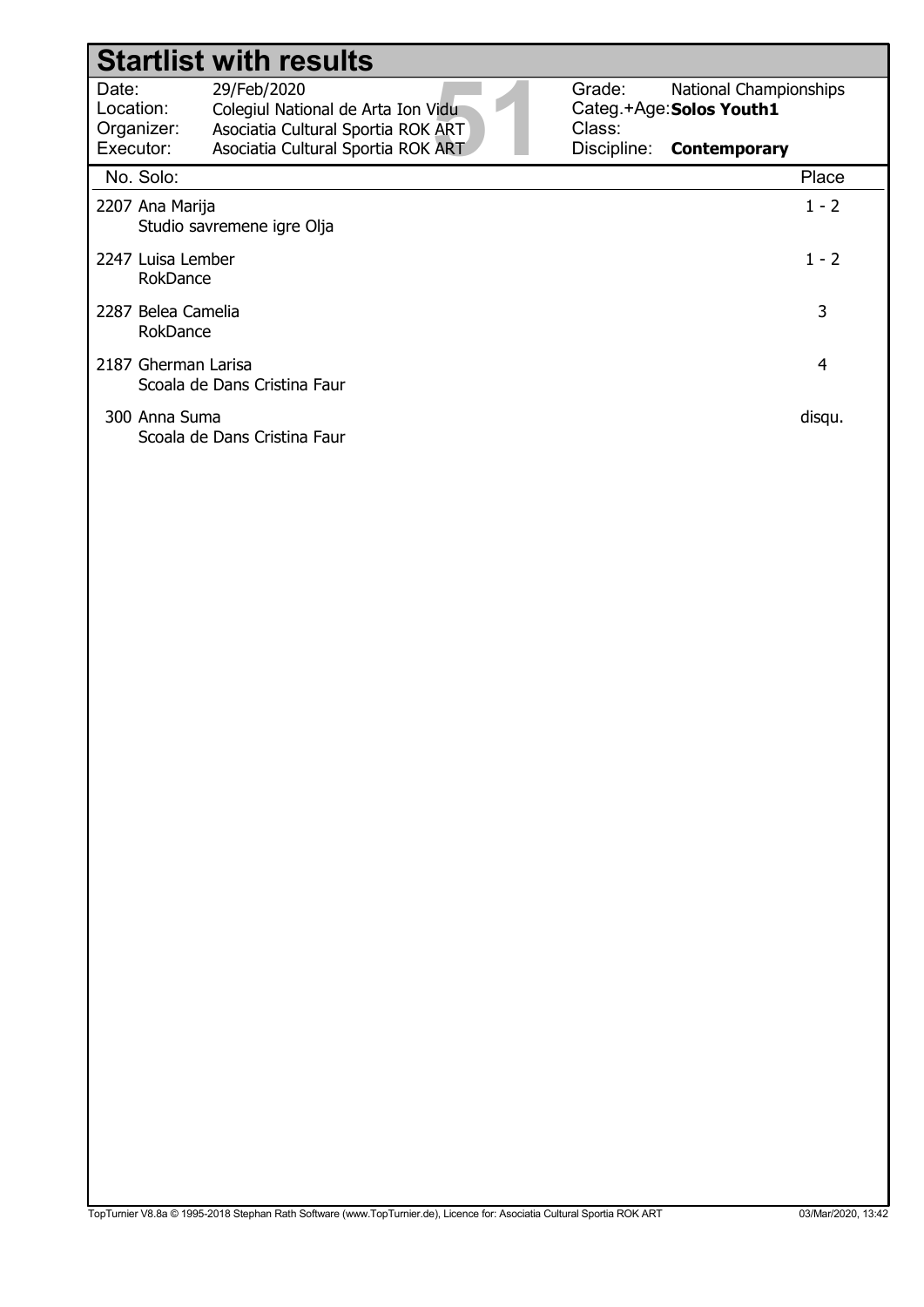Date: 29/Feb/2020<br>
Location: Colegiul National de Arta Ion Vidu<br>
Organizer: Asociatia Cultural Sportia ROK ART<br>
Executor: Asociatia Cultural Sportia ROK ART<br>
Na Team: Location: Organizer:

 29/Feb/2020 Colegiul National de Arta Ion Vidu Asociatia Cultural Sportia ROK ART

Asociatia Cultural Sportia ROK ART

Grade: Class:

Categ.+Age: Small Teams Juniors National Championships

Discipline: Artistic Dance Show

No. Team: Place

Executor:

2228 Diamonds 1 AlyDance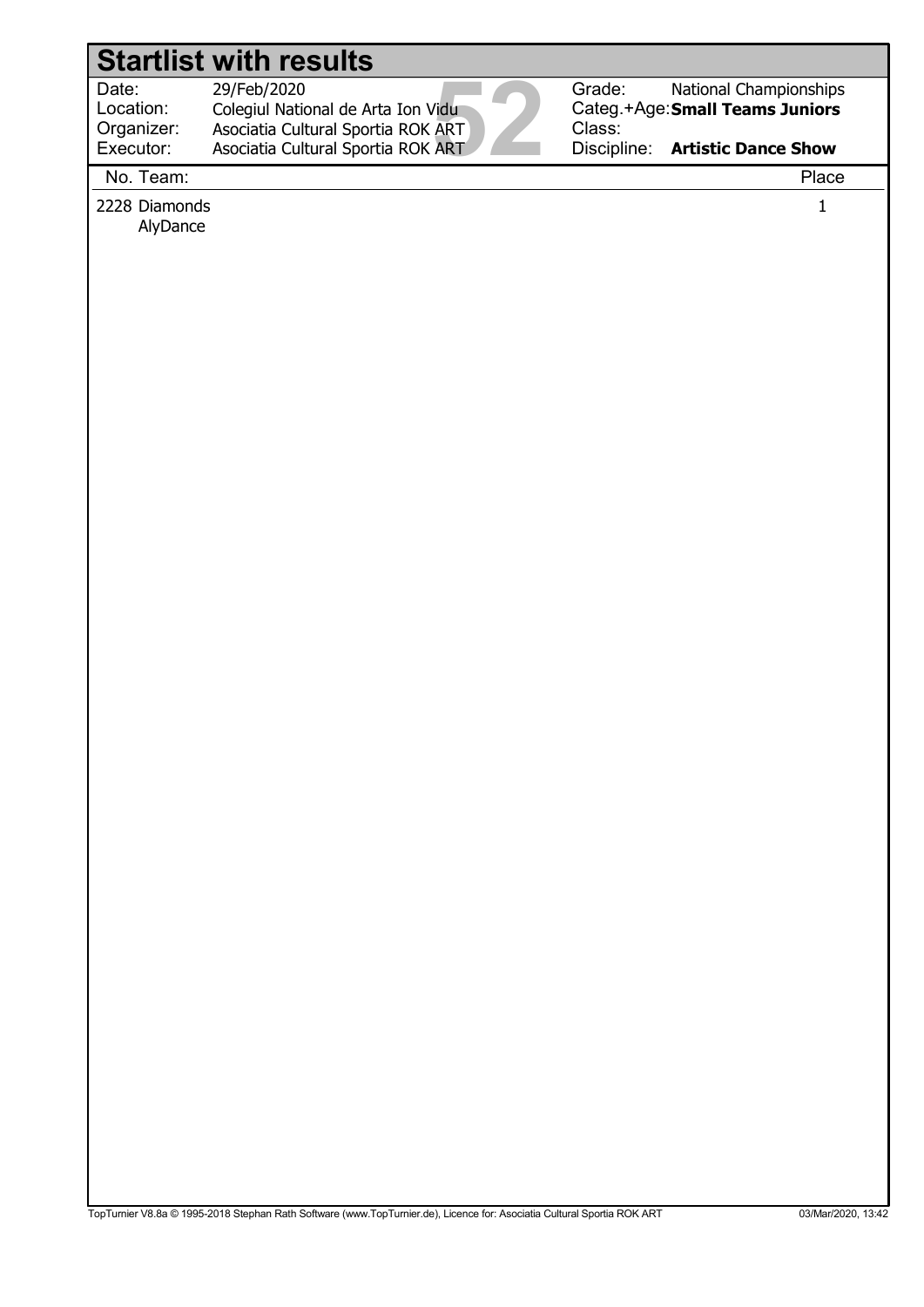Location: Organizer: Executor:

Date: 29/Feb/2020<br>Location: Colegiul National de Arta Ion Vidu<br>Organizer: Asociatia Cultural Sportia ROK ART<br>Executor: Asociatia Cultural Sportia ROK ART<br>Na Sela: 29/Feb/2020 Colegiul National de Arta Ion Vidu Asociatia Cultural Sportia ROK ART

Asociatia Cultural Sportia ROK ART



Grade: Categ.+Age: Solos Juniors Class: Discipline: National Championships TRADITIONAL Chor. Dance Show

No. Solo: Place

2259 Lorincz Szintia 1 Ritmic Art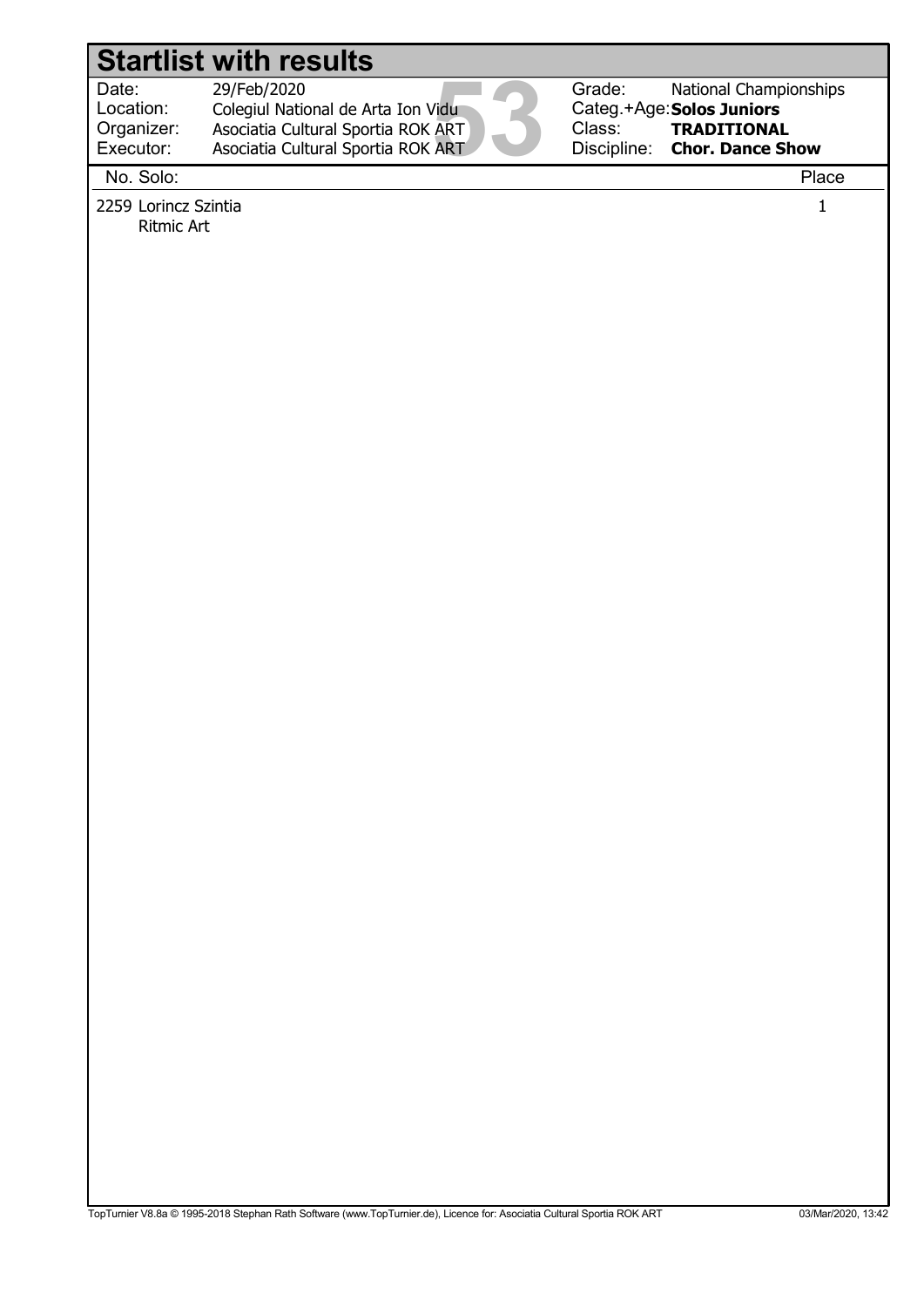Location: Organizer:  29/Feb/2020 Colegiul National de Arta Ion Vidu

 Asociatia Cultural Sportia ROK ART Asociatia Cultural Sportia ROK ART

Date: 29/Feb/2020<br>
Location: Colegiul National de Arta Ion Vidu<br>
Organizer: Asociatia Cultural Sportia ROK ART<br>
Executor: Asociatia Cultural Sportia ROK ART<br>
Na Team: Class:

Grade: Categ.+Age: Small Teams Juniors Discipline: National Championships FILM&MUSICAL Chor. Dance Show

No. Team: Place

Executor:

2255 Welcome to Burlesque 1 and 1 and 2255 Welcome to Burlesque 1 and 1 and 1 and 1 and 1 and 1 and 1 and 1 and 1 and 1 and 1 and 1 and 1 and 1 and 1 and 1 and 1 and 1 and 1 and 1 and 1 and 1 and 1 and 1 and 1 and 1 and 1 Ritmic Art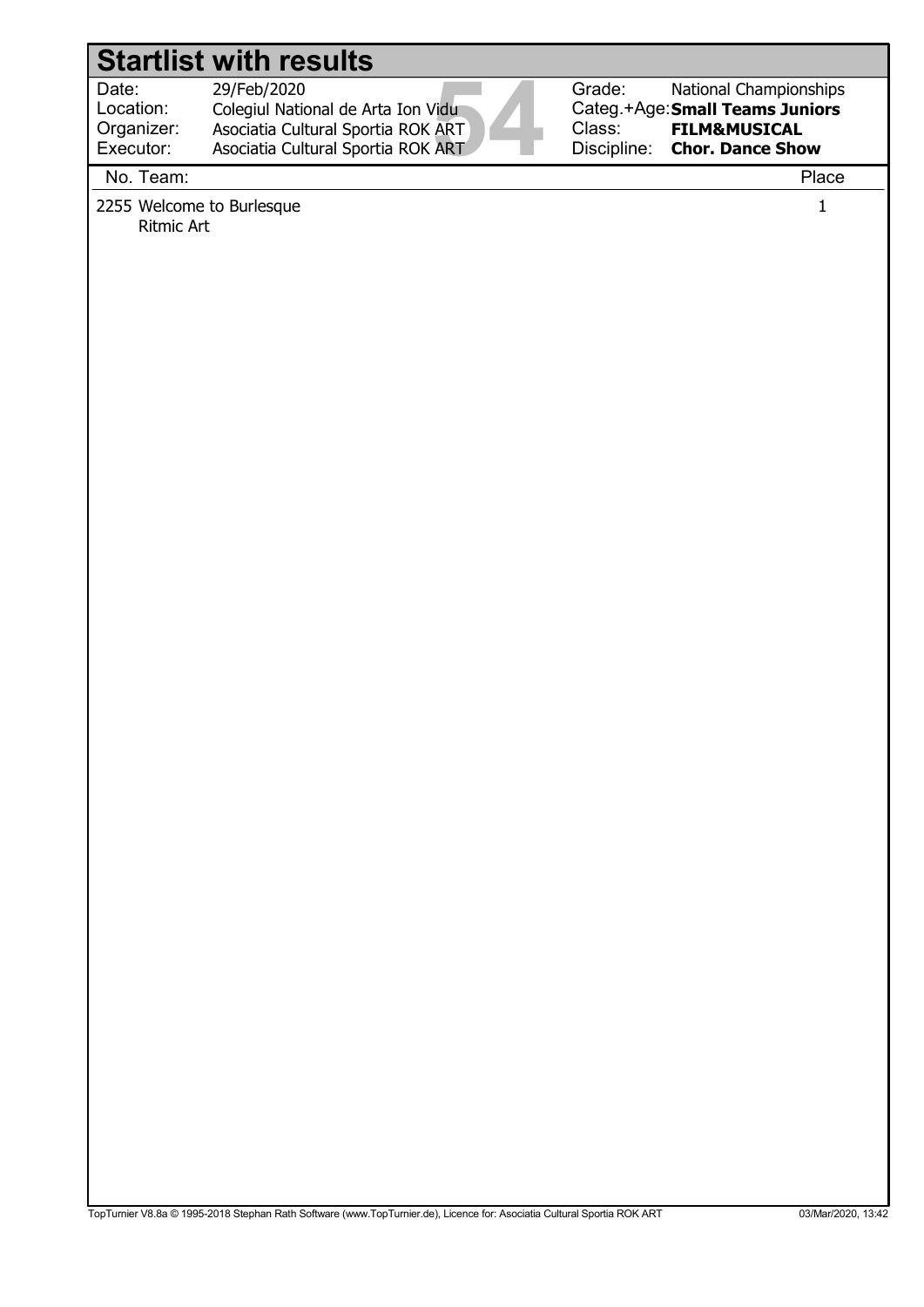|                                               | <b>Startlist with results</b>                                                                                                 |                                                                                                                                 |
|-----------------------------------------------|-------------------------------------------------------------------------------------------------------------------------------|---------------------------------------------------------------------------------------------------------------------------------|
| Date:<br>Location:<br>Organizer:<br>Executor: | 29/Feb/2020<br>Colegiul National de Arta Ion Vidu<br>Asociatia Cultural Sportia ROK ART<br>Asociatia Cultural Sportia ROK ART | Grade:<br>National Championships<br>Categ.+Age: Small Teams Juniors<br>Class:<br>Discipline:<br><b>Artistic Acr. Dance Show</b> |
| No. Team:                                     |                                                                                                                               | Place                                                                                                                           |
| 2192 Electric                                 | GYMN-ART PALATUL COPIILOR TIMISOARA                                                                                           | $\mathbf 1$                                                                                                                     |
|                                               |                                                                                                                               |                                                                                                                                 |
|                                               |                                                                                                                               |                                                                                                                                 |
|                                               |                                                                                                                               |                                                                                                                                 |
|                                               |                                                                                                                               |                                                                                                                                 |
|                                               |                                                                                                                               |                                                                                                                                 |
|                                               |                                                                                                                               |                                                                                                                                 |
|                                               |                                                                                                                               |                                                                                                                                 |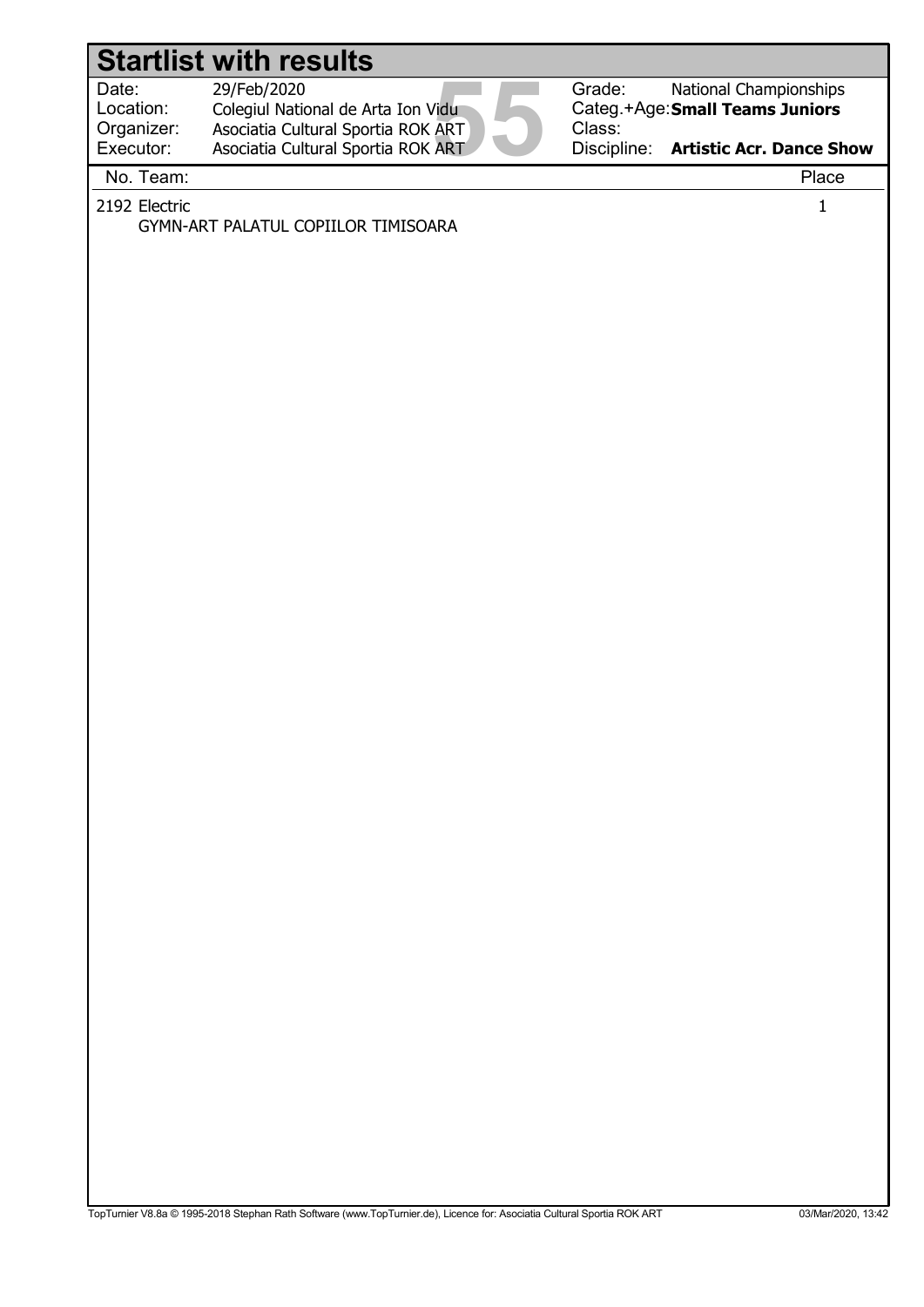Location: Organizer: 29/Feb/2020

Date: 29/Feb/2020<br>Location: Colegiul National de Arta Ion Vidu<br>Organizer: Asociatia Cultural Sportia ROK ART<br>Executor: Asociatia Cultural Sportia ROK ART<br>Na Team: Colegiul National de Arta Ion Vidu Executor: Asociatia Cultural Sportia ROK ART Asociatia Cultural Sportia ROK ART



Categ.+Age: Small Teams Juniors National Championships **Standard** Chor. Dance Show

No. Team: Place

2216 Unstapple girls 1 Anne Dance Studio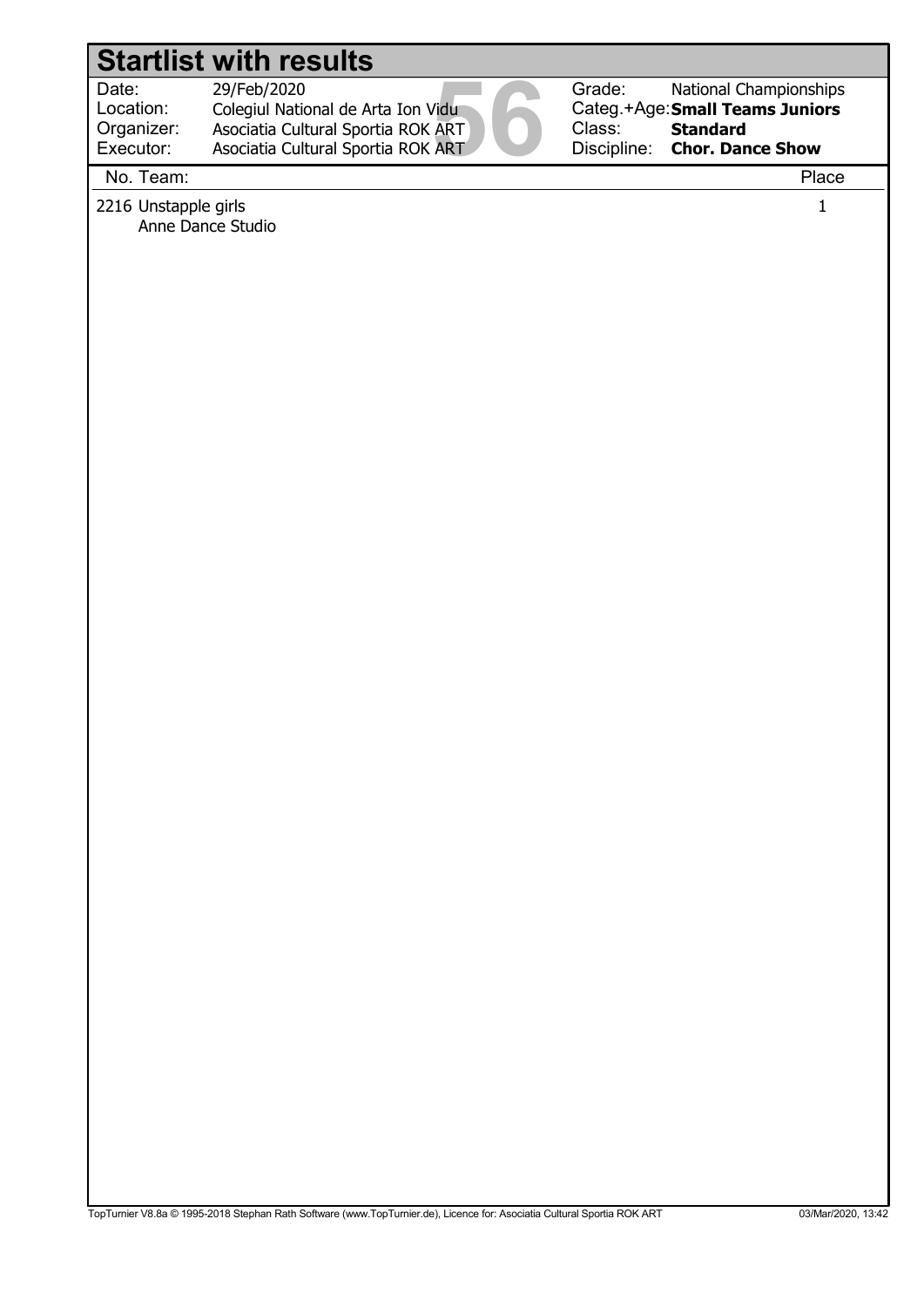Location:

29/Feb/2020

Date: 29/Feb/2020<br>
Location: Colegiul National de Arta Ion Vidu<br>
Organizer: Asociatia Cultural Sportia ROK ART<br>
Executor: Asociatia Cultural Sportia ROK ART<br>
Na Ducu Colegiul National de Arta Ion Vidu Organizer: Executor: Asociatia Cultural Sportia ROK ART Asociatia Cultural Sportia ROK ART



Categ.+Age: Duos Juniors National Championships **Contemporary** 

No. Duo: Place

2230 Gandila Sara / Murgan Luisa 1 TriloGym Dance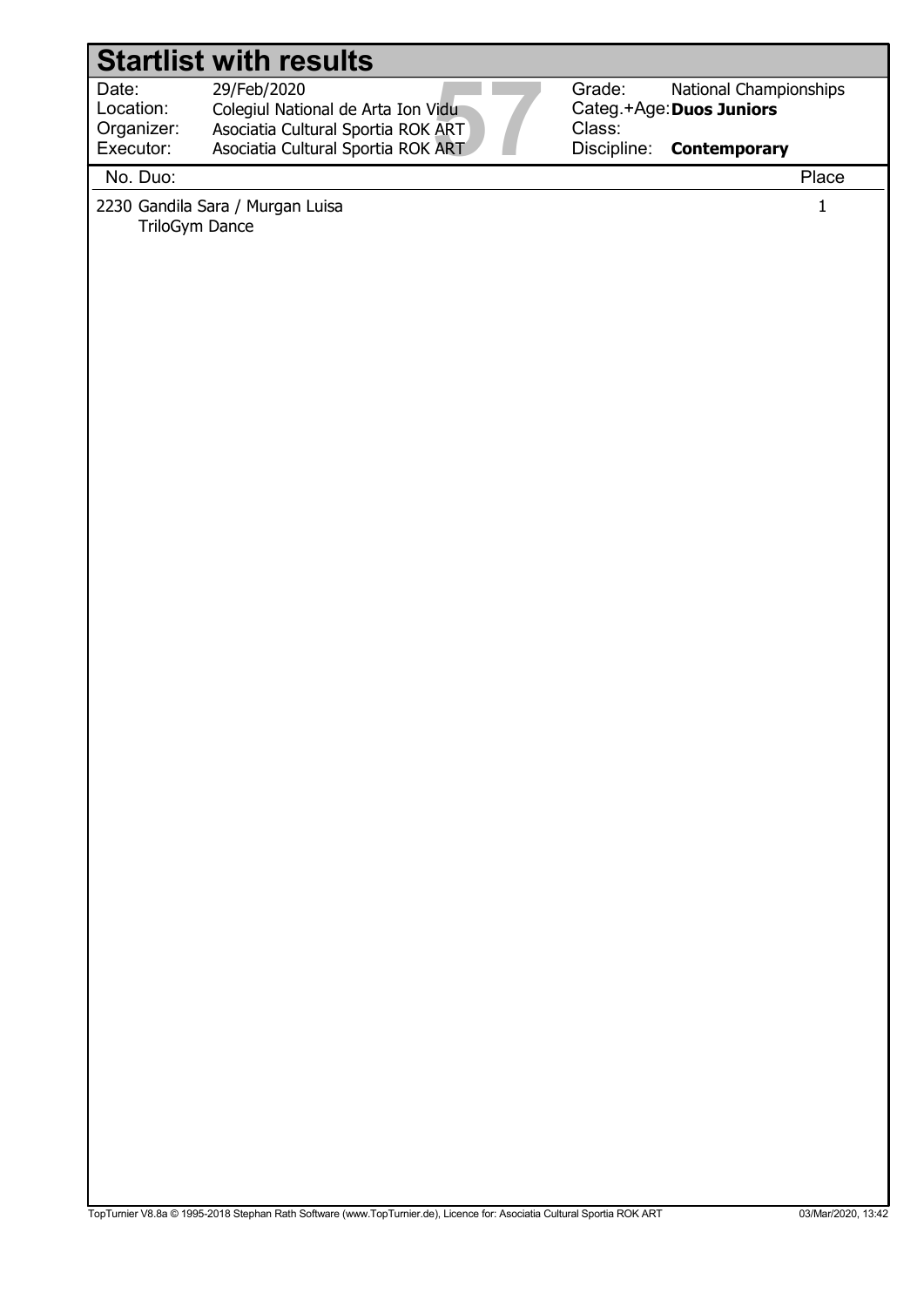29/Feb/2020

Date: 29/Feb/2020<br>Location: Colegiul National de Arta Ion Vidu<br>Organizer: Asociatia Cultural Sportia ROK ART<br>Executor: Asociatia Cultural Sportia ROK ART<br>Na Ducu Location: Colegiul National de Arta Ion Vidu Organizer: Executor: Asociatia Cultural Sportia ROK ART Asociatia Cultural Sportia ROK ART



Categ.+Age: Duos Juniors Discipline: National Championships Jazz Dance

No. Duo: Place

2257 Lorincz Szintia / Horvath Krisztina 1 Ritmic Art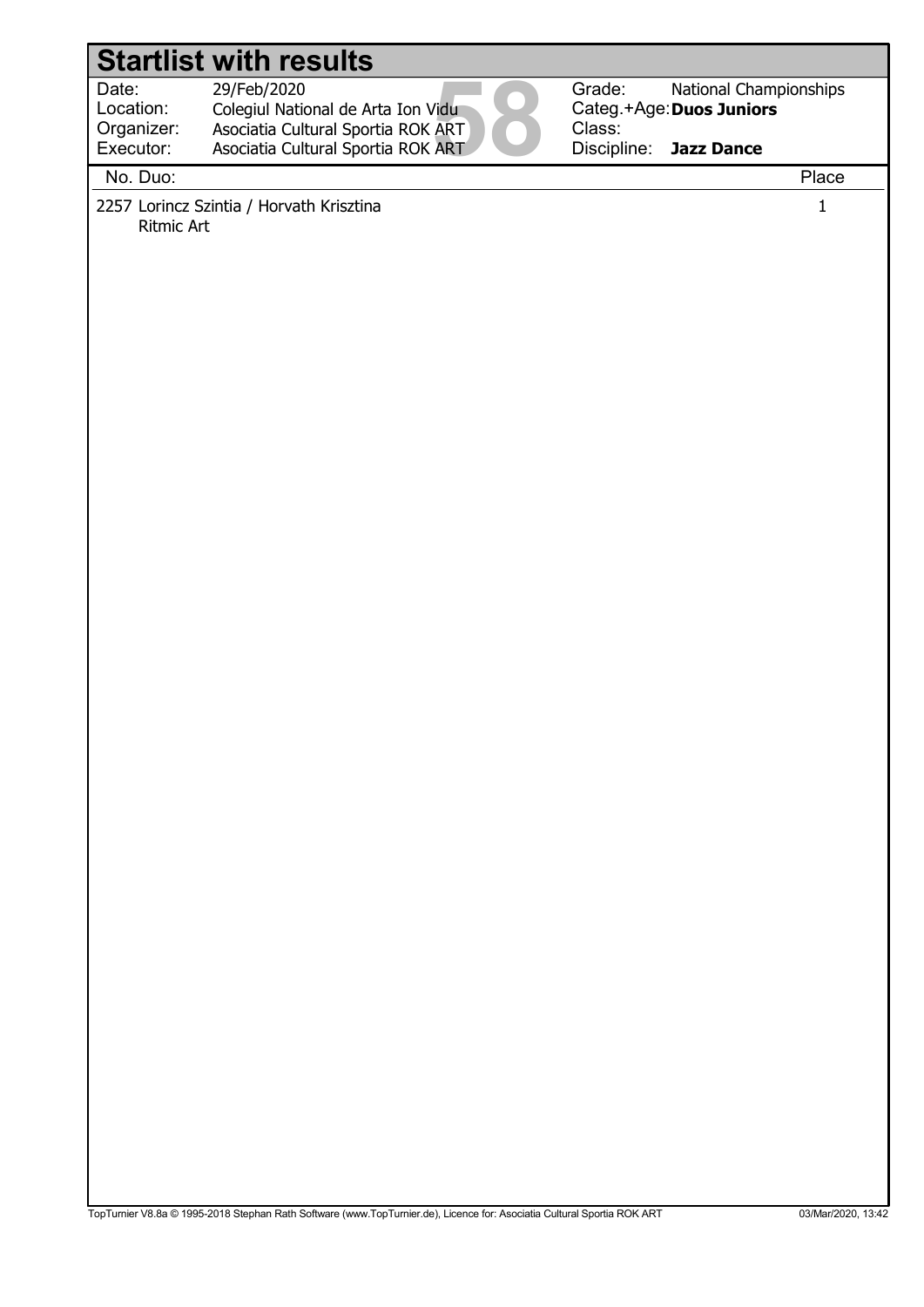Location: Organizer: 29/Feb/2020

Date: 29/Feb/2020<br>Location: Colegiul National de Arta Ion Vidu<br>Organizer: Asociatia Cultural Sportia ROK ART<br>Executor: Asociatia Cultural Sportia ROK ART<br>Na Shaw Cass: Colegiul National de Arta Ion Vidu Executor: Asociatia Cultural Sportia ROK ART Asociatia Cultural Sportia ROK ART



Categ.+Age: Showcase Juniors National Championships FILM&MUSICAL Chor. Dance Show

No. Show Case: Place

2249 The Greatest Show 1 Scoala de Dans Cristina Faur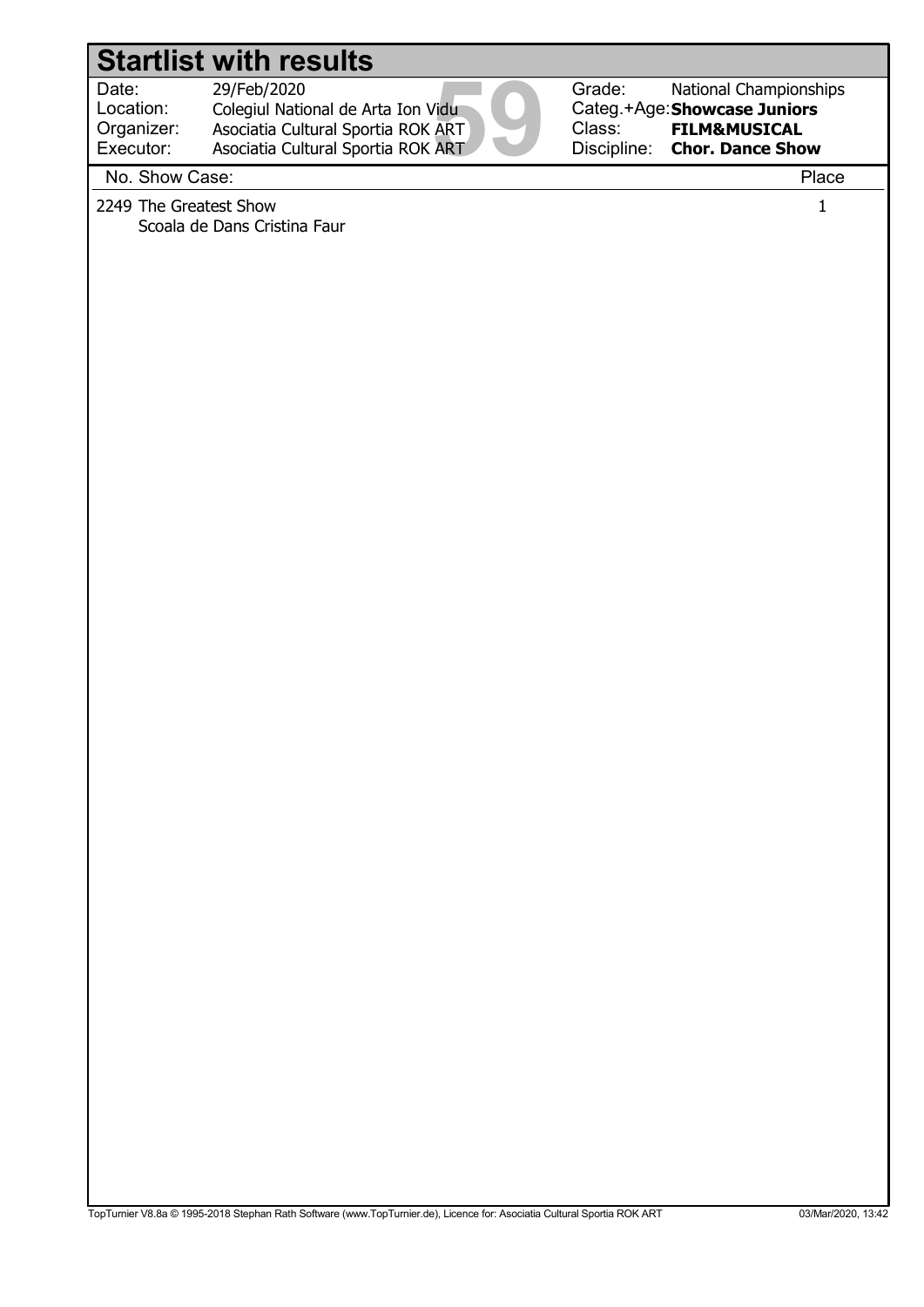Location: Organizer:

 29/Feb/2020 Colegiul National de Arta Ion Vidu

Date: 29/Feb/2020<br>Location: Colegiul National de Arta Ion Vidu<br>Organizer: Asociatia Cultural Sportia ROK ART<br>Executor: Asociatia Cultural Sportia ROK ART<br>Na Shaw Cass: Executor: Asociatia Cultural Sportia ROK ART Asociatia Cultural Sportia ROK ART



Grade: Categ.+Age: Showcase Juniors Class: Discipline: National Championships Classical Ballet

No. Show Case: Place

2196 Copelia 1

Trupa Chic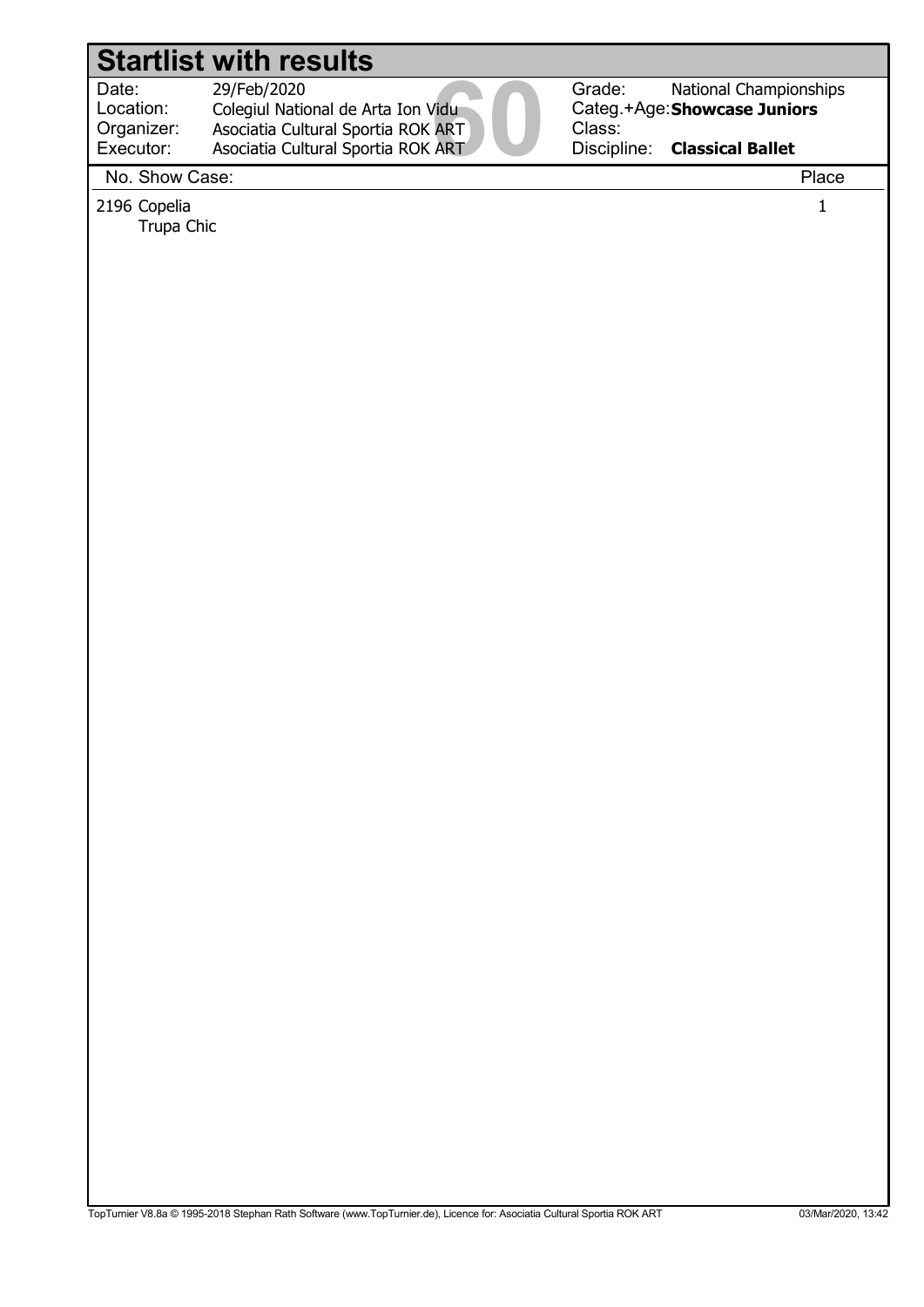Location: Organizer:

Date: 29/Feb/2020<br>
Location: Colegiul National de Arta Ion Vidu<br>
Organizer: Asociatia Cultural Sportia ROK ART<br>
Executor: Asociatia Cultural Sportia ROK ART<br>
Na Team: 29/Feb/2020 Colegiul National de Arta Ion Vidu Asociatia Cultural Sportia ROK ART

Asociatia Cultural Sportia ROK ART

Grade: Class:

Categ.+Age: Small Teams Juniors Discipline: National Championships Ethnic Show

No. Team: Place

Executor:

2182 Folclor stilizat 1

Wow Crew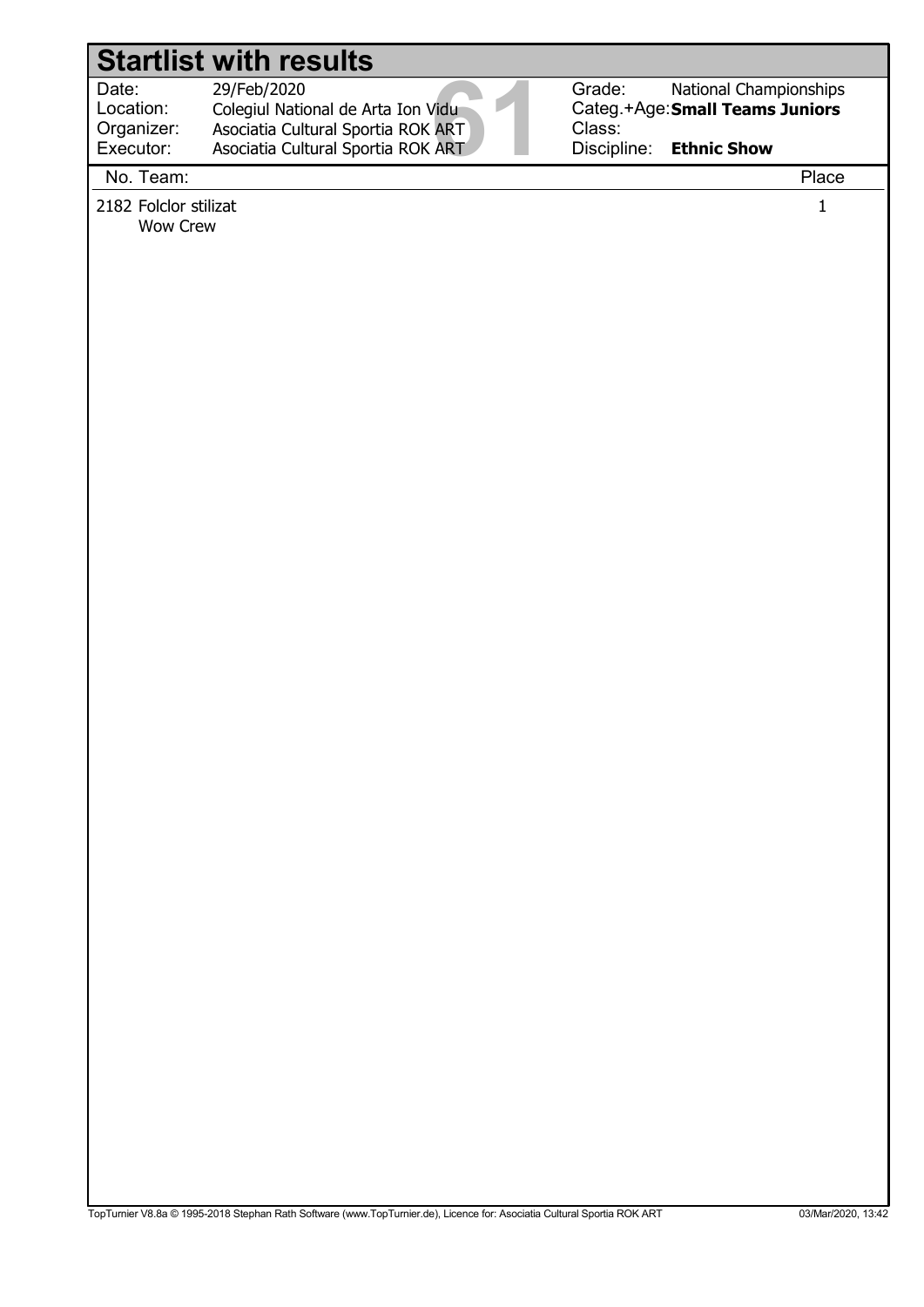|                                                         |          | <b>Startlist with results</b>                                                           |                  |                                                         |  |
|---------------------------------------------------------|----------|-----------------------------------------------------------------------------------------|------------------|---------------------------------------------------------|--|
| Date:<br>Location:<br>Organizer:                        |          | 29/Feb/2020<br>Colegiul National de Arta Ion Vidu<br>Asociatia Cultural Sportia ROK ART | Grade:<br>Class: | <b>National Competition</b><br>Categ.+Age: Duos Juniors |  |
| Executor:                                               |          | Asociatia Cultural Sportia ROK ART                                                      | Discipline:      | <b>Hip Hop</b>                                          |  |
| No. Duo:                                                |          |                                                                                         |                  | Place                                                   |  |
|                                                         | RokDance | 2238 Lucas Gafton / Iulia Boruga                                                        |                  | 1                                                       |  |
| 2<br>2242 Balasoiu Adriana / Toma Daria<br>RokDance     |          |                                                                                         |                  |                                                         |  |
| 3<br>2240 Adelina Winkler / Barbara Tinalli<br>RokDance |          |                                                                                         |                  |                                                         |  |
|                                                         | RokDance | 2237 Belea Camelia / Antonia Didusca                                                    |                  | 4                                                       |  |
|                                                         | RokDance | 2244 Darina Bugariu / Ana Maria                                                         |                  | 5                                                       |  |
|                                                         | RokDance | 2241 Alexandru Winkler / Cornianu Madalina                                              |                  | disqu.                                                  |  |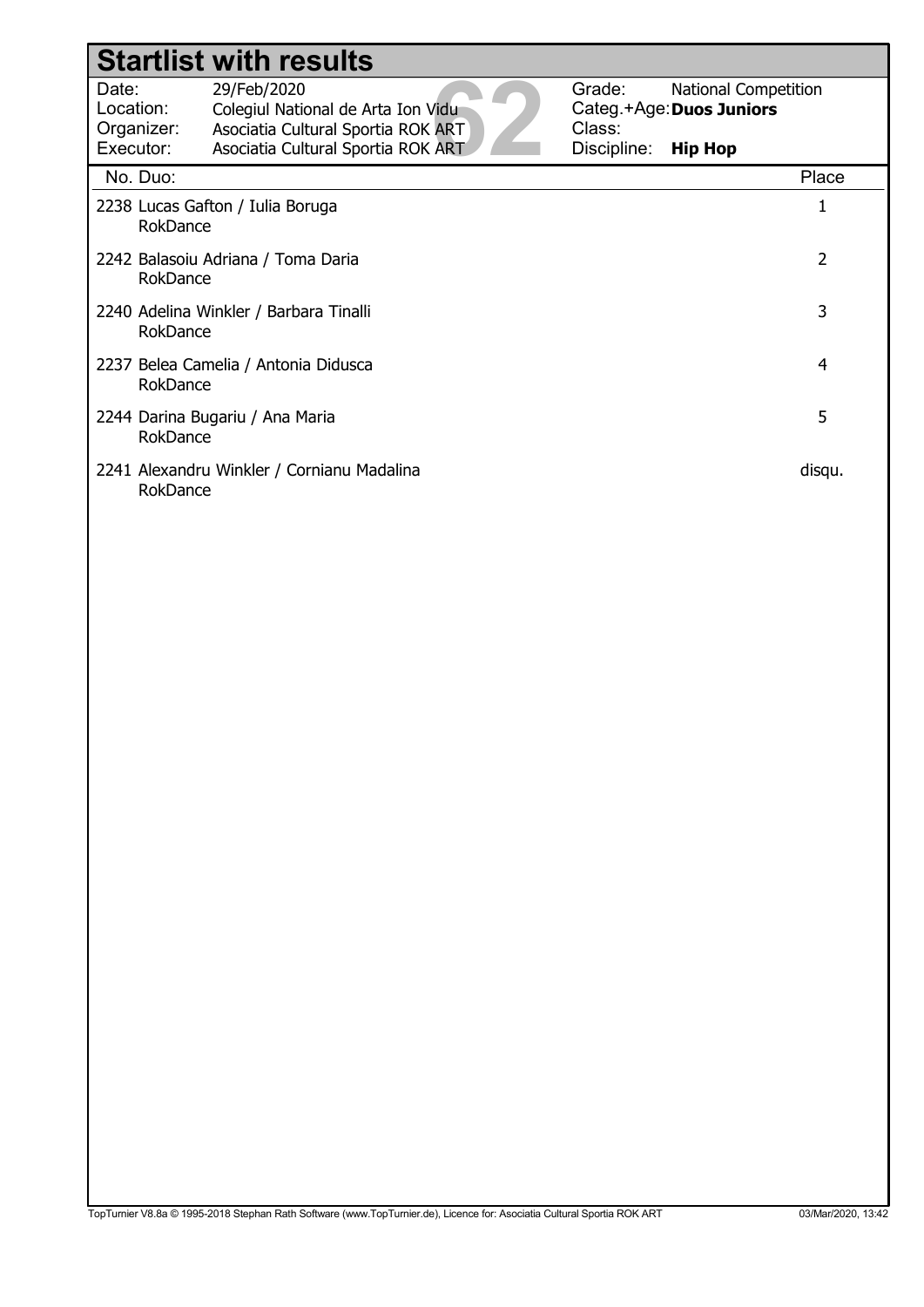|                                  | <b>Startlist with results</b>                                                           |                  |                                                           |                |
|----------------------------------|-----------------------------------------------------------------------------------------|------------------|-----------------------------------------------------------|----------------|
| Date:<br>Location:<br>Organizer: | 29/Feb/2020<br>Colegiul National de Arta Ion Vidu<br>Asociatia Cultural Sportia ROK ART | Grade:<br>Class: | <b>National Competition</b><br>Categ.+Age: Duos Juveniles |                |
| Executor:                        | Asociatia Cultural Sportia ROK ART                                                      | Discipline:      | <b>Hip Hop</b>                                            |                |
| No. Duo:                         |                                                                                         |                  |                                                           | Place          |
| RokDance                         | 2239 Larisa Parfenie / Moraru Razvan                                                    |                  |                                                           | $\mathbf{1}$   |
| RokDance                         | 2241 Alexandru Winkler / Cornianu Madalina                                              |                  |                                                           | $\overline{2}$ |
| RokDance                         | 2243 Franczen Simona / Bogdan Moraru                                                    |                  |                                                           | 3              |
|                                  |                                                                                         |                  |                                                           |                |
|                                  |                                                                                         |                  |                                                           |                |
|                                  |                                                                                         |                  |                                                           |                |
|                                  |                                                                                         |                  |                                                           |                |
|                                  |                                                                                         |                  |                                                           |                |
|                                  |                                                                                         |                  |                                                           |                |
|                                  |                                                                                         |                  |                                                           |                |
|                                  |                                                                                         |                  |                                                           |                |
|                                  |                                                                                         |                  |                                                           |                |
|                                  |                                                                                         |                  |                                                           |                |
|                                  |                                                                                         |                  |                                                           |                |
|                                  |                                                                                         |                  |                                                           |                |
|                                  |                                                                                         |                  |                                                           |                |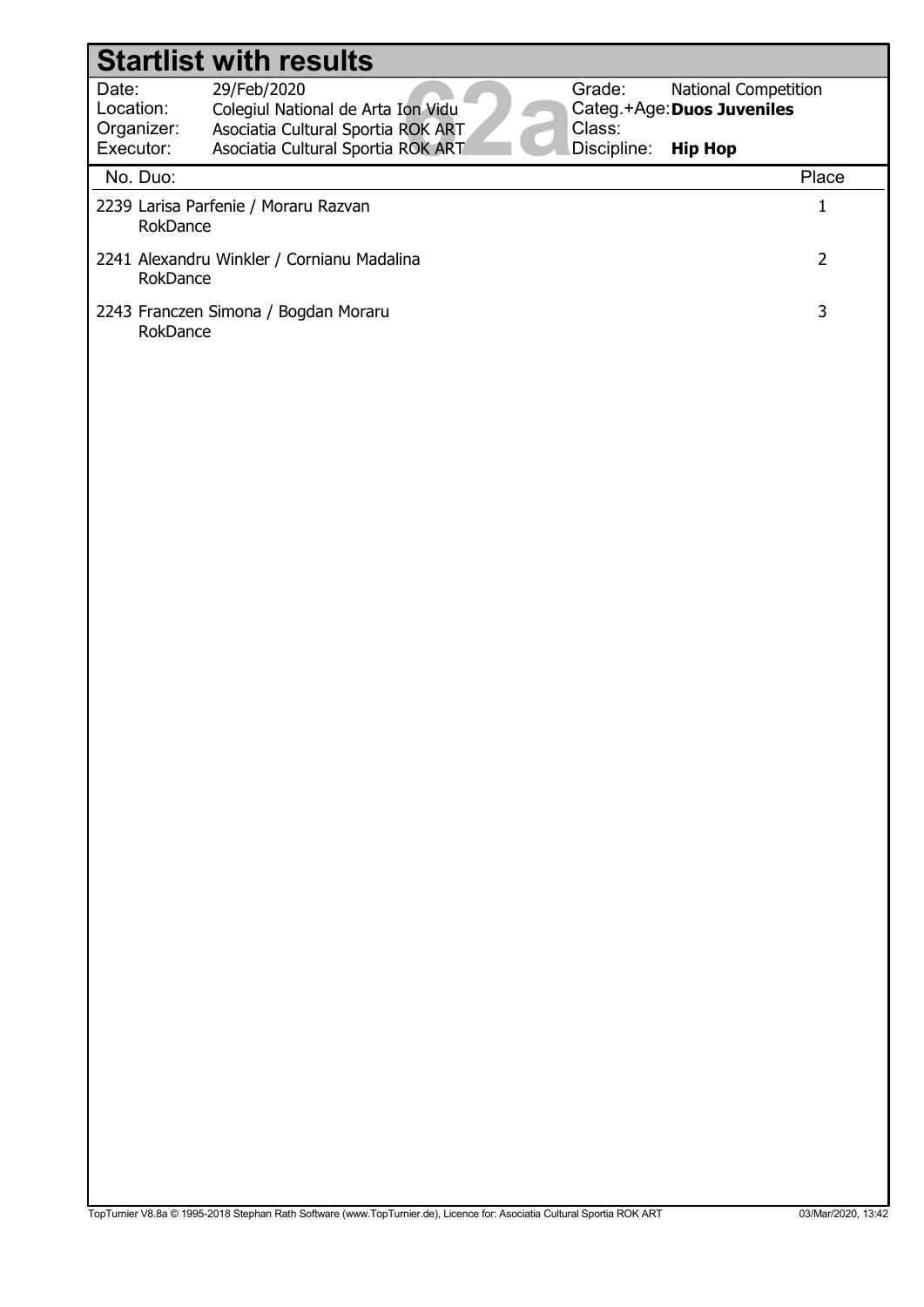|                                               | <b>Startlist with results</b>                                                                                                 |                                 |                                                                     |
|-----------------------------------------------|-------------------------------------------------------------------------------------------------------------------------------|---------------------------------|---------------------------------------------------------------------|
| Date:<br>Location:<br>Organizer:<br>Executor: | 29/Feb/2020<br>Colegiul National de Arta Ion Vidu<br>Asociatia Cultural Sportia ROK ART<br>Asociatia Cultural Sportia ROK ART | Grade:<br>Class:<br>Discipline: | National Championships<br>Categ.+Age: Duos Youth1<br><b>Hip Hop</b> |
| No. Duo:                                      |                                                                                                                               |                                 | Place                                                               |
| RokDance                                      | 2235 Elena Huba / Petrovici Norbert                                                                                           |                                 | $\mathbf{1}$                                                        |
| RokDance                                      | 2236 Raluca Cluci / Stamatin Emanuela                                                                                         |                                 | $\overline{2}$                                                      |
|                                               |                                                                                                                               |                                 |                                                                     |
|                                               |                                                                                                                               |                                 |                                                                     |
|                                               |                                                                                                                               |                                 |                                                                     |
|                                               |                                                                                                                               |                                 |                                                                     |
|                                               |                                                                                                                               |                                 |                                                                     |
|                                               |                                                                                                                               |                                 |                                                                     |
|                                               |                                                                                                                               |                                 |                                                                     |
|                                               |                                                                                                                               |                                 |                                                                     |
|                                               |                                                                                                                               |                                 |                                                                     |
|                                               |                                                                                                                               |                                 |                                                                     |
|                                               |                                                                                                                               |                                 |                                                                     |
|                                               |                                                                                                                               |                                 |                                                                     |
|                                               |                                                                                                                               |                                 |                                                                     |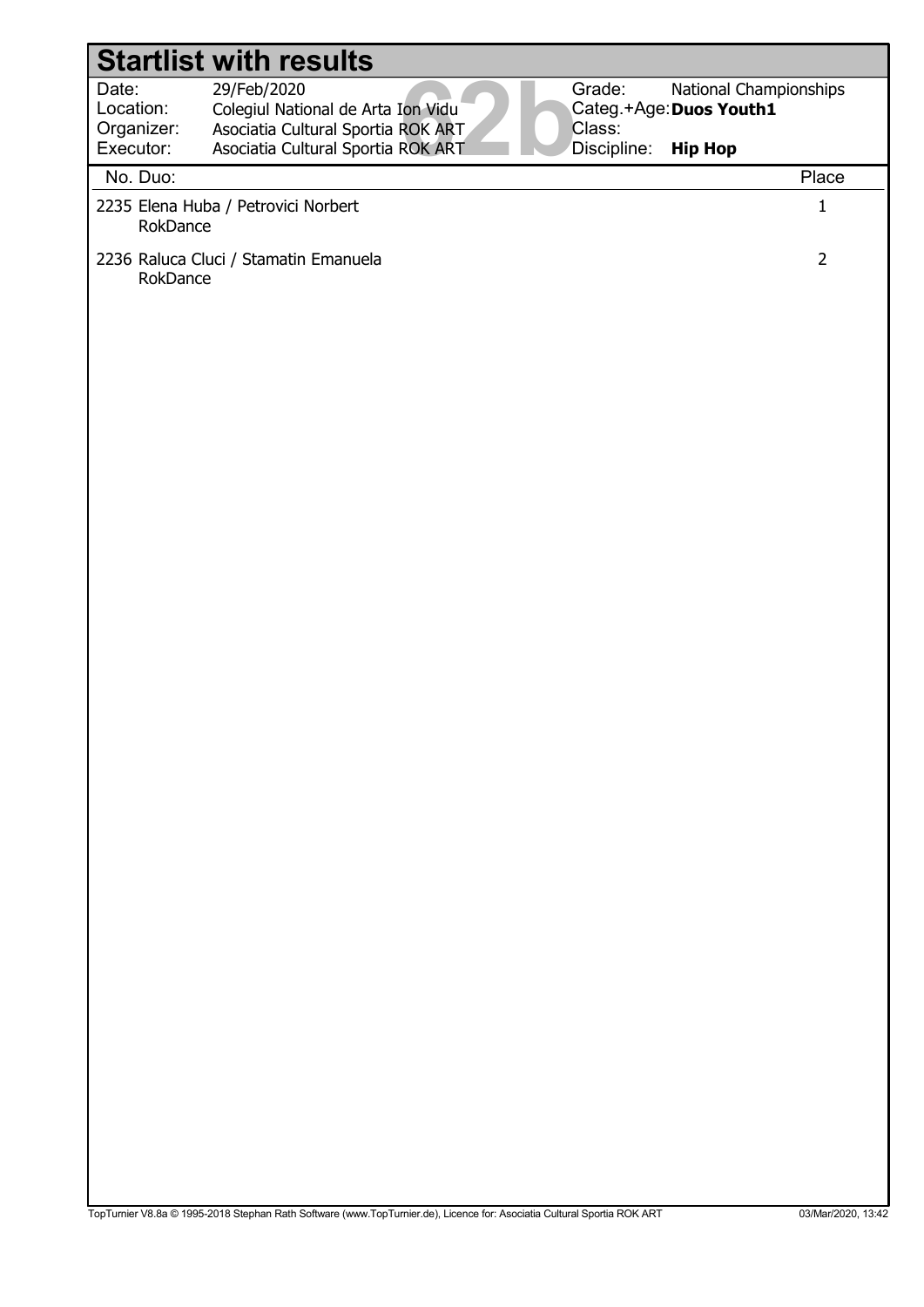# Date: 29/Feb/2020<br>Location: Colegiul National de Arta Ion Vidu<br>Organizer: Asociatia Cultural Sportia ROK ART<br>Executor: Asociatia Cultural Sportia ROK ART<br>Na Ducu Location: Grade: Categ.+Age: Duos Juniors Class: Discipline: Artistic Dance Show 29/Feb/2020 Colegiul National de Arta Ion Vidu National Competition Organizer: Executor: Asociatia Cultural Sportia ROK ART Asociatia Cultural Sportia ROK ART Startlist with results No. Duo: Place 2251 Francesca Andrei / Levai Adnana 1 Scoala de Dans Cristina Faur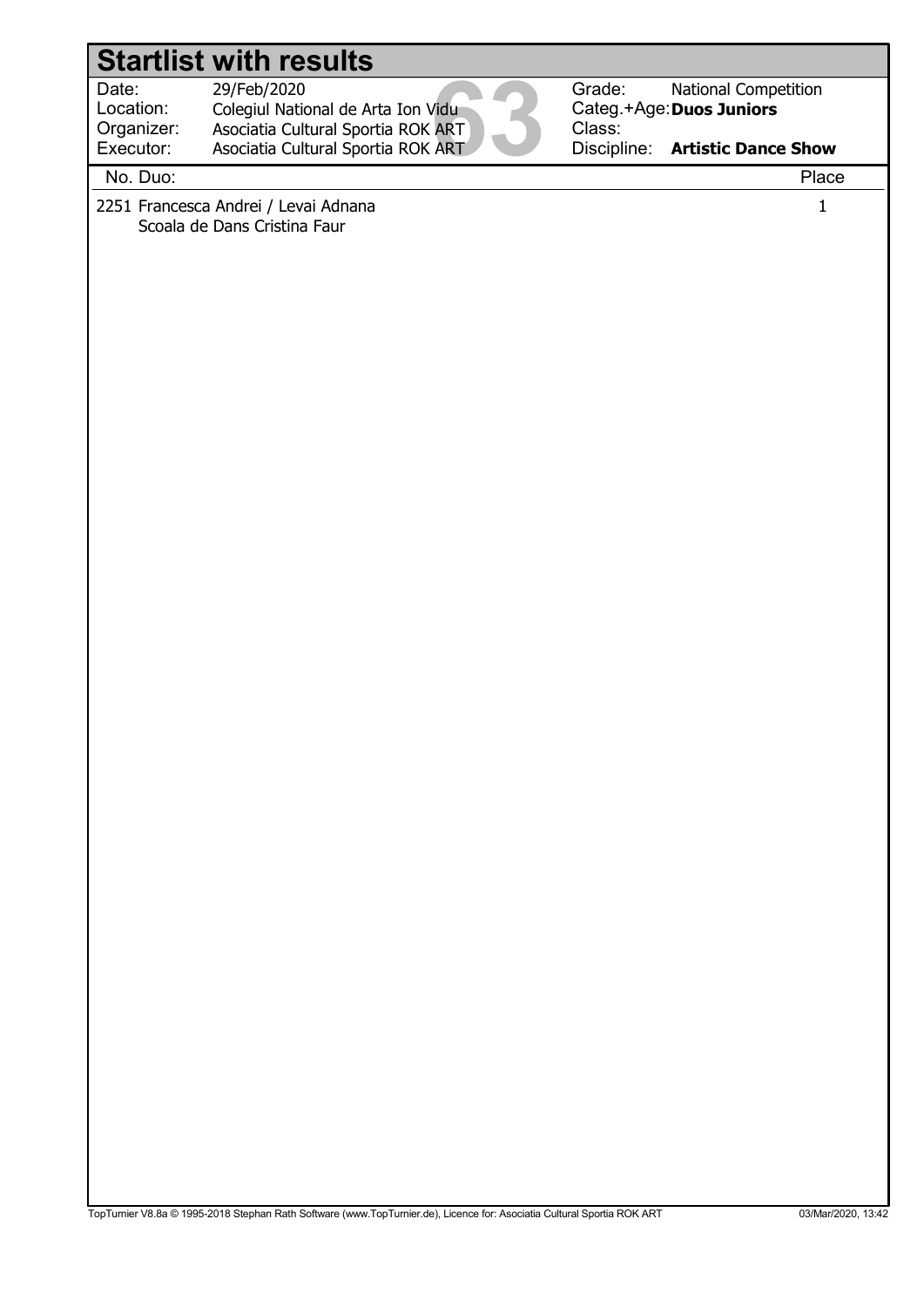Location:

 29/Feb/2020 Colegiul National de Arta Ion Vidu Asociatia Cultural Sportia ROK ART

Asociatia Cultural Sportia ROK ART



Grade: Categ.+Age: Large Teams Juniors Class: National Championships

Discipline: Pom-Pon Cheer Dance

No. Team: Place

Organizer: Executor:

2191 Animals 1 Trupa Chic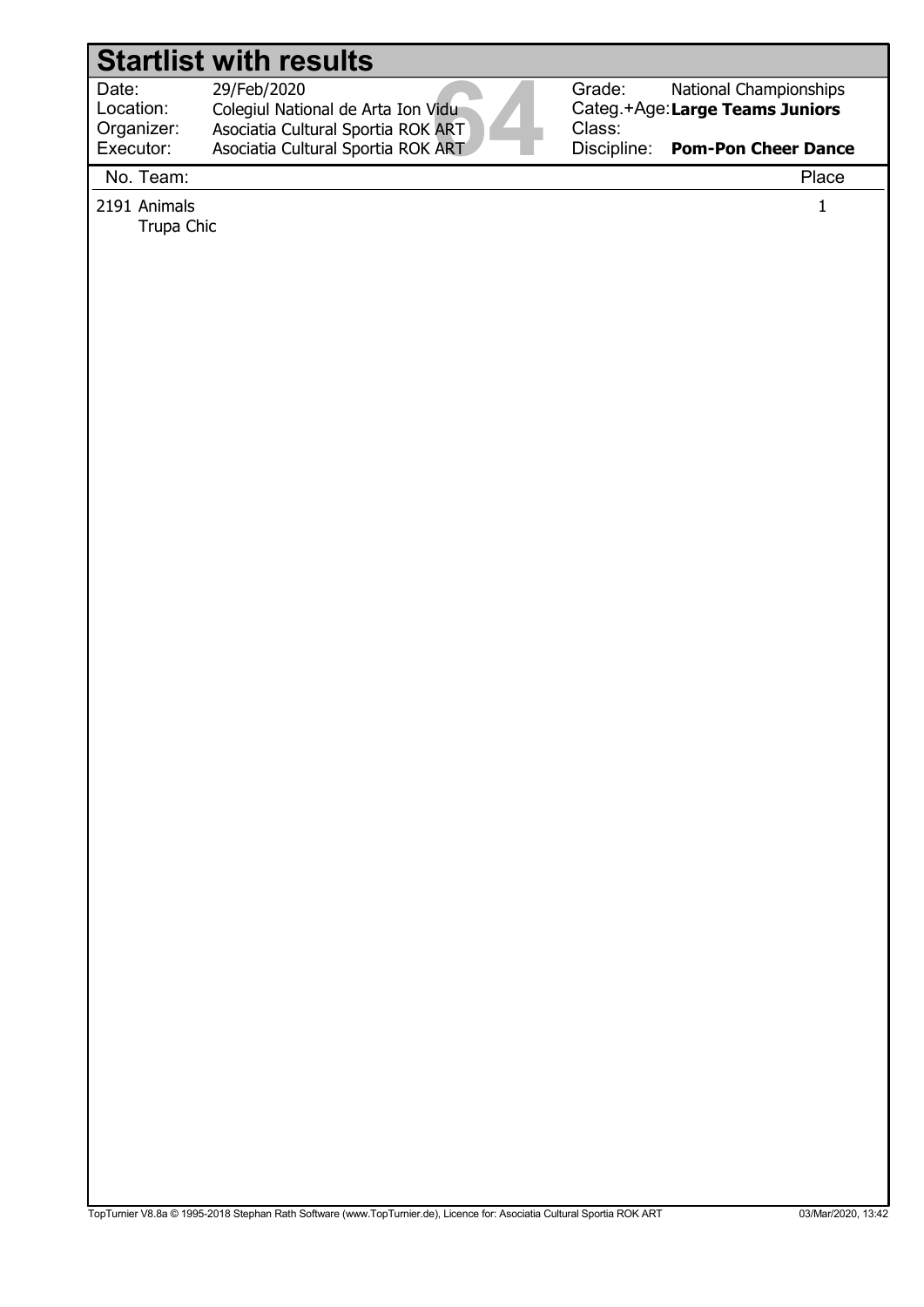| Date:      | 29/Feb/2020                        |
|------------|------------------------------------|
| Location:  | Colegiul National de Arta Ion Vidu |
| Organizer: | Asociatia Cultural Sportia ROK ART |
| Executor:  | Asociatia Cultural Sportia ROK ART |
|            |                                    |

Grade: Categ.+Age: Small Teams Juniors Class: Discipline: National Championships Hip Hop

#### No. Team: Place 2226 Street Dance Girls 1 RokDance 2210 hip-hop 2 Wow Crew 2291 bullet disqu. Extrem Dudestii noi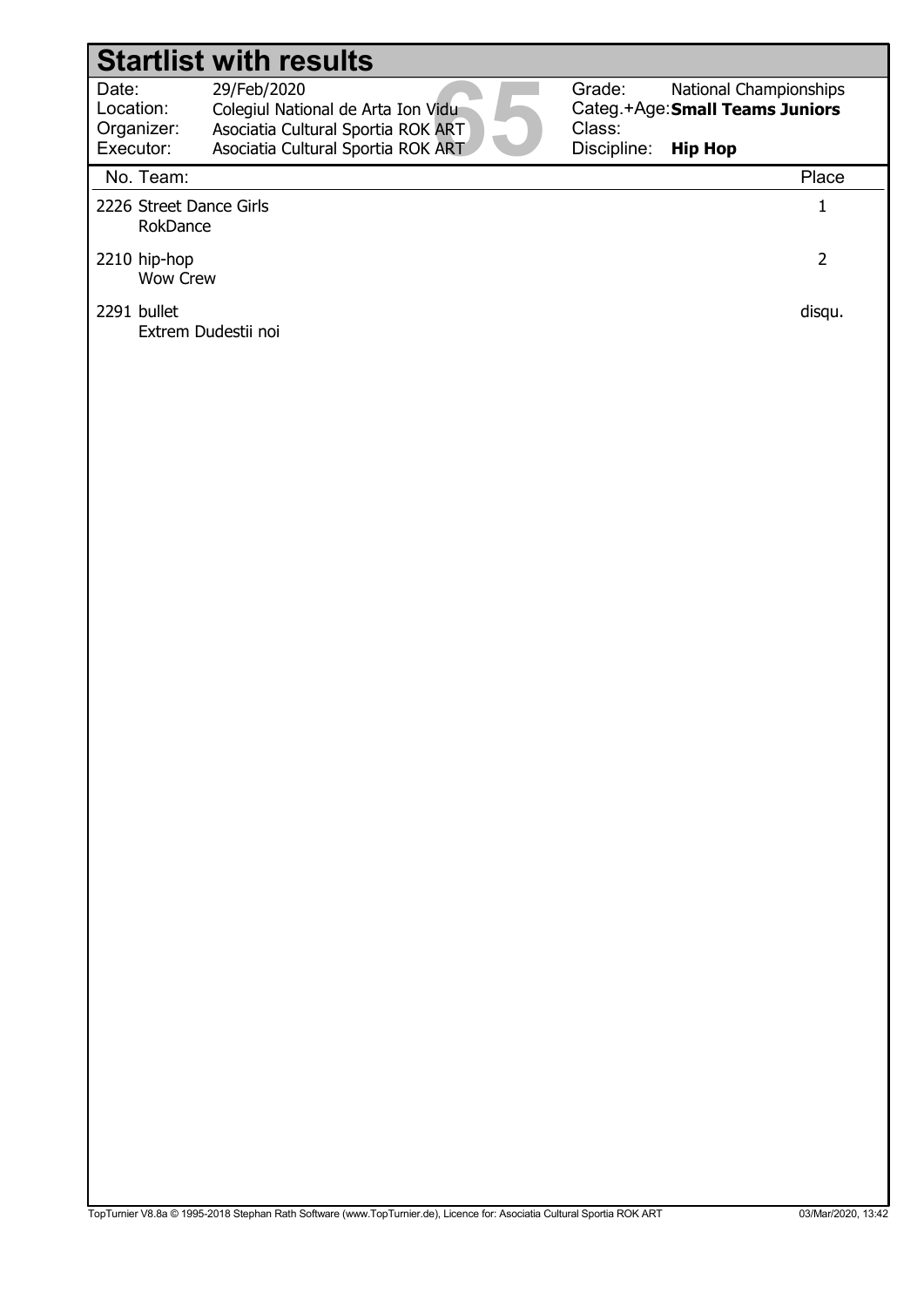Location: Organizer:

Date: 29/Feb/2020<br>Location: Colegiul National de Arta Ion Vidu<br>Organizer: Asociatia Cultural Sportia ROK ART<br>Executor: Asociatia Cultural Sportia ROK ART<br>Na Team: 29/Feb/2020 Colegiul National de Arta Ion Vidu Asociatia Cultural Sportia ROK ART

Asociatia Cultural Sportia ROK ART

Grade: Class:

Categ.+Age: Small Teams Juniors Discipline: National Championships Hip Hop

No. Team: Place

Executor:

2183 Look at me! 1 Wow Crew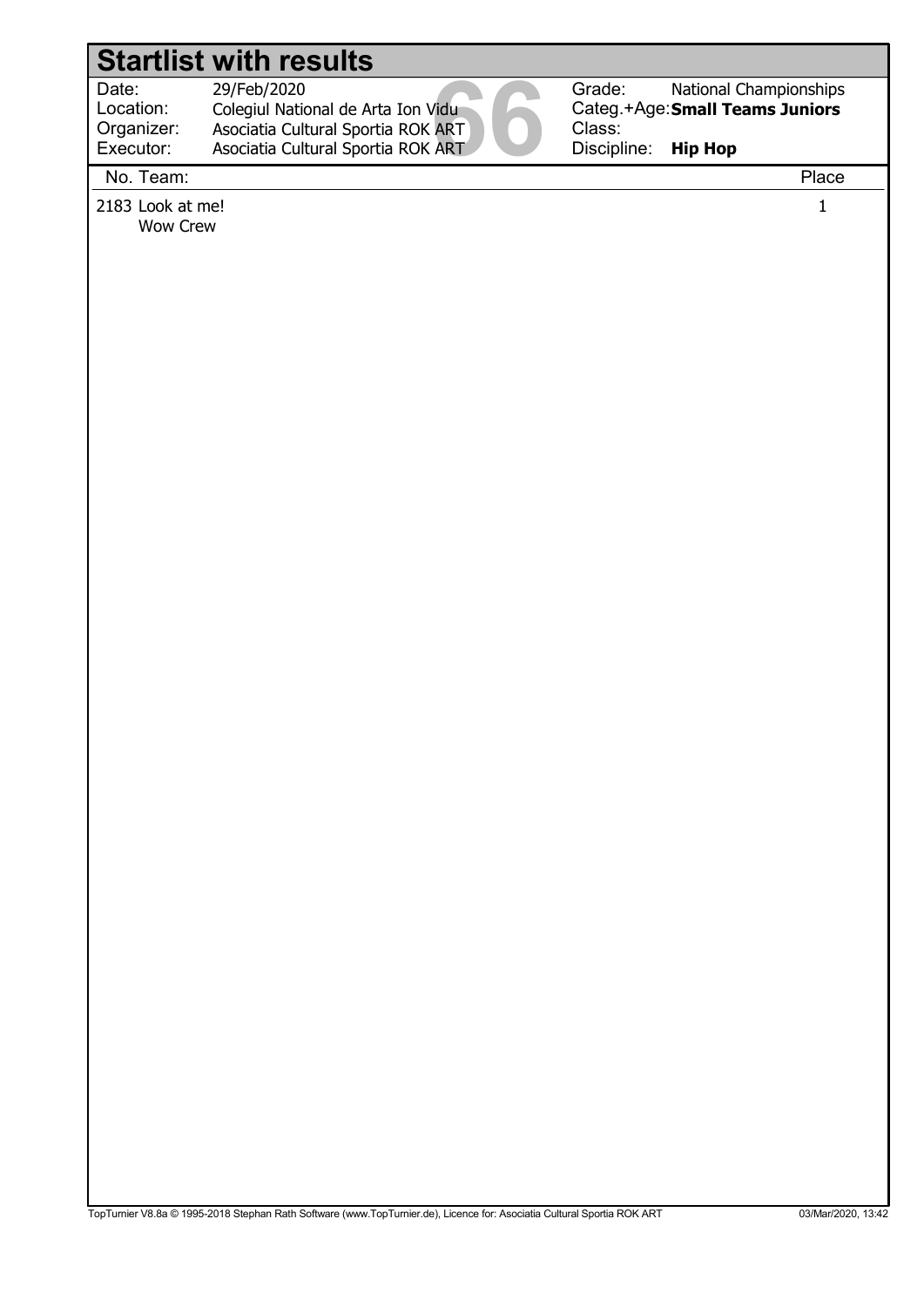Location: Organizer:

Date: 29/Feb/2020<br>
Location: Colegiul National de Arta Ion Vidu<br>
Organizer: Asociatia Cultural Sportia ROK ART<br>
Executor: Asociatia Cultural Sportia ROK ART<br>
Na Team: 29/Feb/2020 Colegiul National de Arta Ion Vidu Asociatia Cultural Sportia ROK ART

Asociatia Cultural Sportia ROK ART

Grade: Class: Discipline:

Categ.+Age: Large Teams Juniors National Championships

Urban Street Dance

No. Team: Place

Executor:

2224 Street fight M 1 RokDance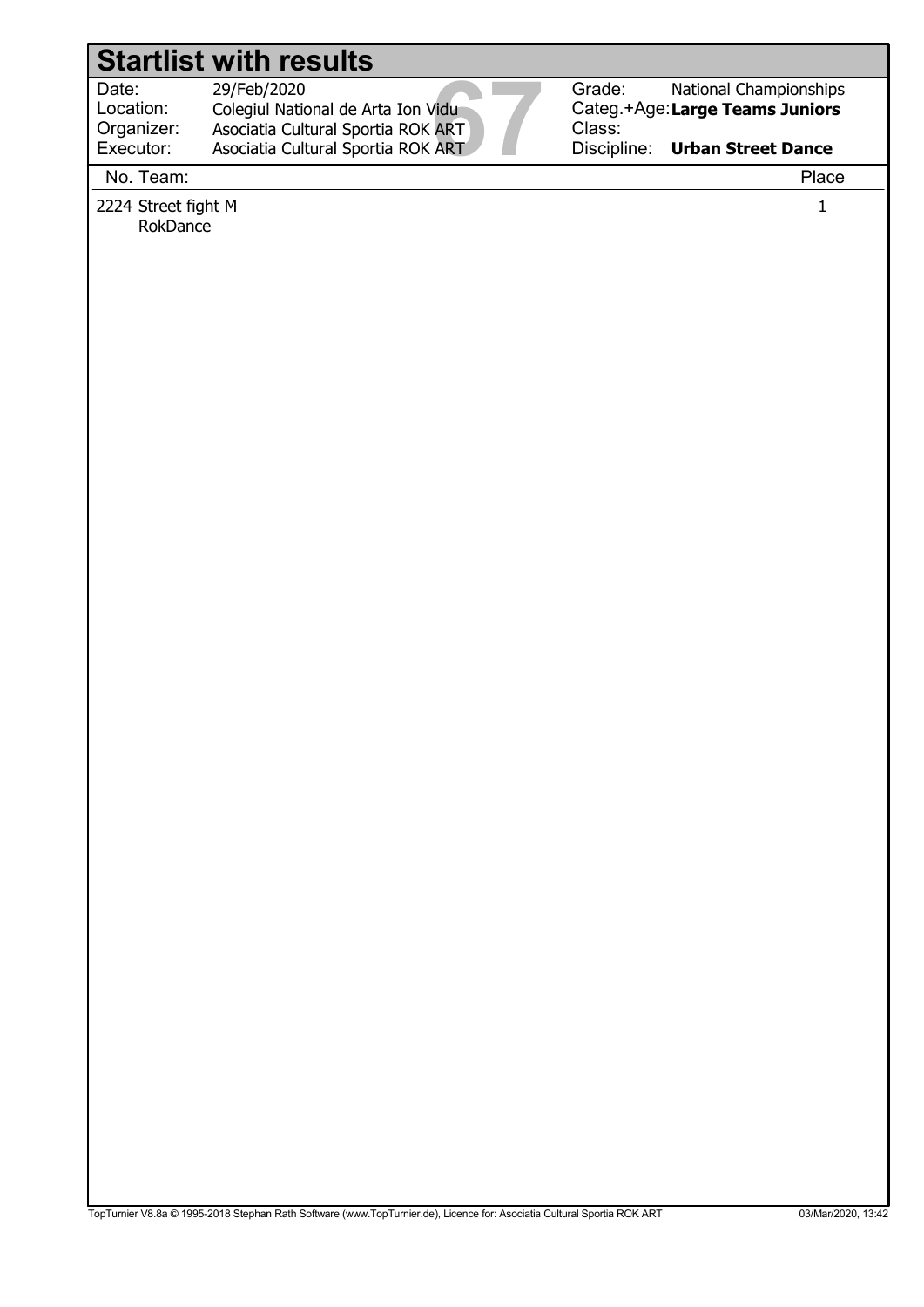Extrem Dudestii noi

Location: Organizer:

 29/Feb/2020 Colegiul National de Arta Ion Vidu

Date: 29/Feb/2020<br>Location: Colegiul National de Arta Ion Vidu<br>Organizer: Asociatia Cultural Sportia ROK ART<br>Executor: Asociatia Cultural Sportia ROK ART<br>Na Tricu Asociatia Cultural Sportia ROK ART Asociatia Cultural Sportia ROK ART



Grade: Categ.+Age: Trios Youth1 Class: Discipline: National Championships Hip Hop

Executor: No. Trio: Place

 $2290$  South  $1$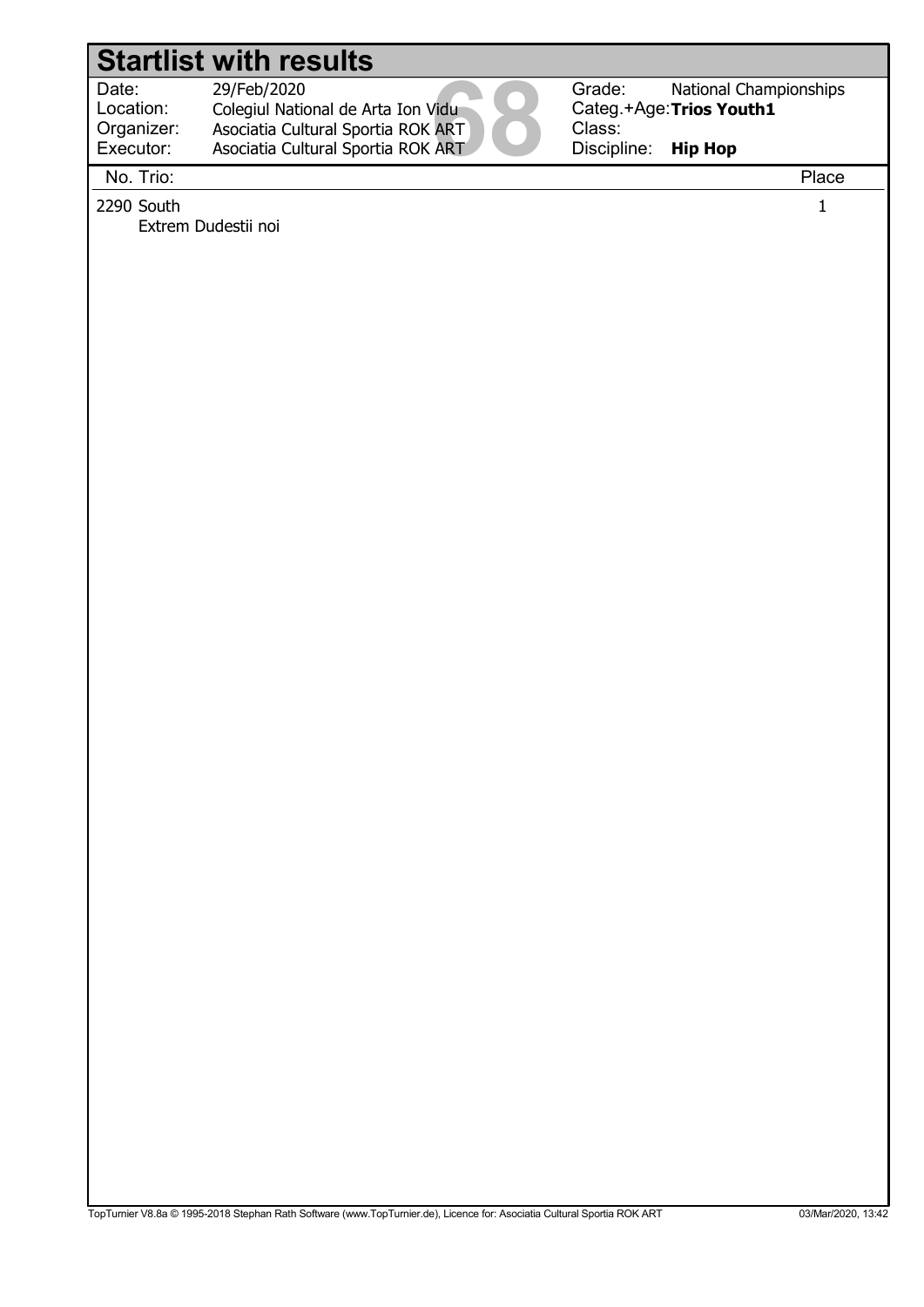Location: Organizer:  29/Feb/2020 Colegiul National de Arta Ion Vidu

Date: 29/Feb/2020<br>Location: Colegiul National de Arta Ion Vidu<br>Organizer: Asociatia Cultural Sportia ROK ART<br>Executor: Asociatia Cultural Sportia ROK ART<br>Na Shaw Cass: Executor: Asociatia Cultural Sportia ROK ART Asociatia Cultural Sportia ROK ART



Grade: Categ.+Age: Showcase Juniors Class: Discipline: National Championships Hip Hop

No. Show Case: Place

2223 Bela Ciao 1 RokDance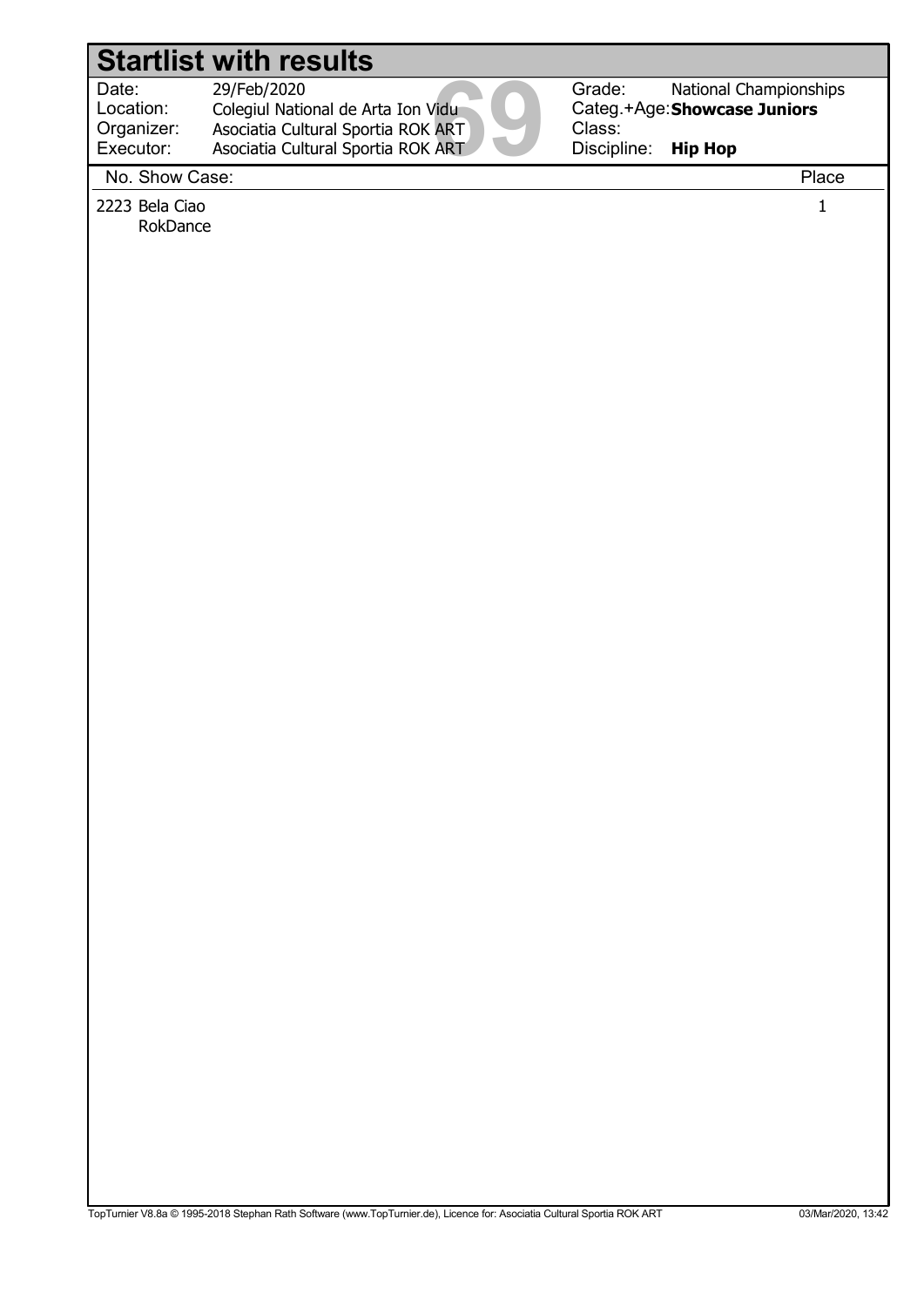Location:

29/Feb/2020

Date: 29/Feb/2020<br>Location: Colegiul National de Arta Ion Vidu<br>Organizer: Asociatia Cultural Sportia ROK ART<br>Executor: Asociatia Cultural Sportia ROK ART<br>Na Tricu Colegiul National de Arta Ion Vidu Organizer: Executor: Asociatia Cultural Sportia ROK ART Asociatia Cultural Sportia ROK ART



Categ.+Age: Trios Mini Kids National Championships

Hip Hop Show

#### No. Trio: Place

1 Mini Mini Reflex 1 Mini mini reflex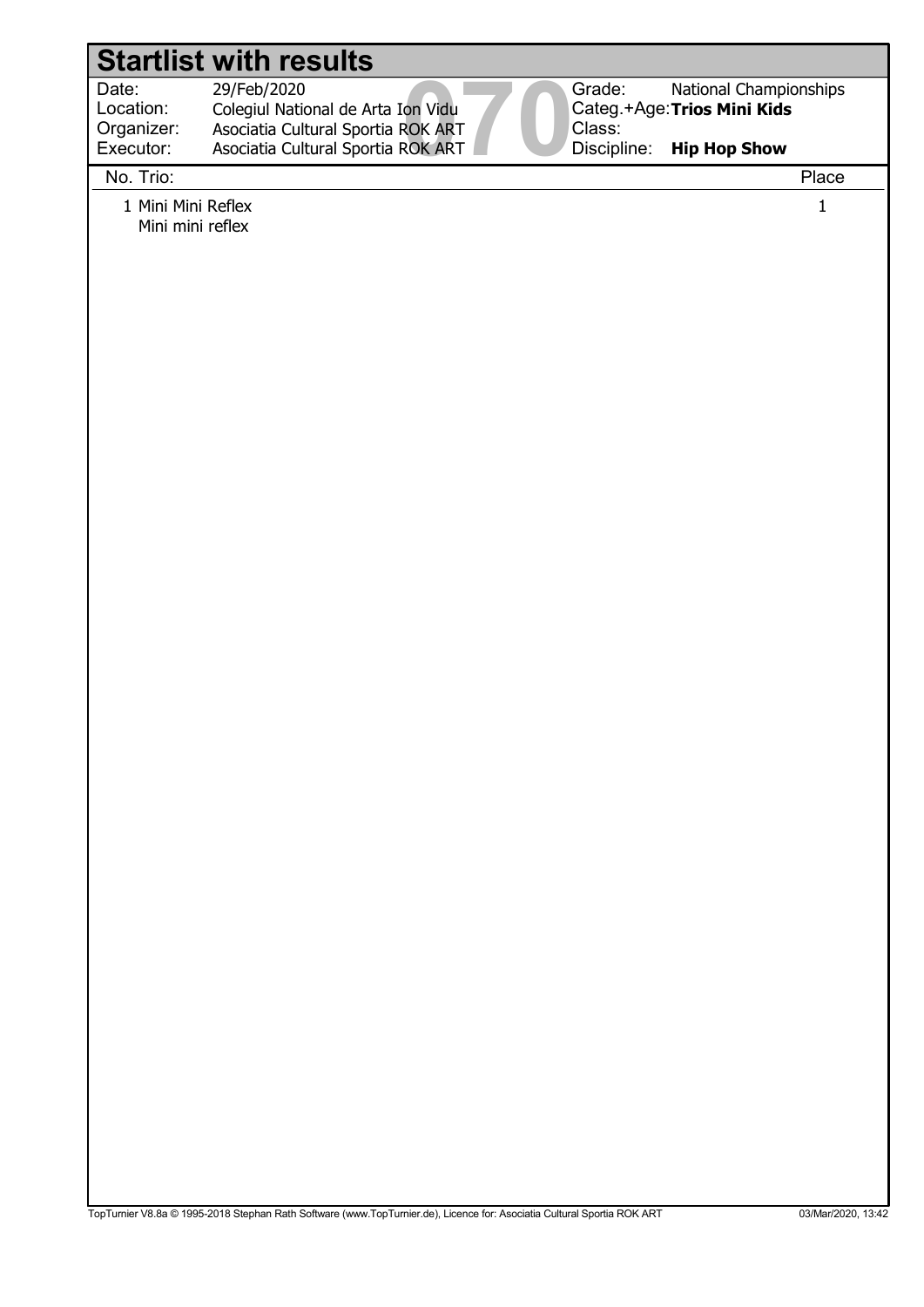Location: Organizer:

 29/Feb/2020 Colegiul National de Arta Ion Vidu

Date: 29/Feb/2020<br>
Location: Colegiul National de Arta Ion Vidu<br>
Organizer: Asociatia Cultural Sportia ROK ART<br>
Executor: Asociatia Cultural Sportia ROK ART<br>
Na Team: Executor: Asociatia Cultural Sportia ROK ART Asociatia Cultural Sportia ROK ART



Categ.+Age: Small Teams Mini Kids National Championships

Discipline: Acrob./Gymn. Dance

#### No. Team: Place

1 Mini Mini Reflex 1 Mini mini reflex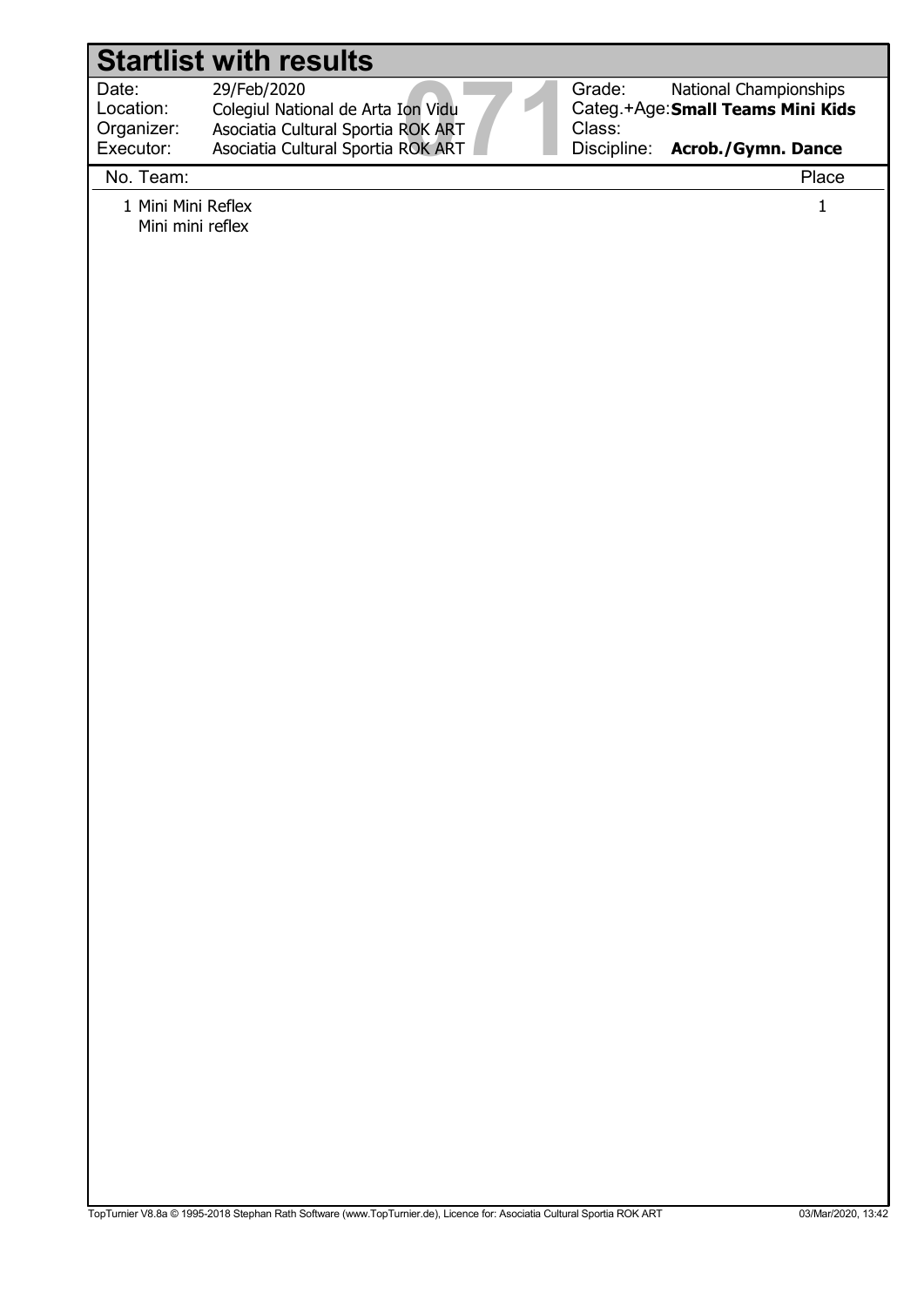| <b>Startlist with results</b>                       |                                                                                         |  |                  |                                                                         |
|-----------------------------------------------------|-----------------------------------------------------------------------------------------|--|------------------|-------------------------------------------------------------------------|
| Date:<br>Location:<br>Organizer:                    | 29/Feb/2020<br>Colegiul National de Arta Ion Vidu<br>Asociatia Cultural Sportia ROK ART |  | Grade:<br>Class: | National Championships<br>Categ.+Age:Large Teams Juniors<br><b>Open</b> |
| Executor:                                           | Asociatia Cultural Sportia ROK ART                                                      |  | Discipline:      | <b>Artistic Dance Show</b>                                              |
|                                                     |                                                                                         |  |                  |                                                                         |
| No. Team:<br>1 Mini mini reflex<br>Mini mini reflex |                                                                                         |  |                  | Place<br>$\mathbf 1$                                                    |
|                                                     |                                                                                         |  |                  |                                                                         |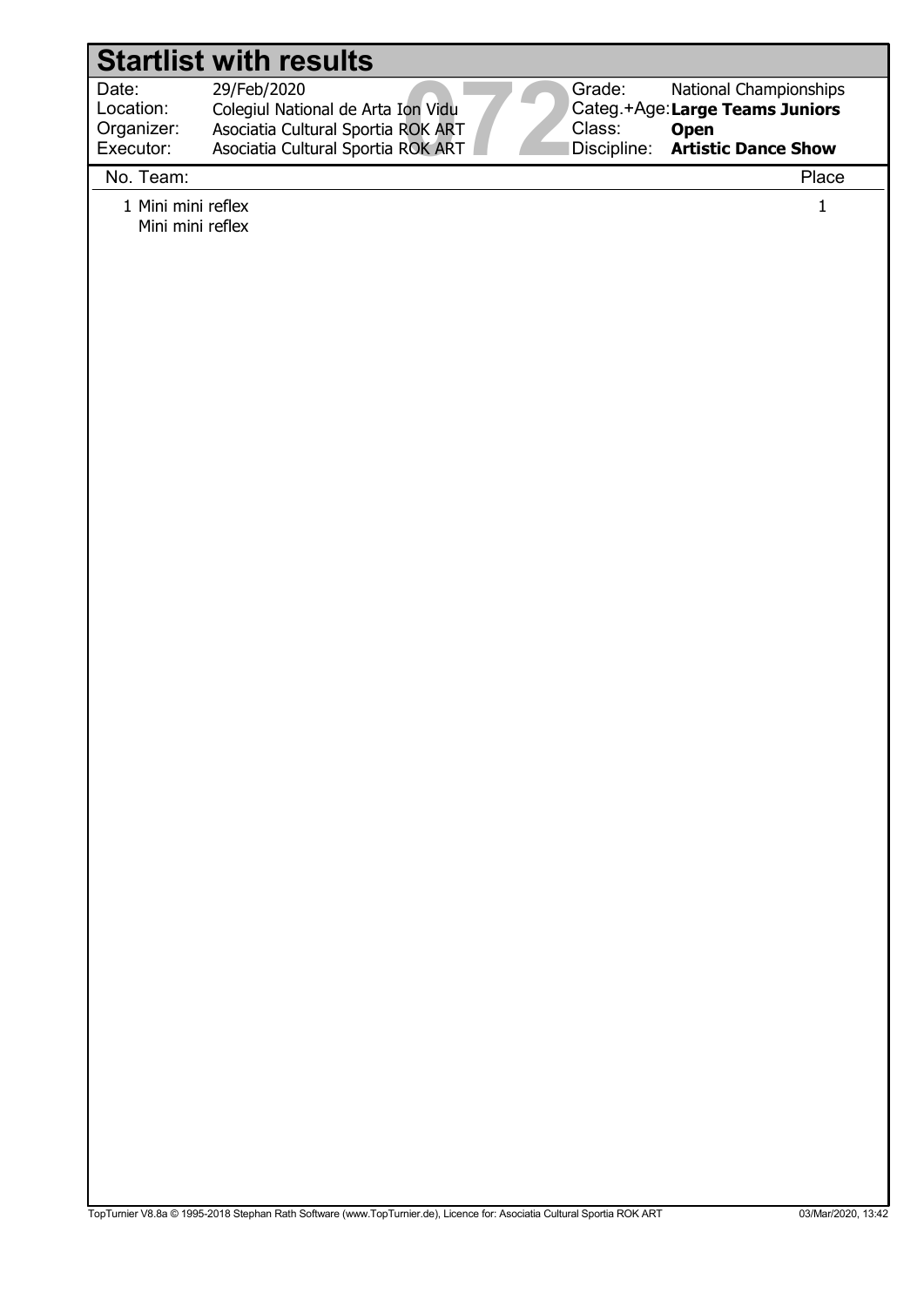## Date: 29/Feb/2020<br>Location: Colegiul National de Arta Ion Vidu<br>Organizer: Asociatia Cultural Sportia ROK ART<br>Executor: Asociatia Cultural Sportia ROK ART<br>Na Caurlar Location: Grade: Categ.+Age: Couples Adults Class: Discipline: 29/Feb/2020 Colegiul National de Arta Ion Vidu National Championships **Discofox** Organizer: Executor: Asociatia Cultural Sportia ROK ART Asociatia Cultural Sportia ROK ART Startlist with results No. Couple: Place 5 Tibor Szijarto / Magdalena Dascaliuc 1 3 Dorin Ionascu / Petrascu Geta 2 Just Dance 2 Mihai Mic / Valentina Virlan 3 Just Dance 1 Razvan Olaru / Kinga Nemeth 4 Just Dance

4 Adrian Foghis / Lazar Tatiana 5

Just Dance